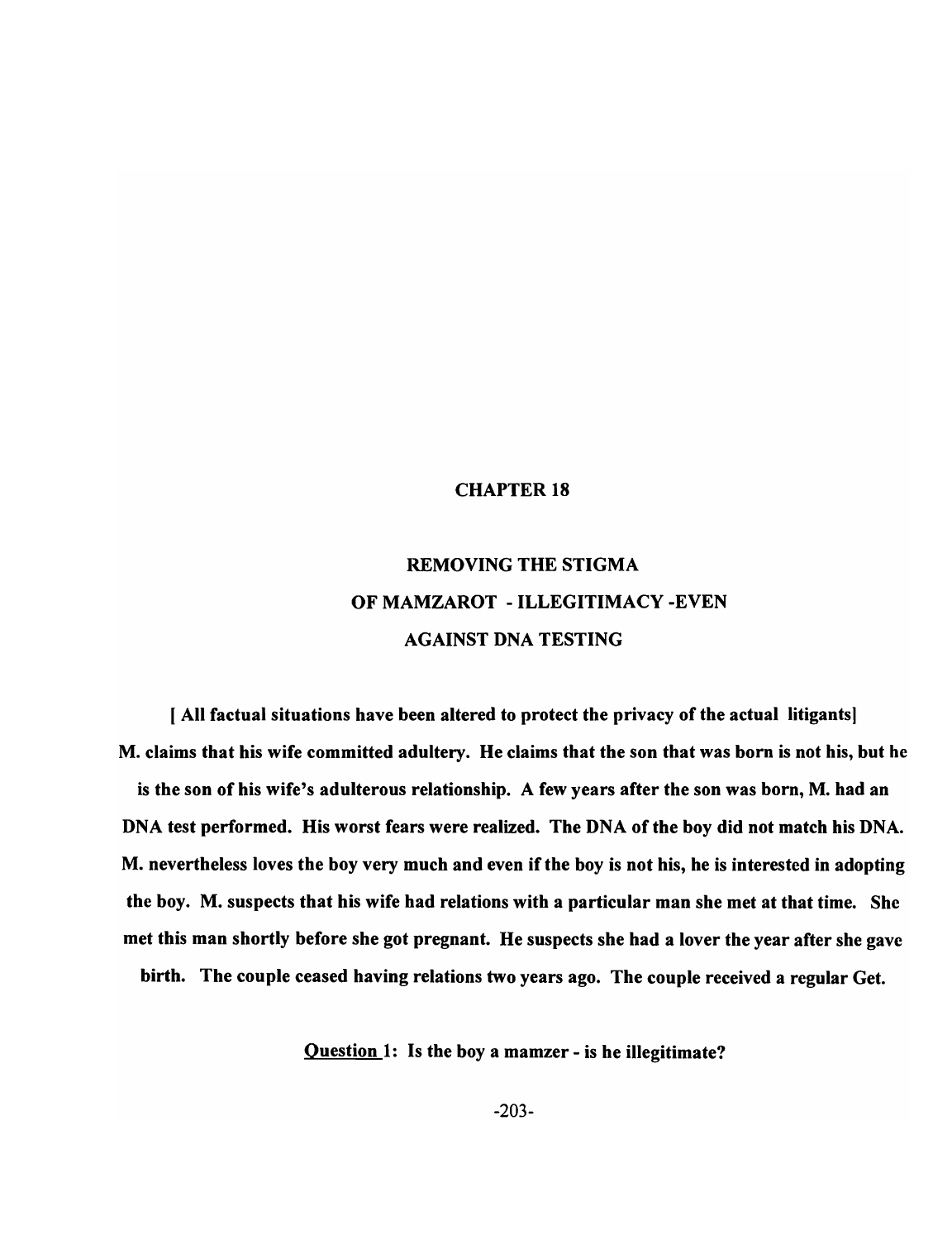Question 2: Do we follow the results of the DNA testing that clearly does not match M. 's DNA? Since the child was conceived when the woman was still married, the child would be a mamzer, or can we find a loophole?

Question 3: Is the boy nevertheless considered the son of M. since his wife was still living with him even if she did, in fact, have relations with another man? Is it possible that the boy may have been conceived by his mother's egg being fertilized by the sperm from the husband and lover? For unexplained reasons the DNA of the boy does not match the DNA of M. although his sperm also was instrumental in getting his wife pregnant.

#### Response

The area of DNA testing is very new. Science today has limited knowledge of the dynamics of what controls that the DNA of a child match the DNA of another adult, especially the father. There exist many unknown variables and unresolved mysteries regarding the entire field of DNA testing and matching. There are further questions as to the reliability and accuracy of the test. How scrupulous and honest were the individuals performing the test? What evidence exists that the DNA from the child and the DNA of the father were actually used? Perhaps the person performing the test was aware that M. suspected his wife of infidelity and falsely agreed to support his unfounded suspicions by corrupting the evidence. Who is vouching that the test was honestly and accurately made? It is a fact that M. did have relations all the time prior to the conception and until the birth. She had relations all the time with M., her husband, so she could have become pregnant from her husband only or her husband and her lover. For unexplained reasons, we don't know if the DNA matches the lover or not since the lover was not identified and not tested, though her husband's sperm also got her pregnant. As a matter of fact, the majority of sperm belonged to her husband since she was married to him. We do not know the reason why

the DNA did not match.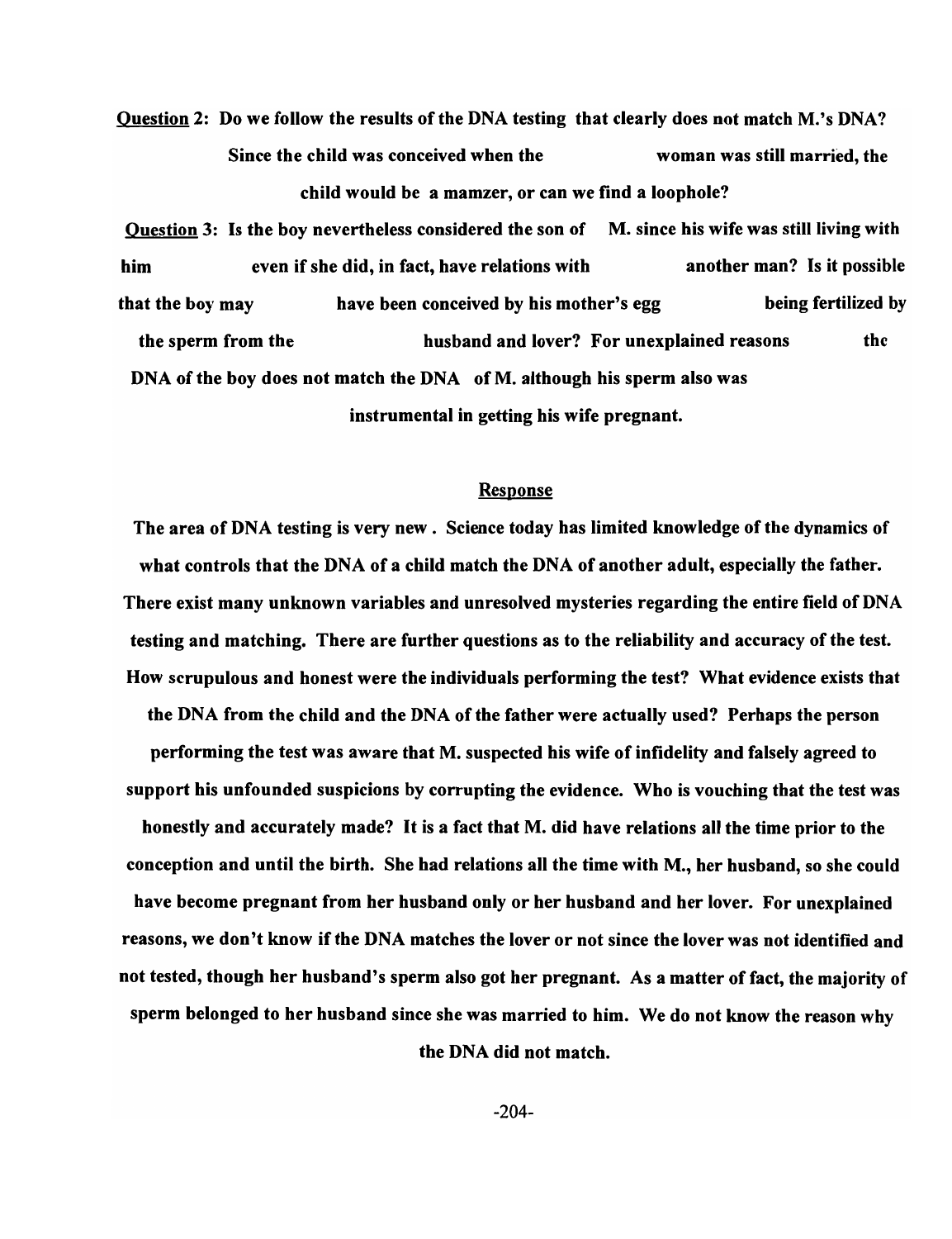#### Halachic Analysis:

DNA testing did not exist at the time the Torah was given. The overwhelming majority of Rabbinical authorities do not give any weight for Halachic matters to the evidence of DNA. See Nishmas Avrohom Hilchot Refuah by Avrohom Ben Avrohom Soffer Even Hoezer beginning Chapter 4. Rav Herzog, the Ohel Yitzchok, is counted among the minority of authorities who recognize DNA evidence. See Hachuko Leyisroel Even Hoezer Volume\_. A case similar to our case is cited by Dais Avrohom Even Hoezer Chapter 4. The Rabbinical Court of Tel Aviv Jaffa found itself in a dilemma. In a similar situation, the DNA evidence pointed to a man other than the husband as the father. The court explained it's dilemma. The majority of times DNA evidence is reliable so we should follow the conclusion that the father of the child who matched the child's DNA is not the husband.

On the other hand, the majority of times, the wife had relations with the husband since she is married to him. Consequently, we should follow this majority and claim that the child's father is

the husband. The dilemma was which majority do we follow? According to Rav Eliezer Waldenberg, the Tzitz Eliezer and Rav Shlomo Aurenbach, we do not recognize modern scientific evidence that would, in effect, over-rule Halachic precedents. Thus, we will accept the directive that the majority of times that relations occurred with the husband.

Therefore, she got pregnant from the husband.

(Rov Deilus Achrei Habaal) See Even Hoezer 4:15.

Furthermore, even if we concede that she could have gotten pregnant from another man, who says that the other man is Jewish? If the other man is not Jewish, the child is not a mamzer. See Even Hoezer Chapter 4:19. Thus we have a Sfek Sfeka - numerous doubts. It is only when we are 100% certain that the father of the child was a Jew, other than her husband, does the child become a mamzer, and only if this fact is publicized. See Chapter 2 of my book, Hatorot Agunot. See my essay "A Rejoinder to Dayan Berkowitz." See Bais Shmuel Even Hoezer 4:43. The DNA testing can be scientific reality. However, Halacha operates in a unique universe.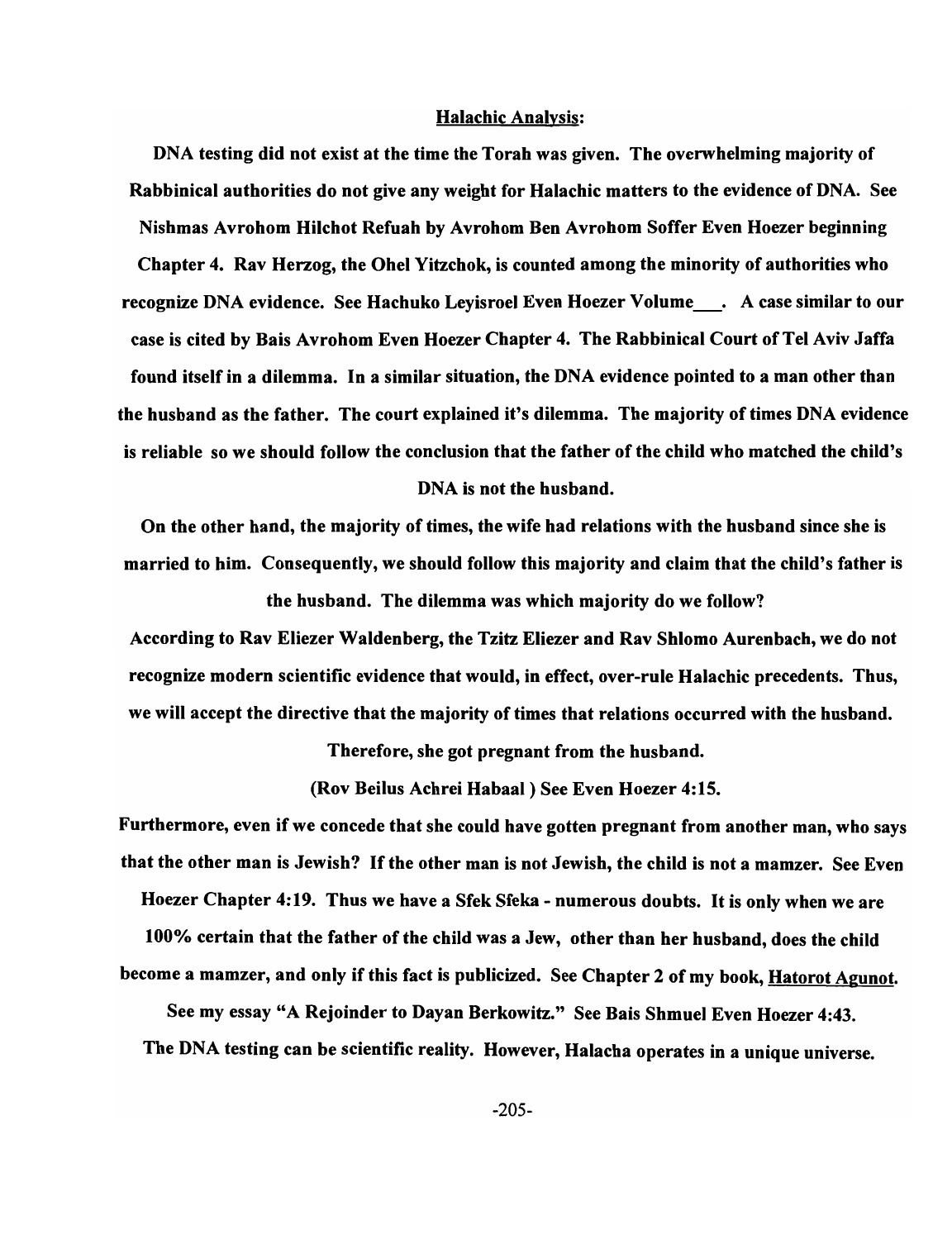Unless it is proven beyond a shadow of a doubt, using evidence acceptable to Halacha, the child remains legitimate. One is innocent unless proven guilty. See Magid Mishne on Rambam Isuree

Izroh Chapter 20:1 for this principle. See also Even Hoezer 4:14, see Even Hoezer 11:4, and Pischei Tsuvoh 11:15,16,17,18, that the proof is upon the one who questions the legitimacy of the child. Unless and until the other side produces proof to the contrary, the child remains legitimate.

By default, the child remains legitimate. The Torah permits using a hypothesis of fantasy to legitimize the child. We will say that if a woman got pregnant while her husband was away in China for over 12 months, that he flew in on a magic carpet, employing Kabalistic powers, using G-d's name. We will say that the husband got her pregnant, not a man not her husband, and thus the child is not a mamzer.

Rav Moshe Feinstein in Igros Moshe Even Hoezer Volume 3 Responsa #9 uses a far fetched scenario and legitimizes a child born to a woman remarried civilly but lacking a Get. He posits that she reconciled with her first husband, had relations with him and got pregnant, though she was married to man #2. Rav Feinstein has a case where husband #1 was in a home for the chronically ill. The wife visited him. It is then that she could have had relations with him and become pregnant.

Rav Avodya Y osef cites a case that he removed the stigma of Mamzarut. A couple had a civil divorce, but the husband never gave the wife a Get-Jewish divorce. The wife ,nevertheless, remarried, civilly.She got pregnant and had a child. Technically since she had no Get, the child would be a Mamzer-illegitimate. Rav Avodya Yoseph is ,however, determined to remove this stigma. The first husband visited the home of his former wife in order to see their children. Rav Ovadye Yosef reasons that in order to save the new child from the stigma of mamzarus, we will accept the far fetched possibility that the father of the child is husband number 1. The Halachic principle is that the majority of times a woman would agree to get pregnant is only if the resulting child will not be stigmatized as a Mamzer. Thus, if she decides to have another child, she will have relations with her first husband, not using protection. If she has relations with her new husband,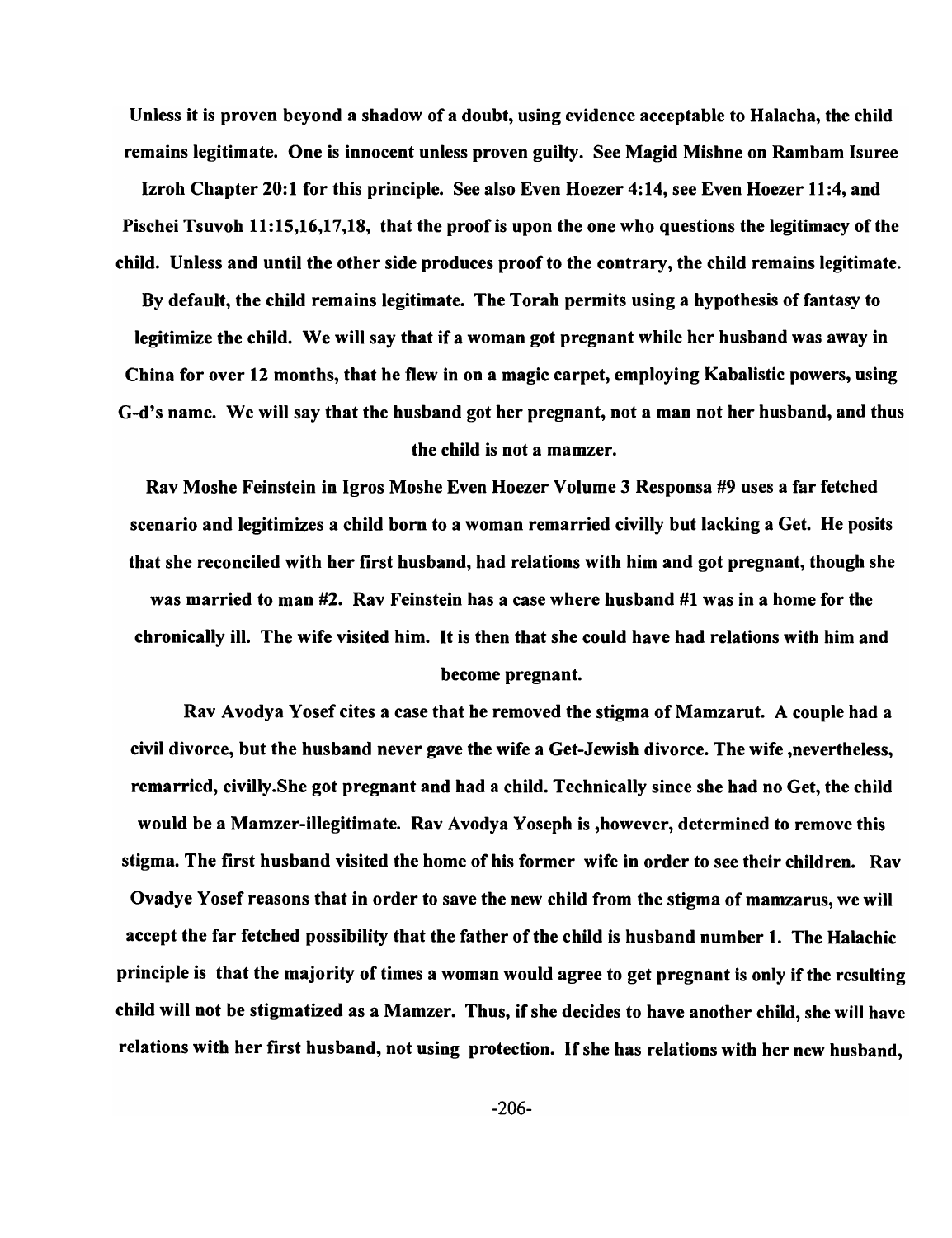she will use protection before or after having relations. Thus we will claim that the father of the new child is the first husband. (Yabioh Omer Volume 7: Responsa #6). Never mind that she committed adultery in the eyes of the civil authorities since she is married to man #2. Or else, she had relations with a non-Jew. If she gets pregnant from a non Jew while she is still Halachically married to a Jew, the child is not a Mamzer. (Even Hoezer 4:19).

#### Thus, there exists multiple doubts

#### ספק ספקה

and no proof exists that the child is a Mamzer. Since no proof exists, by default, the child is legitimate. Since we did not test the wife, there exists a possibility that she is, in fact, not the mother, that the baby was switched in the hospital at birth. Consequently, the child is not a Mamzer - illegitimate. Also there is the possibility that the wife got pregnant from artificial insemination. Therefore the child is not a Mamzer. In addition to the above, we are going to annul the marriage ab initio on the basis of fraud. The husband never would have married a woman who is so promiscuous that she got pregnant from a stranger. She admitted she committed adultery. The DNA testing is circumstantial evidence that she is telling the truth (Even Hoezer 115:6 Ramo). We can assume that the promiscuity of the wife occurred immediately after the wedding not only when she got pregnant. Therefore it is Mekach Tout - a mistake in the making of the marriage. The marriage is therefore null and void. There was no marriage ab initio when she committed adultery and got pregnant, even if the father be another Jew, not the husband. She never had a halachic marriage. See Chapter 4 of my book **Hatorot Agunot**. We will apply all 20-

30 strategies listed in my book Hatorot Agunot Chapters 1-12. Likewise, the wife can claim Mekach Tout - mistake in the making of the marriage. She would never had married him if she knew that he was such a suspicious character, accusing her of infidelity with every man that she

met, even if that man was married and had children. No woman wants to marry or remain married to such an obsessive and suspicious individual. That is the reason she stopped having relations with her husband after the child was born because she did not want to spend her life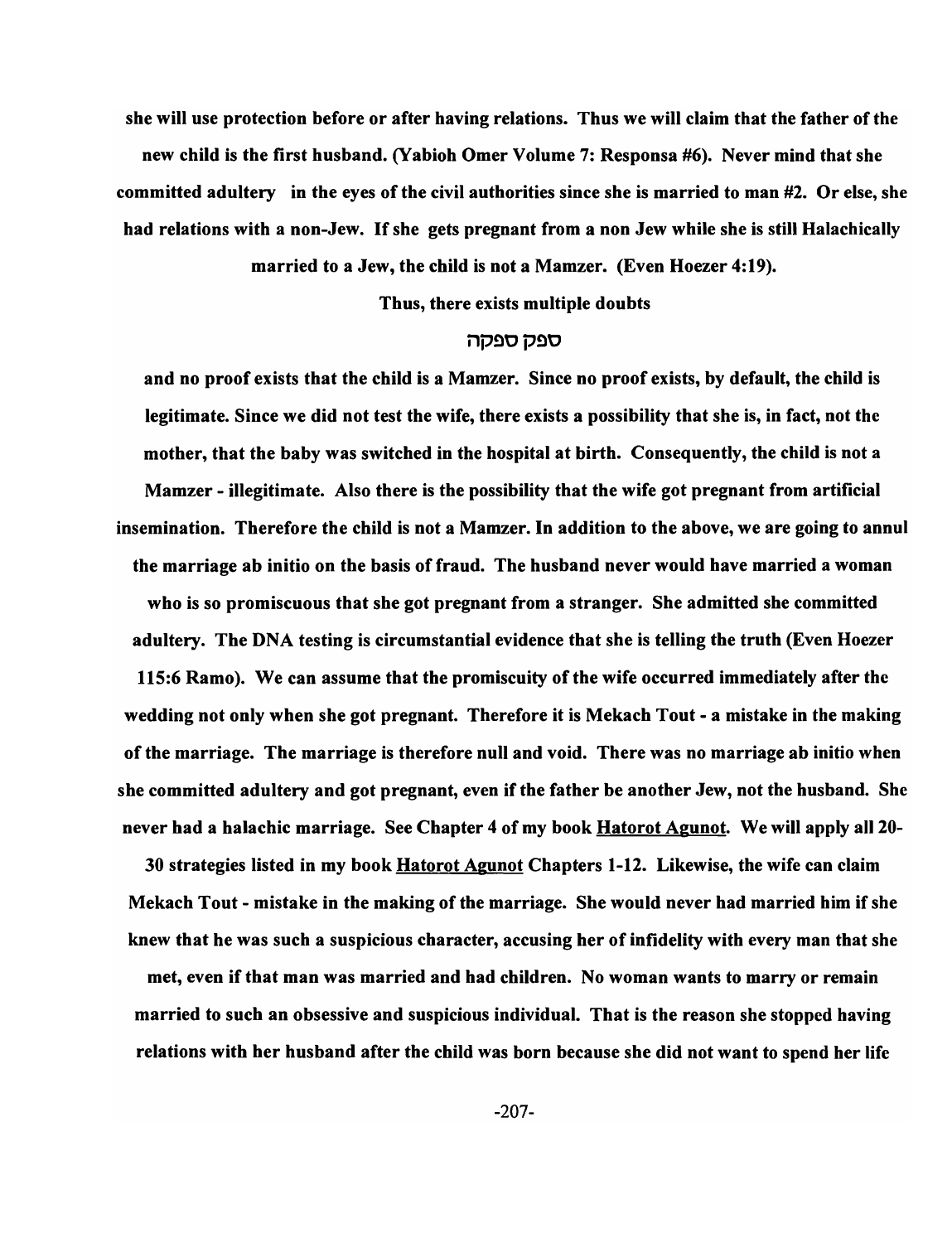with him. Her marriage was the worst mistake of her life. If she could only turn the clock backward and annul this marriage, she definitely would.

Our Bet Din will do it for her and for him. The litigants supplied our Bet Din with details of their married life and their interrelationship. It was one million percent from the data supplied that each one felt that they go what they did not bargain for. Would they have known at the time they got married, what they found out later, they would never have gotten married to each other.

Based on the extensive writings in my book Hatorot Agunot Chapters 1-12, as well as other Responsa to appear in additional volumes, the Bet Din was satisfied that there was a Mekach Tout - mistake in the making of the marriage and we annulled the marriage.Thus, this fact was an

adjunct to the Halachic reasoning that the child in one million percent legitimate. Another Sniff-adjunct for the annulment is the following: the husband did not abuse the wife physically or emotionally. He acted as a Jewish husband must behave or the past 4000 years. Rather than appreciate such a wonderful husband, the wife committed infidelity and walked out after 10 years of marriage. Would the husband have known of such behavior, that was always existent, Kan Nimtzo Kan Hoya (see Chapter 4 of Hatorot Agunot), he never would have agreed to get married. It was a mistake in the marriage. Furthermore, the wife admitted that she had an adulterous relationship. According to the Ran, end of Nedorim, when a wife admits that she had an adulterous relationship, we do not believe her. There is a possibility that she is lying. Thus, if she got pregnant it is the child from the husband. If she is telling the truth, then we will annul the marriage ab initio. So when she got pregnant, she was not a married woman and the child is not a

Mamzer. She is permitted to go back to the husband since she was not a married woman at the time of the alleged adultery. She had relations with her lover as a single woman. If she was in fact

lying and had no lover, then she certainly is permitted to go back. See Even Hoezer 115:6 for a

## similar ruling.

Another adjunct to annul the marriage is the fact that the witnesses to the marriage do not remember the precise date of the marriage. Thus the marriage is annulled. See Igros Moshe Even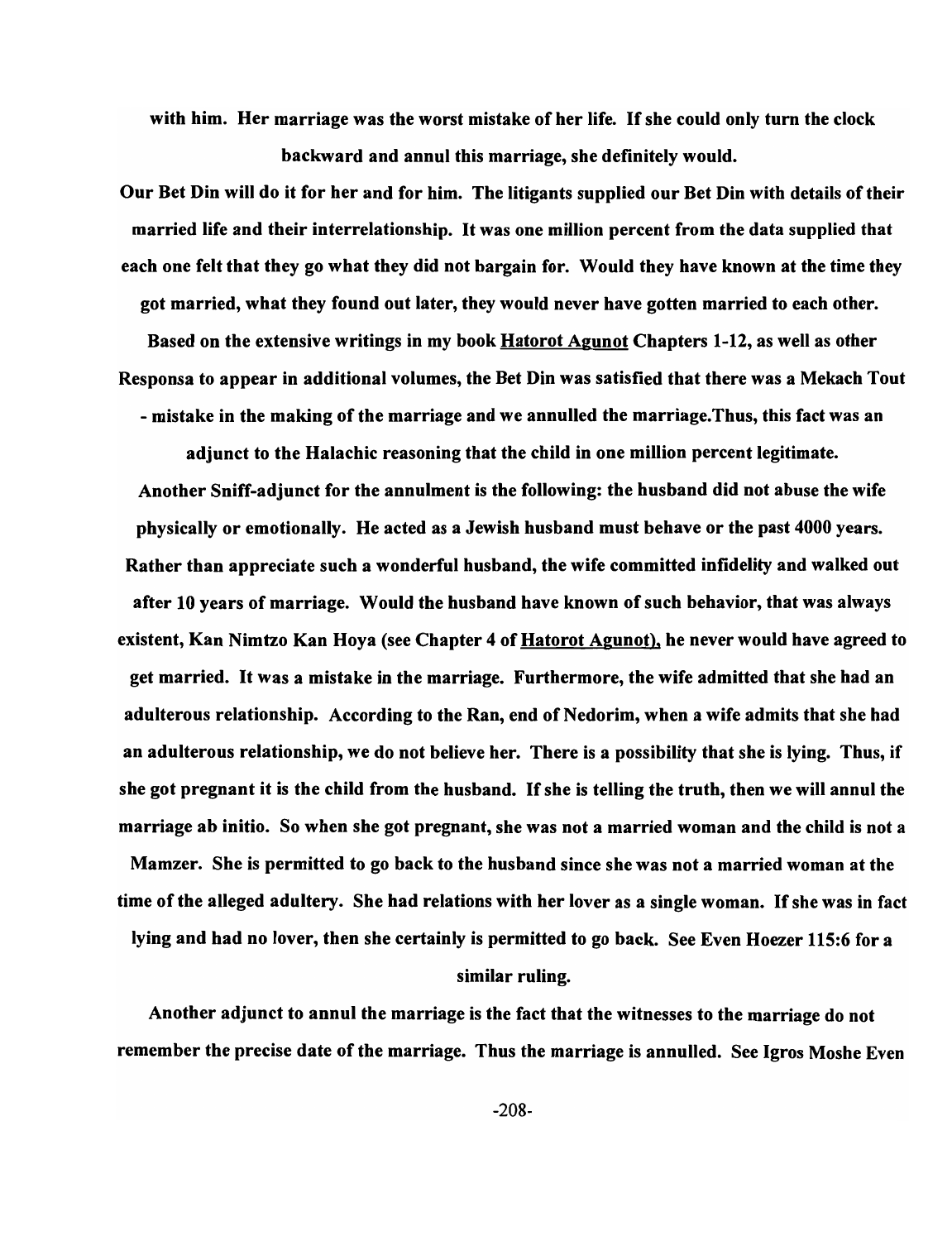Hoezer Volume 4 Responsa #20. The witnesses to the Halachic marriage must testify. If they fail to testify or their whereabouts are unknown, there is no Halachic marriage. See Yabeoh Omer

Volume 3 Responsa #8. He brings encyclopedic evidence that the witnesses must remember the

precise Hebrew date and the place where the Halachic marriage took place. If they fail to remember, the marriage is nullified retroactively. See Bais Shmuel Even Hoezer 17:63 for the same. In our case, the witnesses did not remember the precise date of the marriage. Therefore there is, ipso facto, no marriage. Furthermore, the Talmud states that one of the reasons women get married is because of "Tov Lemaisir Tan Du Melemaisiv Armelesa ". "A woman prefers to marry any man rather than remain a spinster". The Talmud states that one reason is because once she is married, if she desires to have an affair and get pregnant, she can always claim that she got pregnant from her husband and no one will suspect she has a lover. Obviously, the Talmud is not advocating adultery. An adultress was stoned when the Temple existed and there were two witnesses who saw the actual act. The adulterous couple, after receiving a warning, receive capital punishment. Nowadays, the woman is forbidden to remain with her husband and the resulting child is a Mamzer - illegitimate. See Even Hoezer 4:13, 17:1 and 20:1 Ramo. However, the Rabbis of the Talmud discussed the psychology of many women, the most promiscuous, that once she is married, marriage affords an opportunity to have an illegitimate child and pass him or her off as her husband's child. Now, when a husband robs his wife of this opportunity by having DNA testing, the wife can argue Mekach Tout, the marriage is a mistake. I never intended to marry such a man. True, for her more decent sisters there is no need for such a privilege. But for the promiscuous wife having a policeman over your head all the time is unbearable. She would never have agreed to get married under such a condition. The Talmud, beginning of Soteh, cites a case

of a man who locked up his wife to make sure she have no lovers. The Rabbis of the Talmud forced him to divorce her. Even a decent women would never agree to have a DNA test every time she gave birth. What if the DNA test is defective, is she to be branded as a prostitute and her child a Mamzer? At the time of Moses and the Talmud, they did not have DNA tests. The majority of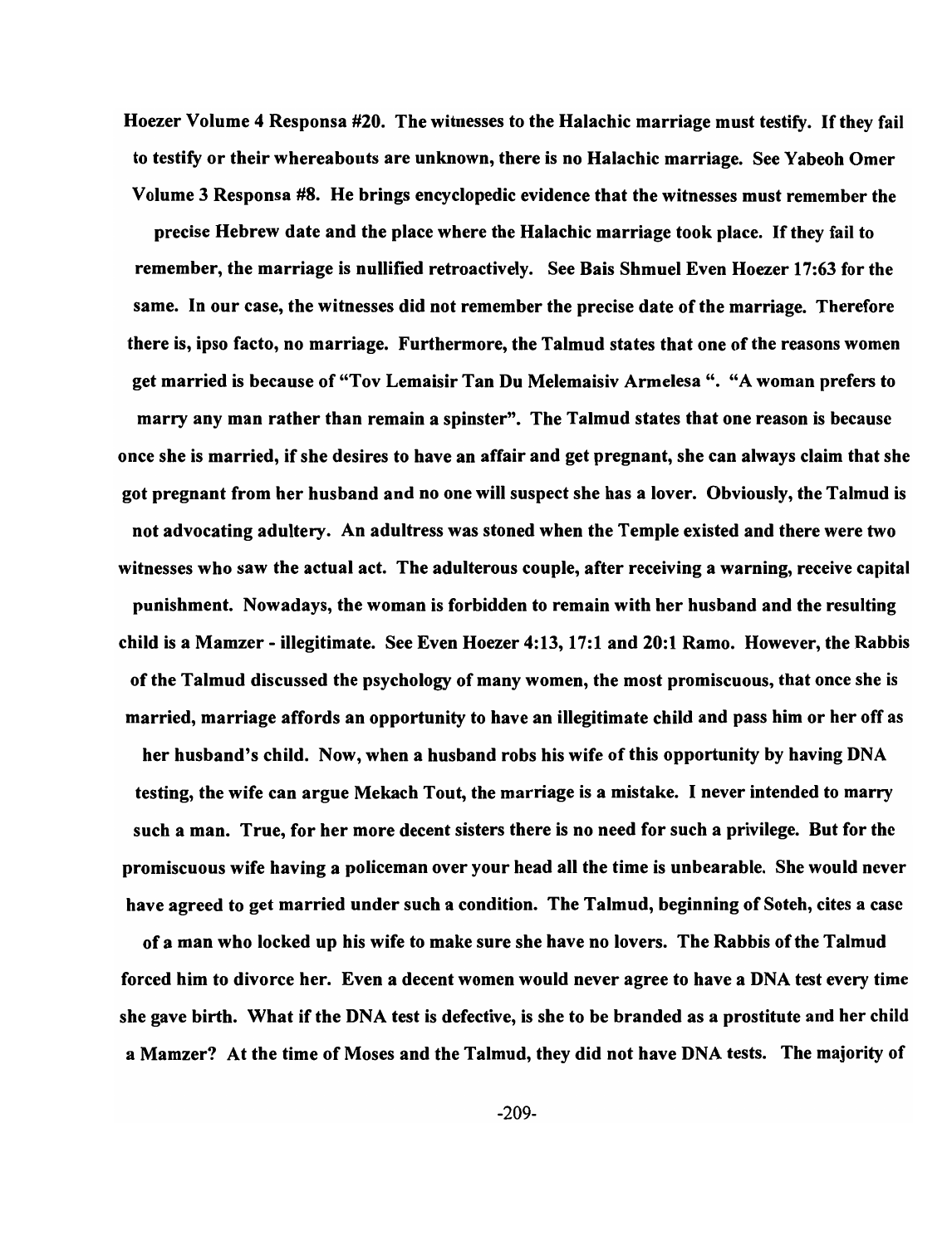Rabbis in Israel, Rav Eliezer Waldenberg and Rav Auerback do not approve of DNA testing. See Nishmos Avrohom Even Hoezer Chapter 4 beginning. The woman can argue Kim Li - I rule like those authorities that do not accept, in evidence, DNA testing. Aruch Hashulchan Y oreh Dayoh and Rav Moshe Feinstein do not require one to use a microscope to inspect lettuce for microscopic

worms. Neither is it necessary to inspect Mezuzah, Tefillin and a Sefer Torah by using a microscope or a computer for cracks in the letters. Only such cracks that are visible by the naked eye are considered to render unfit the Mezuzah, Tefillin, or Sefer Torah. The reason is, that only such forms of evidence that were available at the time of Moses and Rabbis of the Talmud, are admitted. Evidence not available -it was not scientifically discovered -at the time of Moses and the Rabbis of the Talmud is not admitted. So too, DNA testing was not available at the time of the Talmud and Moses.

The woman can argue, "I would never have agreed to get married if every time I give birth my husband would force my child, myself and him to submit to DNA testing. I did not bargain for such treatment." The husband took the child on his own, against the expressed will of the mother to have the child tested. This is grounds for annulment - as Mekach Tout, a mistake in the making of the marriage. Furthermore, an individual who experiences such fears that his wife is committing adultery with every man -as the husband suspects-has a serious problem and needs

therapy. Such behavior is grounds for annulment.

As I have shown from the vantage point of either spouse, each one feels that they made a serios error in entering the marriage ab initio. They both feel they were cheated.Thus there exists a classic case of Mekach Tout-a mistake in the making of the marriage. This is another adjunct to remove the stigma of mamzarut-illegitimacy . Even if the mother got pregnant from another Jew not her husband -she was never married at that time. Her marriage was annulled by our

Rabbinical Court. Chapter 19

# MOUS ALAI-MY HUSBAND DISGUSTS ME MEKACH TOUT -THE MARRIAGE IS A MISTAKE

-210-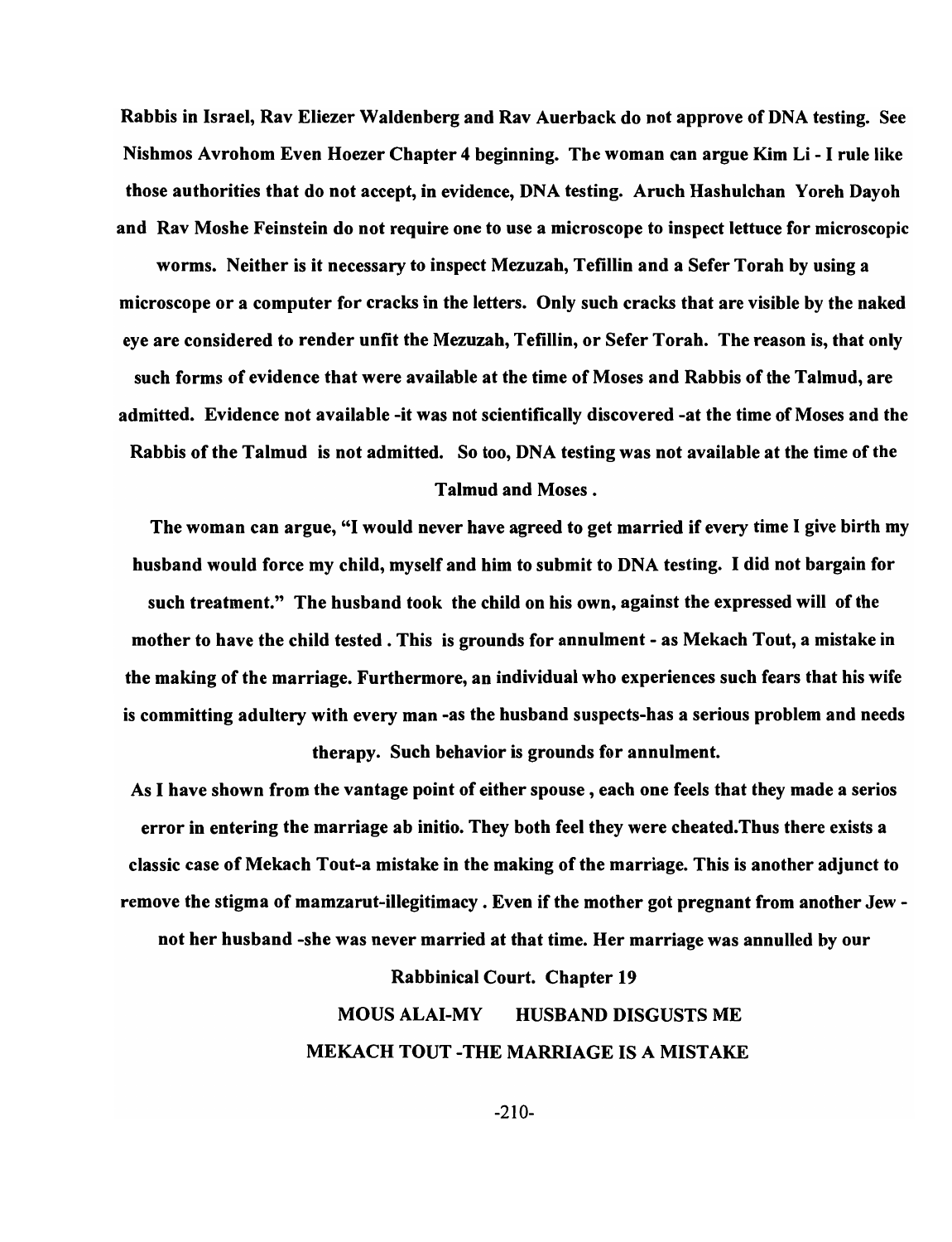#### Mous Alai-My husband disgusts me.

My father- in law created a living hell for me during the entire marriage. I love my wife, but never in a million years would I have married her if I would have known that part of the package was her father.

FACTS [All factual situations have been altered to protect the privacy of the actual litigants] I was approached by the father of the wife. The father talked to me on numerous occasions on the telephone and faxed me numerous documents that all painted his son in law as a monster and an idiot, who refused to give his daughter a Get -Jewish divorce, now that she no longer wanted him . The father in law had nothing but contempt, derision and hatred for his son in law. It is obvious from documentation in my possession, as well as from circumstantial evidence that the father -in law poisoned his daughter toward her husband. The daughter is very soft, trusting and believes in her father as though he is god or his prophet. Certainly he has the only phone to Gd. It is obvious that the wife's father has exploited her trust to alienate her from her husband. The father considers his son in law as a rival to the unquestioning fidelity and trust that his daughter has for him.

When the wife came before our Bet din she confirmed that her husband was a saint. He never beat her, he never insulted her, he never abused her physically or mentally, he never used any chemical substances, never drank, gambled, cheated with other women, and never watched pornography. He was a wonderful husband and father. But she can not oppose her father.Father knows best. If she does not understand why her father opposes her husband, she must defer to her father. After all she must respect her father. That is how she was raised since infancy. However although her husband worked, he nevertheless did not bring in the money that the wife was used

to- what her father earns. The couple have several children.

In the last two years the wife refused to have any further sexual relations and forced the husband to sleep in an other bedroom. Lately the wife obtained a court order that evicted the husband from the family home. The husband claims that he is able and willing to support his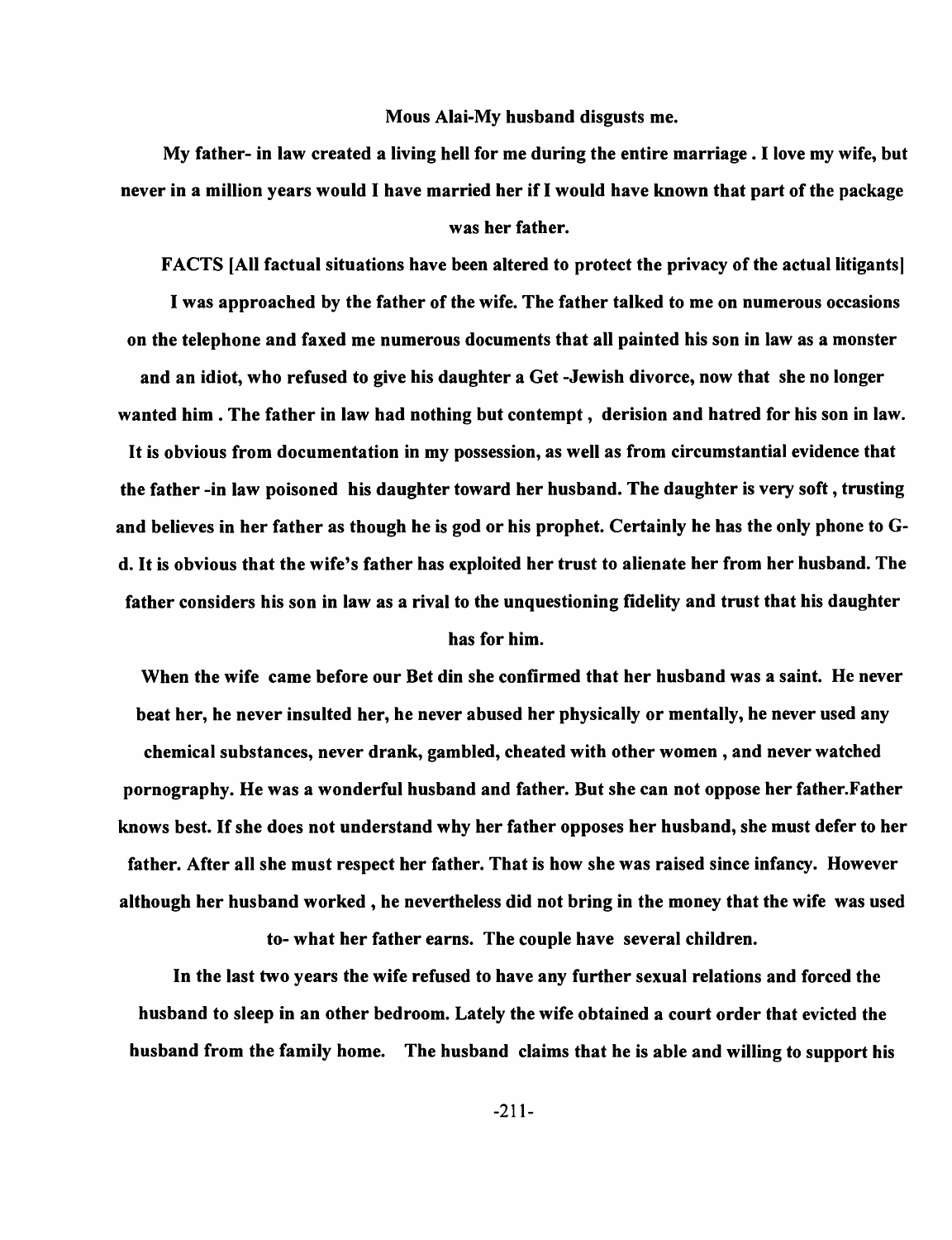wife and children and will take his wife back, providing she leaves her father. Her father is intolerable and the marriage is a Mekach Tout - a mistake.

The wife refuses to return and claims she no longer loves her husband and wants a Get, that the husband refuses to grant.

### Decision -JURISDICTION

Our bet Din has jurisdiction since the wife came to our Bet Din. Her father approached me and spent hours on the telephone and sent me documentation, begging me to annul the marriage of his daughter. The husband phoned me and, likewise, spent hours on the telephone informing me of his position and claims that he considered his marriage a Mekach Tout-a mistake. Thus under the provisions of Shulchan Aruch Choshen Mishpot Shach 3:10 and Aruch Hashulchon Choshen Mishpot 3:6, I have jurisdiction. Furthermore in any agunah case any Bet din is

authorized and has jurisdiction any place in the world to free the agunah. See Rashbash

Responsa #46.

### Decision

From the wife's perception the husband is MOUS ALI- disgusting to her. That is sufficient ground to have her marriage annulled. Would we have the power by civil law we would beat the husband until he would grant his wife a Get. See Rambam Ishos 14: 8 and Rambam Gairushen 2:20, Magid Mishne , Kesef Mishne, Hagoah Maimonides and Ohr Somayeyach Ibid. See Responsa Meharsham book  $1 \# 9$ . Every time that we force a husband to give a Get, it is essentially an annulment. WHEN WE ARE NOT PERMITTED BY CIVIL LAW TO BEAT THE HUSBAND, THEN WE WILL ANNUL THE MARRIAGE. See Responsa Igros Moshe Even Hoezer Book 1 # 79. Responsa Dvar Eliyohu # 48.See Responsa Ohel Moshe Rav Moshe Tzeig book 2 # 123:8. See my book The War Against the Jews Hatorot Agunot -Sexual freedom from a dead marriage-in accordance with Halacha chapter I-Roots. Forcing the husband to give a Getwhen Halacha dictates that he is required to give a Get - is essentially for his benefit; even if the wife has no valid ground to dissolve the marriage other than Mous Alai -my husband is disgusting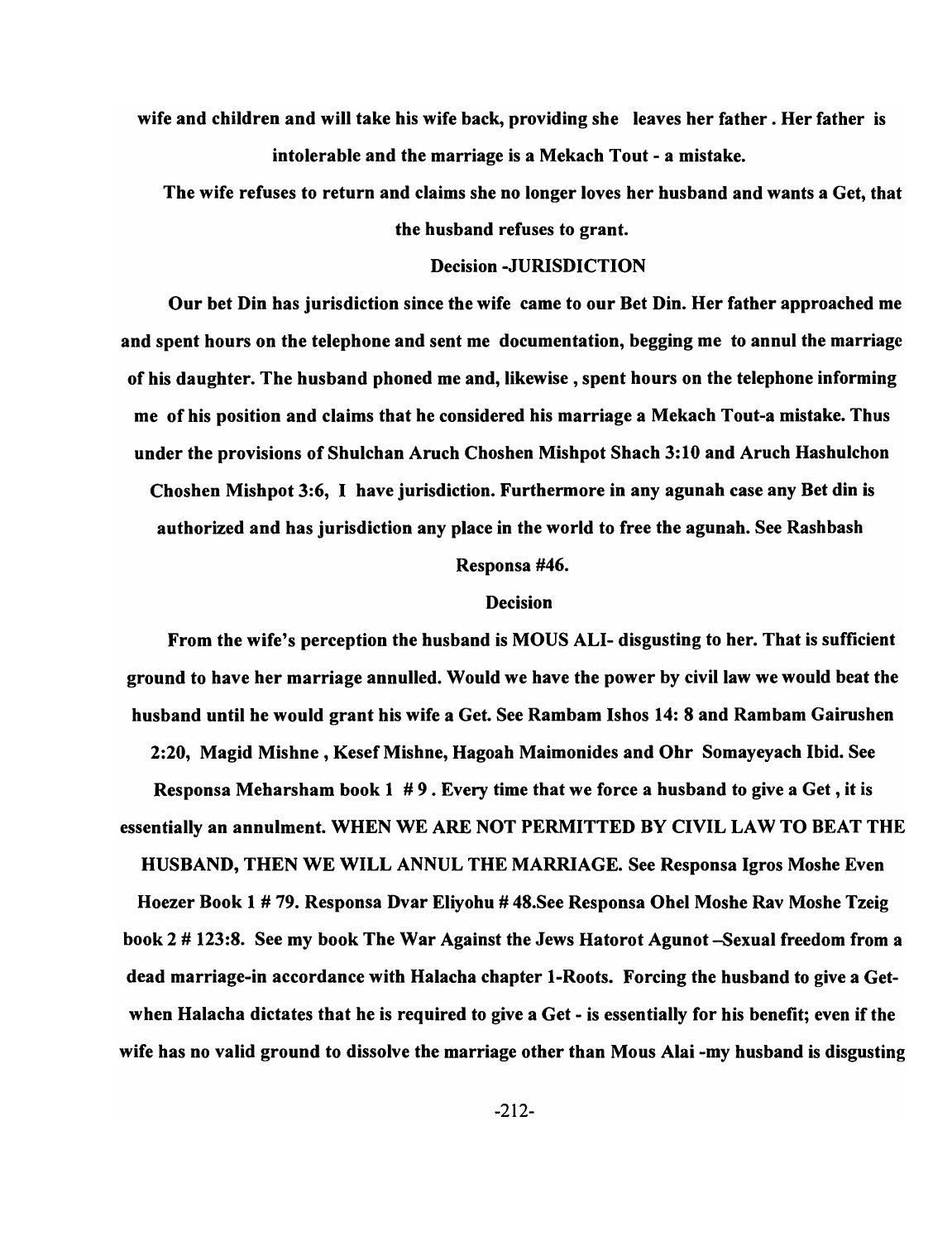to me. If the husband is a saint and nevertheless the wife does not want him, then the marriage is Mekach Tout - a mistake from the perspective of the husband. What more is he to do? In the case at hand this interpretation was confirmed by the husband. In fact the husband expressed his approval of the annulment on the basis of Mekach Tout - a mistake. He approved and authorized the giving of the Get since I clearly told him that in every annulment we always write, sign and give a Get to the wife. Even those individuals who question my basis for annulling marriages will agree that in this instance there is a valid Get. We wrote and gave another Get after the husband

authorized us to do so. See Igros Moshe Even Hoezer volume 1 Responsa # 117,118.

Even if the husband is not permitted to remarry the wife, nevertheless, the marriage is dissolved. If the wife agree to return to him then they can have a conditional marriage. If the annulment was valid, the marriage never occurred. Then even if he be 100% a Kohen, he is permitted to marry his x-wife. If the annulment was not valid, but there was a valid Get then they will live together on the basis of pilegesh-mistress. See Chapter 12 of my book. A kohen is not permitted to marry a divorcee. However if they live together without marriage there exist no

violation. See Rambam Isurei Bioh 15:1; see commentaries Magid Mishne , Kesef Mishne; Responsa Melamed Lehoel Even Hoezer # 8, citing Nodeh Beyehudah 327. We will rule like those authorities who permit Pilegesh even for a commoner, not only for a King. See Responsa Shalet Yavetz book 2 #15, Mehram Padvu#19 Resposa Rashbah attributed to Ramban #284.

From the perspective of the husband the marriage is a Mekach Tout -a mistake. See my book The War Against the Jews -Hatorot Agunot Sexual Freedom from a dead marriage -in accordance with Halacha. for a detailed analysis for all the sources of the annulment process.

Our Rabbinical court wrote a Get ,had it signed and given to the wife, substituting for the husband as described in great detail in chapter 1{ROOTS} of my book and the other chapters. The second time we wrote a Get, with the authorization of the husband ,we substituted for the wife ,we-accepted the Get on her behalf since it is for her benefit.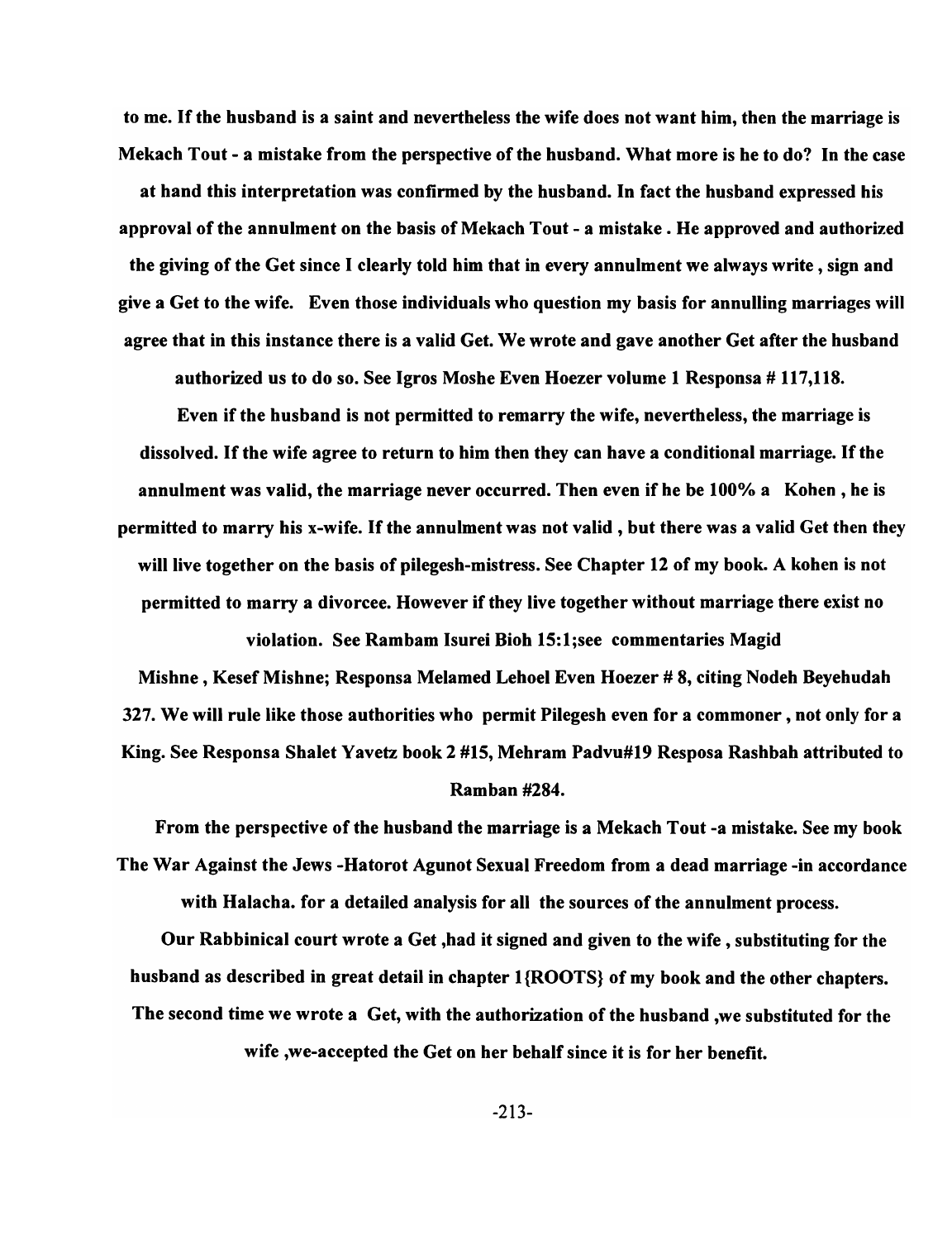The husband expressly agreed to the annulment and the giving of the Get for him. He can not accept giving of a Get without an annulment since he is a Kohen and would be forbidden to remarry his wife -would she agree to return to him- once he gave her a Get absent the annulment

features. Both the husband and wife are now free to remarry other individuals.

It is further the judgement of this court that the the x- husband go to a Din Torah to a Rabbinical Court and seek compensation for the damages he suffered. He should receive a letter permitting him to go into civil court to enforce the damages award. He should go into court and

sue for custody of his children ,whatever his attorney advises.

We annulled the marriage for all the reasons previously cited. At the same breath we want to show all meddling parents that there exists a price to pay for breaking up the marriage of their children. They do not own their children and certainly not their son in laws or daughter in laws. The above judgement is based on the authority of Aruch Hashulchon Choshen Mishpot chapter 2,

### and 15.

Our Bet Din -Rabbinical Court is qualified to rule on matters of custody, support, damages suffered by the husband such as alienation of affections and slander. We will first set the agunah free and then we will separately rule on money matters and custody of the children. We will either have the parties sign an arbitration agreement that can be enforced in the courts or will give permission to the winning party to go to court after we have rendered our decision. This is a far cry from the existing Rabbinical courts who make the wife a hostage that she must accept the

decision of the court otherwise she will never receive her Get.

## Just because we set the wife free in a

dead marriage does not mean that the wife and her family win all the custody and financial matters. It is very possible that they are the greatest culprits and have exploited and abused the husband. Truth Equity and Justice with no self interest are strictly enforced. We have had cases where the x -father in law of the Agunah we set free once we ruled against him on financial matters refused to pay us our fee. Our reward is that we can face ourselves that we are honest and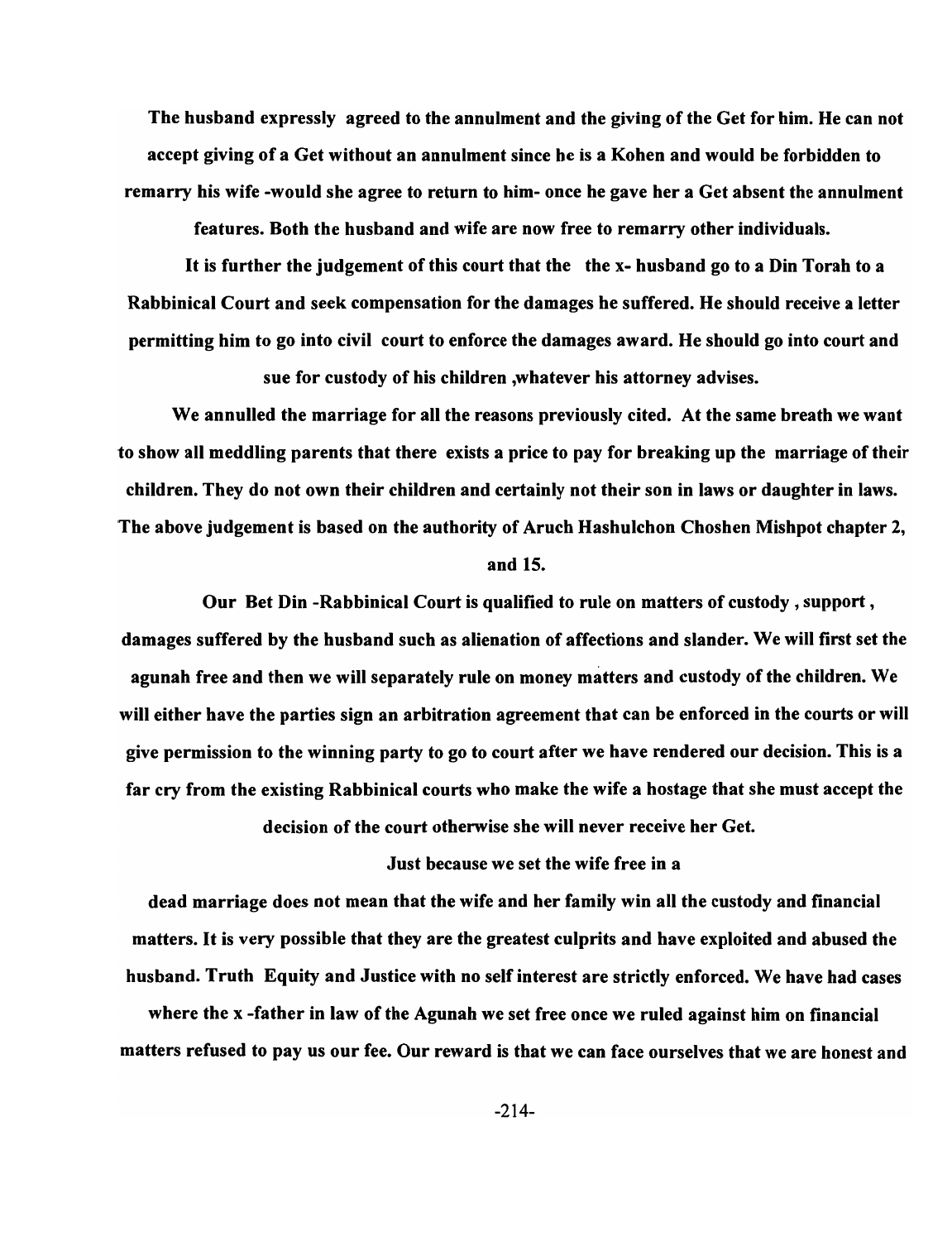will not be intimidated. It is a good idea to collect the fee up front and not rely upon the goodwill and promises of future payment and the wealth of the agunah's family to compensate you later. Such individuals can be notorious to exploit your trust of them. They can try to force you to be in their good graces to violate Halacha when it is to their benefit as in the case of ruling or taking action that can benefit their x-son in law. It is known as getting double mileage; or squeezing the lemon dry. By not paying your employee until a future date, you ensure that he remain in your good graces. Or else you won't pay him. When you protest that you are not an employee and they are not your client, such protests fall on deaf ears. You are dealing with individuals who are above all law. They exploit laws to their advantage. The laws as well as any one else-all human

beings - are to be used. There is nothing that they have to pay back.

Either you do it free or get paid up front. The way the family of the agunah behaves toward the rabbis is probably the way they behaved toward the x-husband. See chapter 4 of my book Hatorot Agunot. This supposition can serve as circumstantial evidence to rule in favor of the husband, in addition to other evidence. If they behave decently toward the rabbis, they still could have made hell on earth to the x-husband. But all it means is that there does not exist circumstantial evidence that they mistreated the x-husband.

As accommodating as we are to the wife to enable her to go free we will equally be the greatest vigilantes to soften the financial burden of the husband and ensure that his children not be kidnaped or estranged from him. We will award to the husband sole or shared custody when we are convinced that such a move is in the best interest of the children. All custody awards as well as support are ambulatory and can be changed under different circumstances.

-215-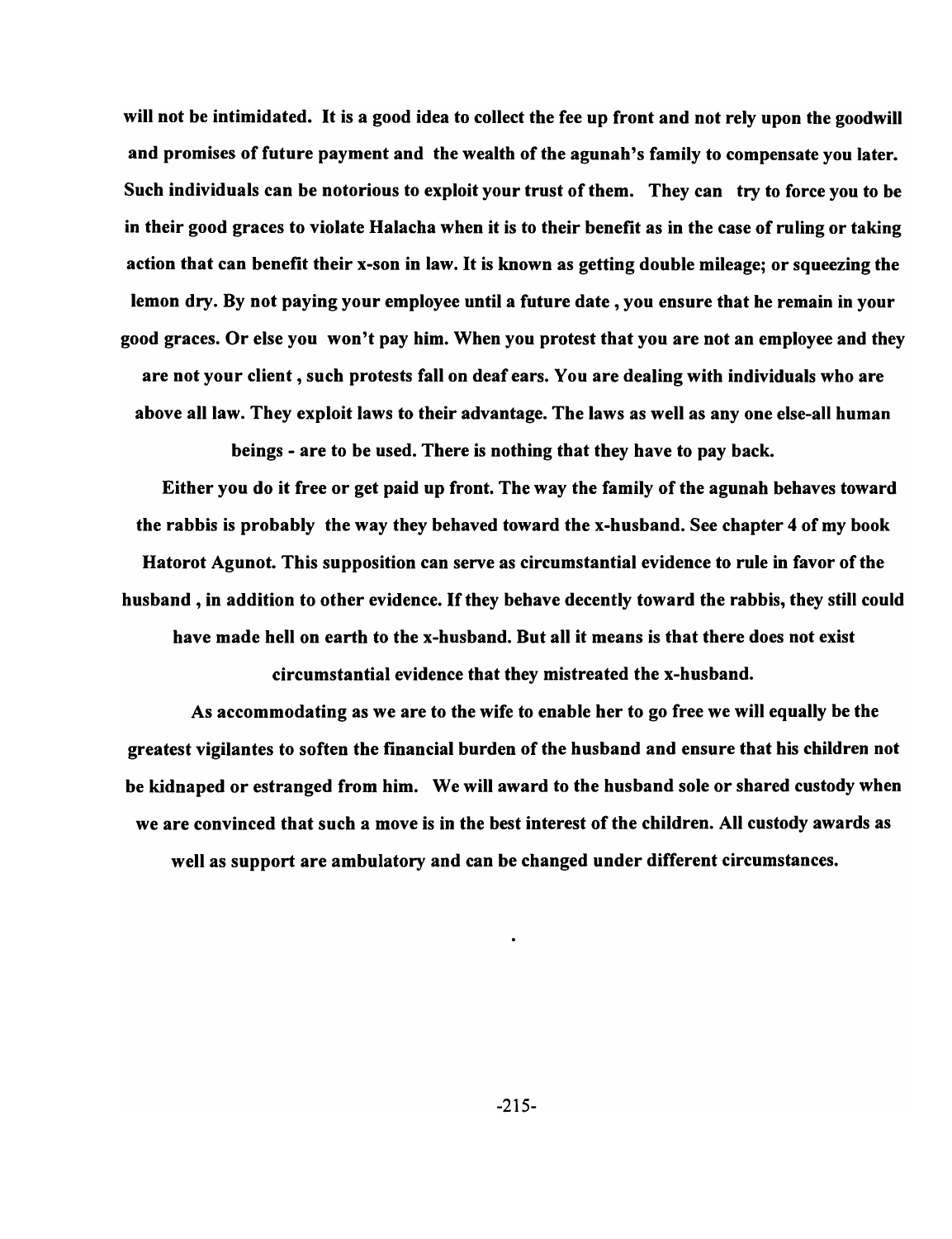**Signed** 

# Rabbi Moshe Morgenstern CHAPTER 20 WHO IS A KOHEN WHO IS A GERIJSHA - A DIVORCEE?

# -Note : All the facts have been changed in order to protect the identity of the actual parties-

# Iyr 45760

# Shalom Ubracha!

Mazel Tov on the marriage! May their union be one blessed by heaven and may health, happiness and children accompany their marriage.

I will now address the questions posed to me regarding the fact that your daughter was married over 15 years ago, which union was terminated by a Get. The groom held himself out as a Kohen. In ordinary circumstances one obviously would not consider such a matter further since a Kohen is forbidden to marry a Gerusha - a divorcee. However, in your case, you outlined the very special circumstances involved, the pain and suffering that would occur if such a union would be forbidden.

It is obvious that pain and suffering cannot overrule Torah Law, and that if your daughter is really Halachically a Gerusha-divorcee-and the groom is really a Kohen, it is forbidden for them to marry. However, since the very serious situation exists that would result in great pain and suffering to all the parties concerned, if is mandatory upon us to investigate if your daughter is really a Gerusha or not. Is her first marriage Halachically valid? If we can determine that her first marriage is not Halachically valid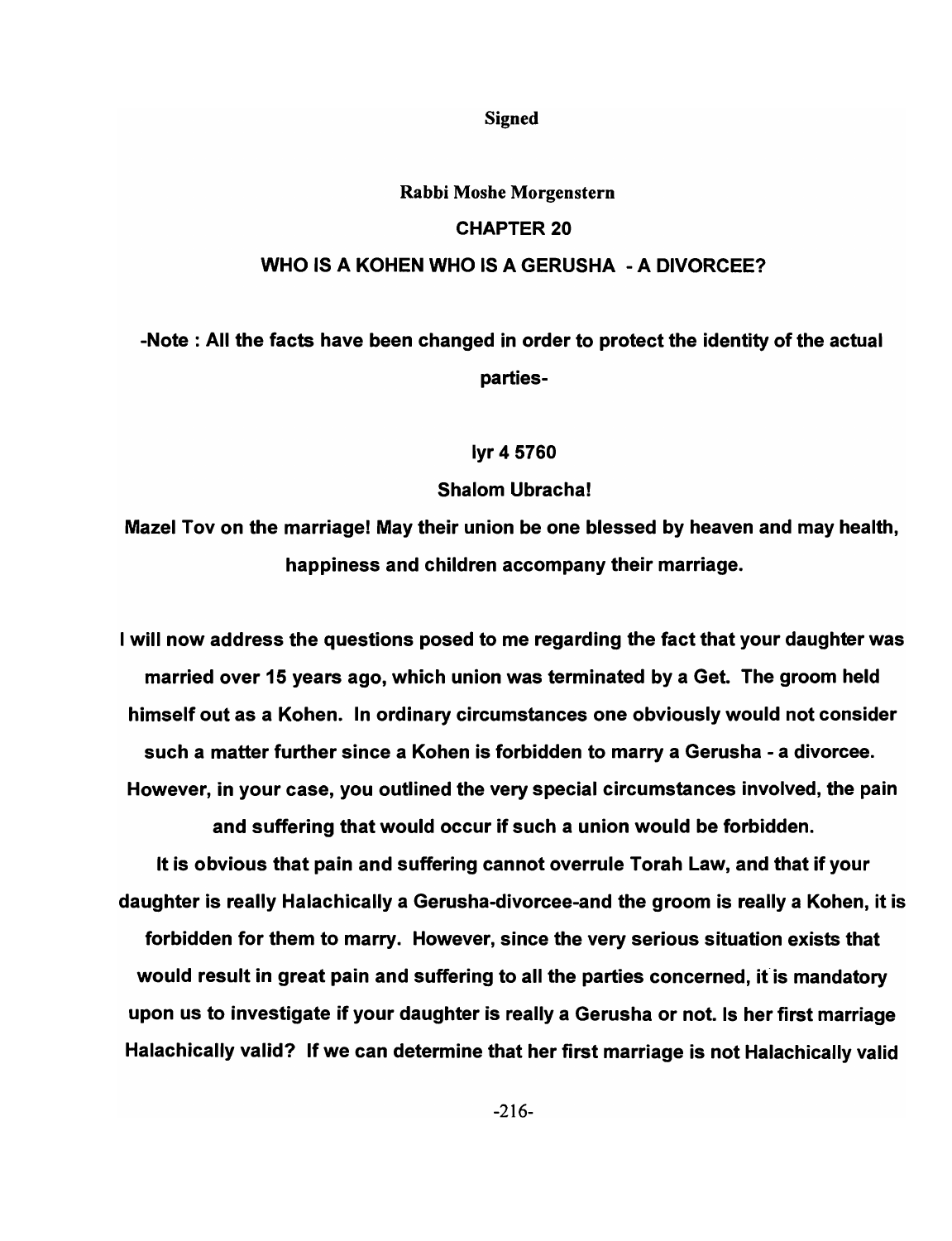then the Get she received subsequent, is meaningless. The man who gave her a Get, gave a Get to a woman to whom he was not Halachically married. Consequently, she never was a Gerusha-divorcee and can marry a Kohen.

Furthermore, we have to determine that the groom, in fact, is a Kohen. The fact that he holds himself out as a Kohen does not make him for a Kohen. He must prove that he is

a Kohen. Until such time that he does not prove that he is a Kohen, he is not Halachically a Kohen. He then can get married to a woman even if she be a Gerushe, a divorcee.

I have established beyond a shadow of a doubt that your daughter's first relationship fails to meet the requirements for a Halachic marriage. I have equally established beyond a shadow of doubt that the groom fails to meet the requirements to link his heritage as a Kohen. The details I have elaborated in a separate Responsa. I therefore declare that your daughter's status is Pneyoh-never married. Her relationship was Pilegesh not Kedushin. Consequently, she is permitted to presently marry a Kohen. She is not a Gerusha. A Gerusha is forbidden to a Kohen. Your daughter was never Halachically married so she could not have gotten a Get and become a Gerusha. The groom likewise was never a Kohen so he could even marry a Gerusha if your daughter was one, that she is not. Mazel Tov, Mazel Tov, Mazel Tov.

#### Sources:

In order for a marriage to be Halachically valid, witnesses must exist and testify without reference to records before a Bet Din to the exact day, hour, and place where the marriage occurred. Otherwise, there is no Halachic marriage. After 15 years, no witness remembers such information even if they can be located, which they cannot. See Igros Moshe Even Hoezer Book 4 Responsa #20; Yobiah Omer Vol. 3 #8; Bais Shmuel Even Hoezer 17:63.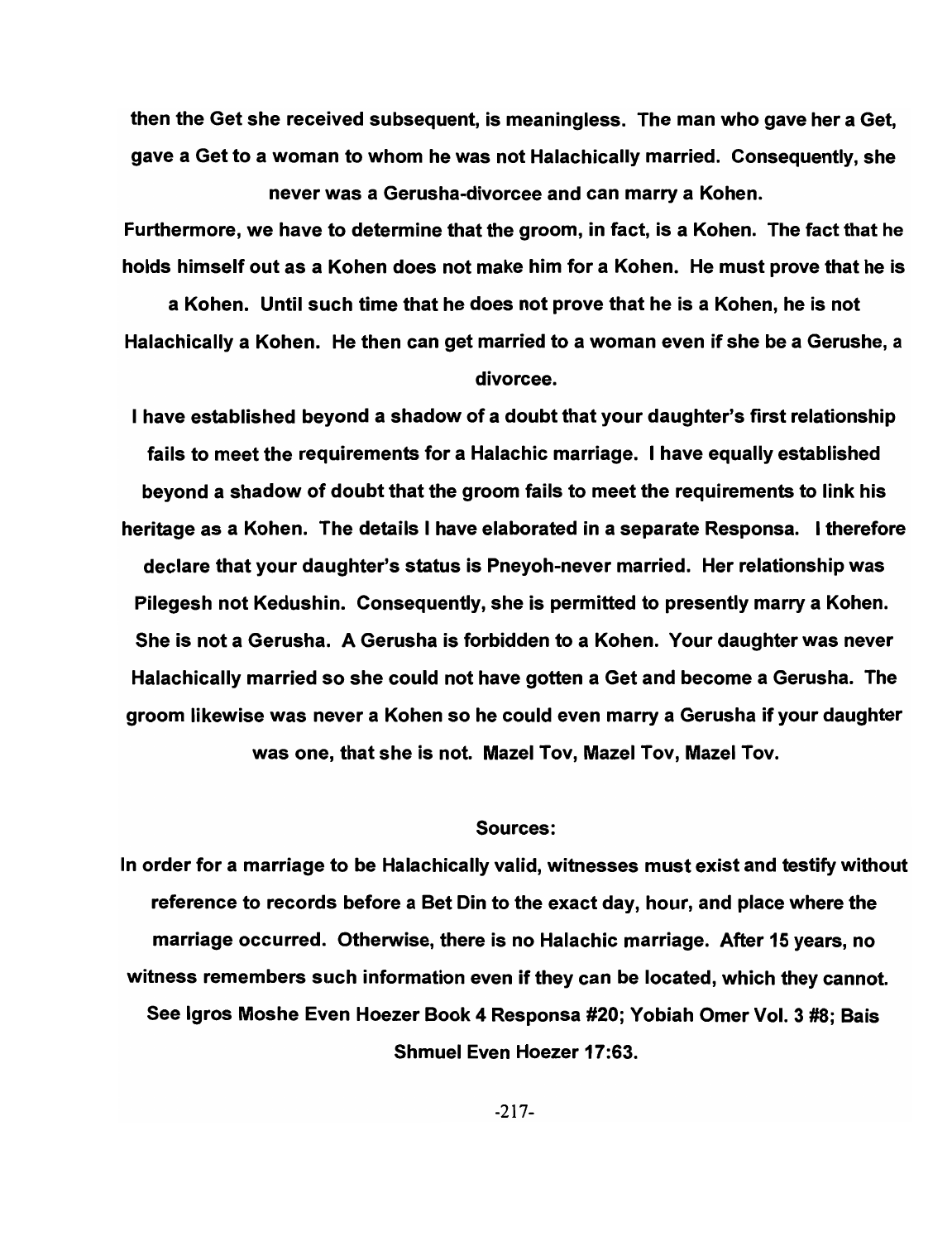Failing to establish that a Halachic Marriage existed-in effect- your daughter is deemed a Pneyoh and is permitted to marry a Kohen. Furthermore, the overwhelming majority of Gitin given in our day and age are, in reality, annulments. Most Gitin, practically all, are written by a Sofer using the script employed when writing a Sefer Torah. A mistake in the writing of any letter in the Get can render the Get null and void. There exists ten

different ways that every letter can be corrupted. Thus we require two competent witnesses that no errors were made fy the Sofer. See Taz Even Hoezer 130:14 and Bais

Shmuel Even Hoezer 130:25,26,27. See Aruch Hashulchon Even Hoezer 125:14,22,23,24,25,26; Aruch Hashulchon Drech Chayim 32:13,14,31- 41; 36:1-26. See Encyclopedia Hilchodit Chasdei Dovid pp. 230-249 for illustrations of various examples

that any letter can become corrupted and render the Get invalid. Rav Rackman testified that in his 70 years in the Rabbinate he has witnessed the giving of numerous Gittin and he has not met one Rav who officiated at the giving of a Get who could even sign his name using the lettering employed by Sofrim- scribes- writing the Get. Certainly the Rav cannot testify if the Sofer-scribe- did not err. Witnesses to the Get can't testify if the writing of the Sofer-scribe- was valid or not. Thus, there exists a doubt if the Get was valid or not. Since there are no witnesses, the Get would be invalid. When Gittin were given to the divorcee, she could, at a later date, show this

Get to many Rabbis who do know if the writing of the Sofer is valid or not. The testimony of the Sofer who originally wrote the Get could be verified by third independent parties. Even then, according to Kesef Mishna Gerushin 1:23, if no witnesses exist at the time of giving the Get - not the signing of the Get - who can testify that the Get is valid, there is no Get. See Aruch Hashulchon Even Hoezer 130:42 who also supports such a position. If the witnesses who testify that the Get was given to the

wife are not able to read the Get, then the Get is considered invalid. If that is the case, why did the Ramo in Seder Haget Even Hoezer 154:86 rule that now

-218-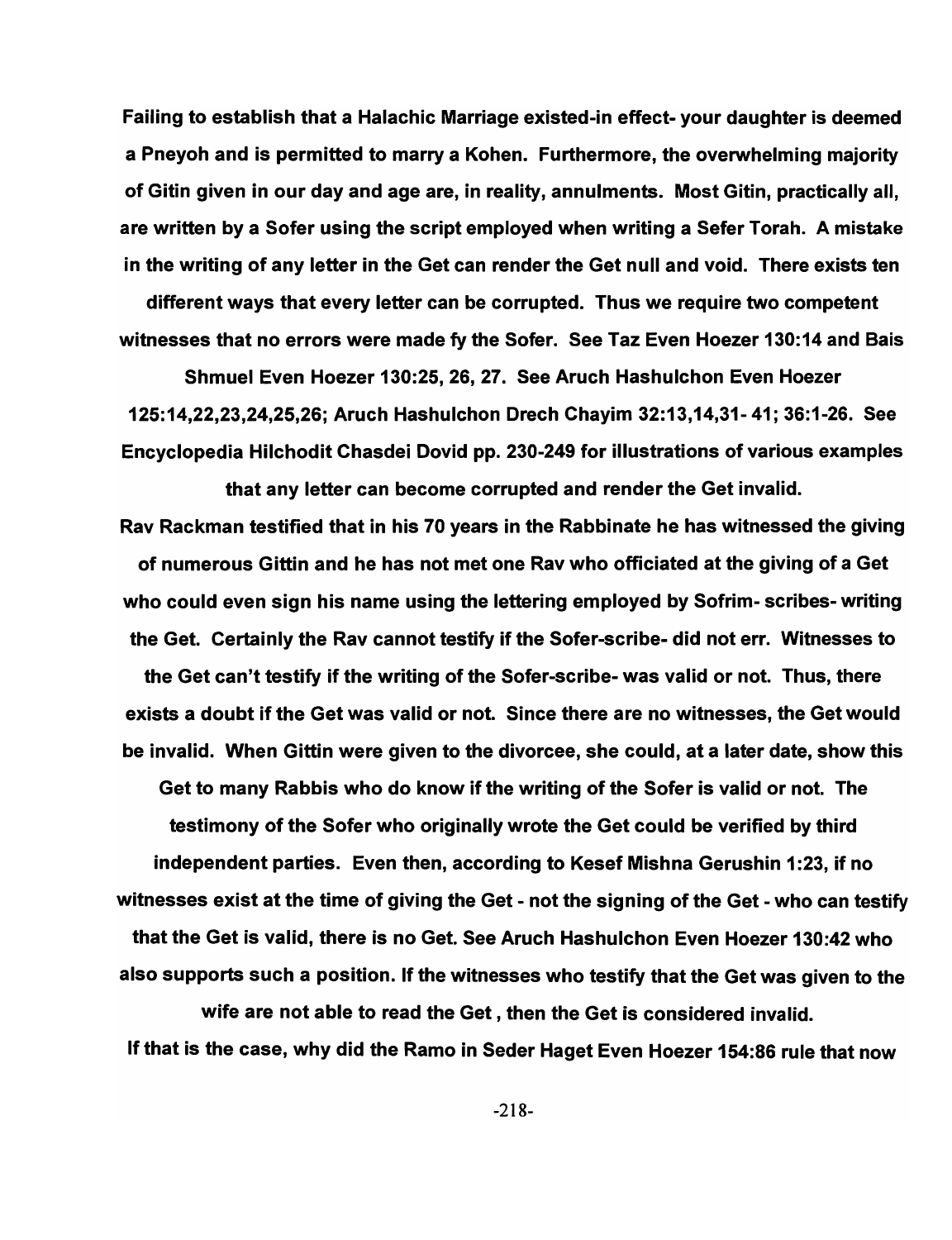days the woman divorcee is not given the Get, only a certificate after the divorce? We can not even verify that a valid Get was written. Even those Poskim-authorities- who

over rule the Kesif Mishna Garushin 1 :23, like the Taz Even Hoezer 130:14, nevertheless, require that the Get be verified that it was written in accordance with Jewish Law by third party independent sources. It is necessary that there be al least two witnesses. Assuming that the scribe is counted as one witness that he prepared the script properly but in the overwhelming number of cases the rabbi officiating can not even sign his name with the script used to write a Sefer Torah- the Torah scroll used in congregations- that is employed by the Sofrim -scribes to write a Get. How then can he testify that the Soffer prepared the Get properly and did not err? As mentioned there exists ten different errors for each letter of the alphabet that could invalidate the Get. If

Soffer was not written correctly there are no severe consequences. At most the members of the congregation have recited a blessing in vain when they are called up for the reading of the Sefer Torah. They would not have fulfilled their obligation of hearing the reading of the Torah. However there would not result any illegitimate children. In the case of a Get where the letters are not written properly the Get is invalid. Any resulting children from man #2 are considered illegitimate.See Aruch Hashulchon Even Hoezer 130:58 that rules that if there is another witness in addition to the scribe

a Sefer Torah - the scroll of the Torah used in the synagogue prepared by the same

post facto if the divorcee remarries she does not have to leave husband # 2. Any children she has with him are considered legitimate. But in most cases there does not exist any witness, in addition to the scribe who can verify that the script of the scribe was accurate in accordance with Jewish Law. Why then are all the Gitten -Jewish

#### Divorces valid?

The answer is that the Ramo was fully aware that the situation could develop that witnesses would be lacking to verify the validity of Gittin if the Sofer wrote it correctly.

-219-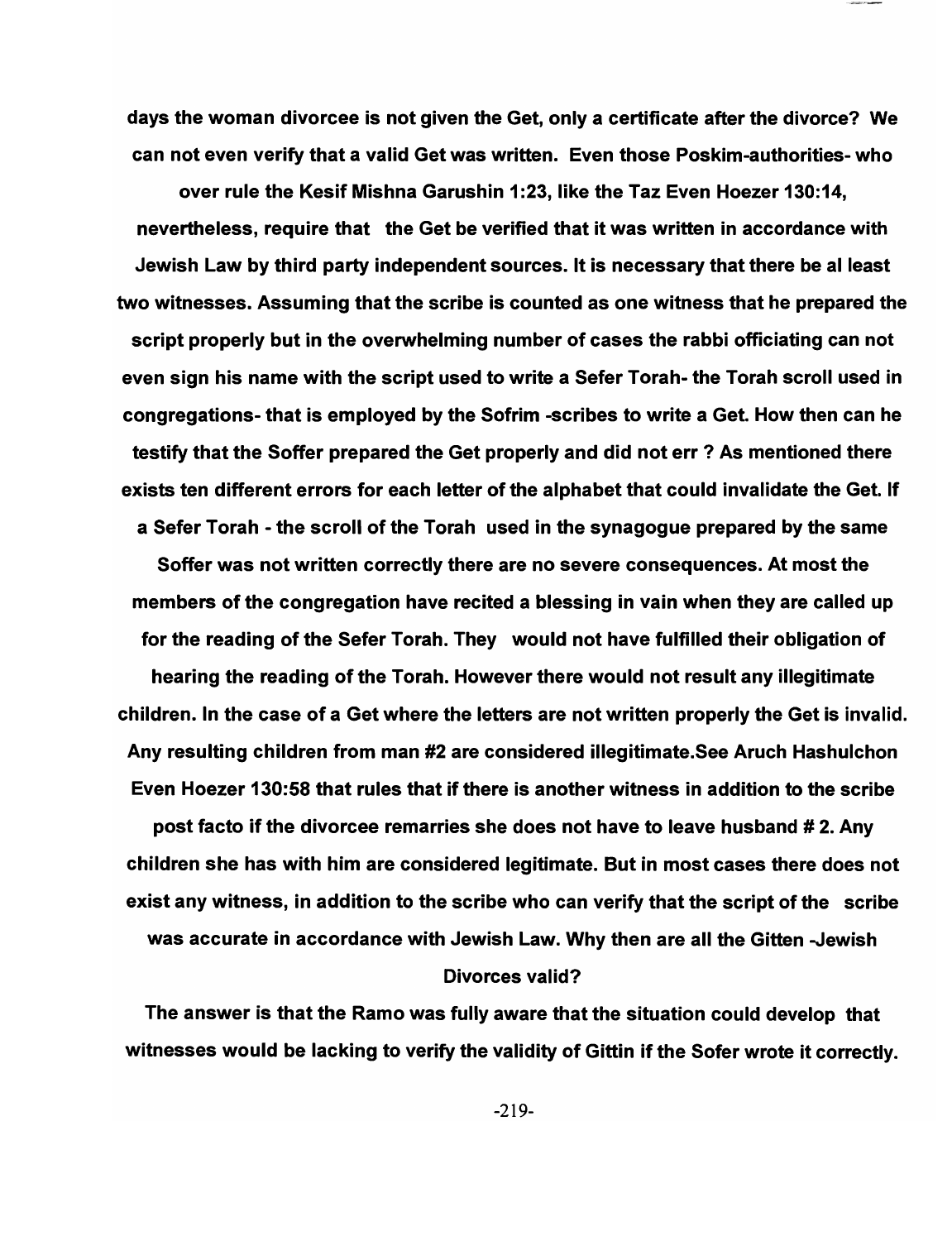The Ramo, likewise, was aware of the numerous instances that a Get is void, even post

facto, because certain laws would not be observed. He, therefore, annulled for posterity the marriages of all such women. Furthermore, it is forbidden under penalty of excommunication to cast doubt on any Get- Cherem Rabbenu Gurushin. See Mordecai end of Laws Gittin cited by Baer Hagola #100 Even Hoezer 154:22 Bais Yosef and Ramo.

This is similar to the annulment of all marriages that Magid Mishne Gerushin 1:13 explains the law that a woman is believed to remarry on her statement that the husband died in a foreign country when both were abroad. Even though two witnesses are necessary to change the status of a married woman to single. Nevertheless, the Rabbis believe her statement. The reason the Rabbis have the power to annul marriages. Similarly, Ramo in Seder Haget Even Hoezer 154:86 who stated that a divorcee is not given the original Get to show to other Rabbis, relied upon the principle of Haf Koet Kedushin - annulment of the marriage if and when the Get in reality is null and void. With the exception of the Gittin given by Rav Moshe Feinstein, Rav Piekarski, and Sages of their caliber, all Gittin today are in reality annulments. Consequently in the case of your daughter, this fact is an additional sniff adjunct that even if she was married, the very fact of receiving the Get is an annulment. This is similar to Responsa Minchos Yitzchok Book 10 Responsa #126 who ruled that the very fact that a woman receives a Get from a husband who is not observant , in effect, annuls her previous marriage. According to Rabbis cited by Tur Even Hoezer 44 a non observant Jew- non Sabbath observer Jew can not contract any Halachic marriage or divorce. If such a husband

does give a Get it is an annulment. The same principles apply in your case. Applying all the above findings to our case your daughter is permitted to marry the groom because to rule differently would cause unbearable grief and hardship. Furthermore, the groom must prove his status as a Kohen, which he can not do. The overwhelming number of Kohanim today are not Kohanim. There has been

-220-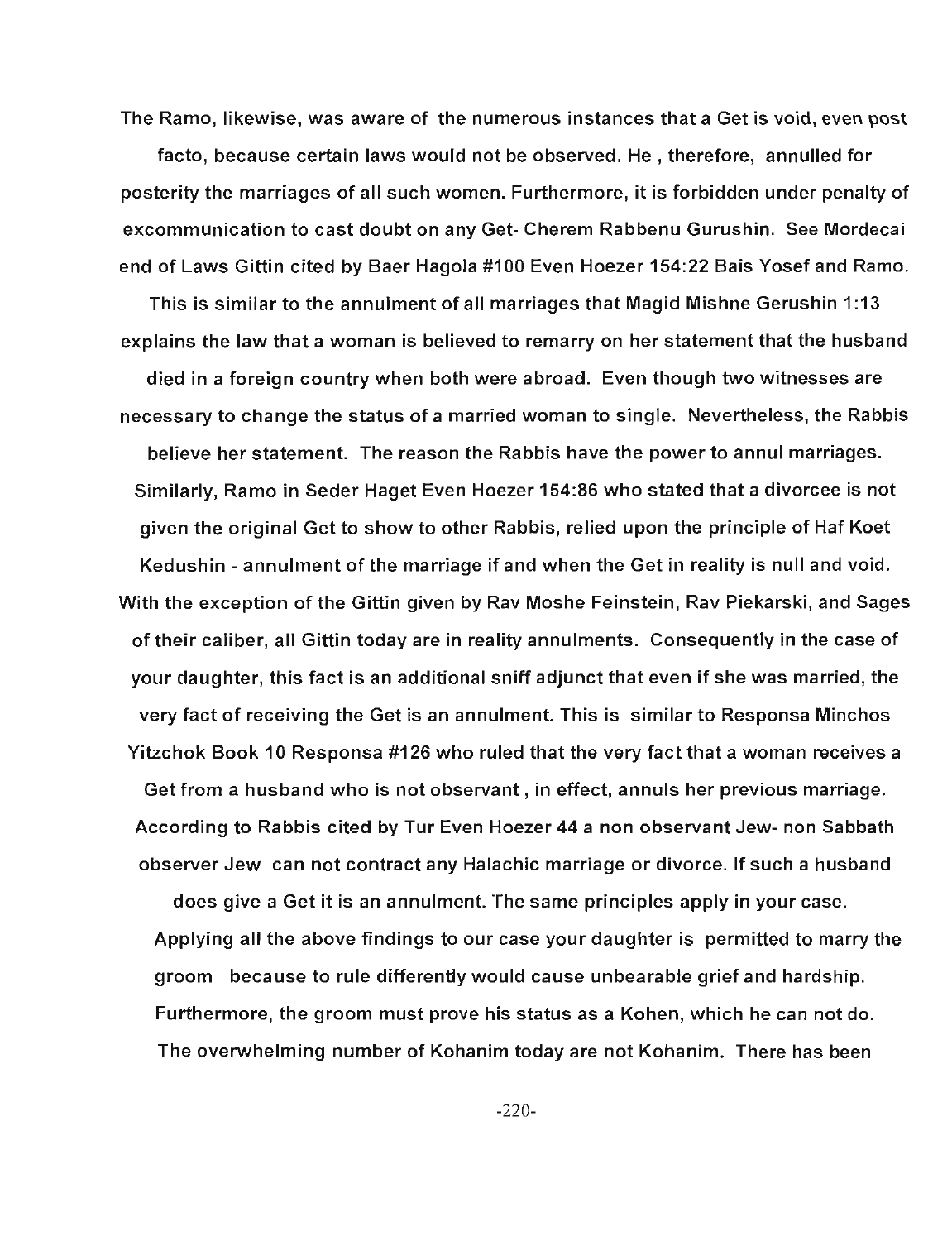intermarriage between Kohanim and other Jews. Anyone can call himself a Kohen. See Responsa Mehreshdam who permitted a Kohen to marry a woman who was captured by non-Jews and probably was raped. A Kohen is forbidden to marry or remain married to a woman who had relations with a non-Jew even if she is raped. Mehreshdam ruled that the overwhelming majority of people holding themselves out as Kohanim are not Kohanim. Consequently, he permitted this man to marry a woman that was captured and probably raped by non-Jews. See also Responsa Drishas Zion Rav Tzvi Hersh

Kalisher page 140 who cites a responsa from his Rebbe, Rav Akiva Eiger citing Mahrshal - Rav Shlomo Luria- Bava Kama 85, that Kohanim cannot bring korbonos animal sacrifices in a rebuilt holy temple today because we cannot identify who are the real Kohanim since most people today claiming to be Kohanim cannot identify their ancestry. The overwhelming number of Kohanim have intermarried with ordinary Jews. The same ruling is made by Tzitz Eliezer Book 10 Responsa 1:2:3 who claims that no Bais Hamikdosh-Holy Temple- can be built because Kohanim cannot identify their ancestry as Kohanim. Without the services of Kohanim no Karbonus -animal sacrifices can be brought and consequently the Bais Hamikdosh can not serve its purpose. Rav Moshe Feinstein ruled the same, that a man claiming to be a Kohen can marry a convertee because he cannot prove his ancestry as coming from Kohanim. Without definite proof he is not a Kohen. See also Igros Moshe Even Hoezer part 4 Responsa

#20 where Rav Moshe Feinstein applies similar logic that failing to produce two authentic witnesses that testify to the exact date and place that a woman got married in accordance with Halacha, there is no proof of a Halachic marriage. If such a woman remarries and has children from man # 2 the children are not Mamzarim -they are not

illegitimate. In my book Hatorot Agunt , I prove that not only are the children not illegitimate, but the woman -the Agunah can remarry when the husband refuses to give her a Get. See Bais Efrayim Even Hoezer Responsa 122 citing Meharshdam Responsa #

-221-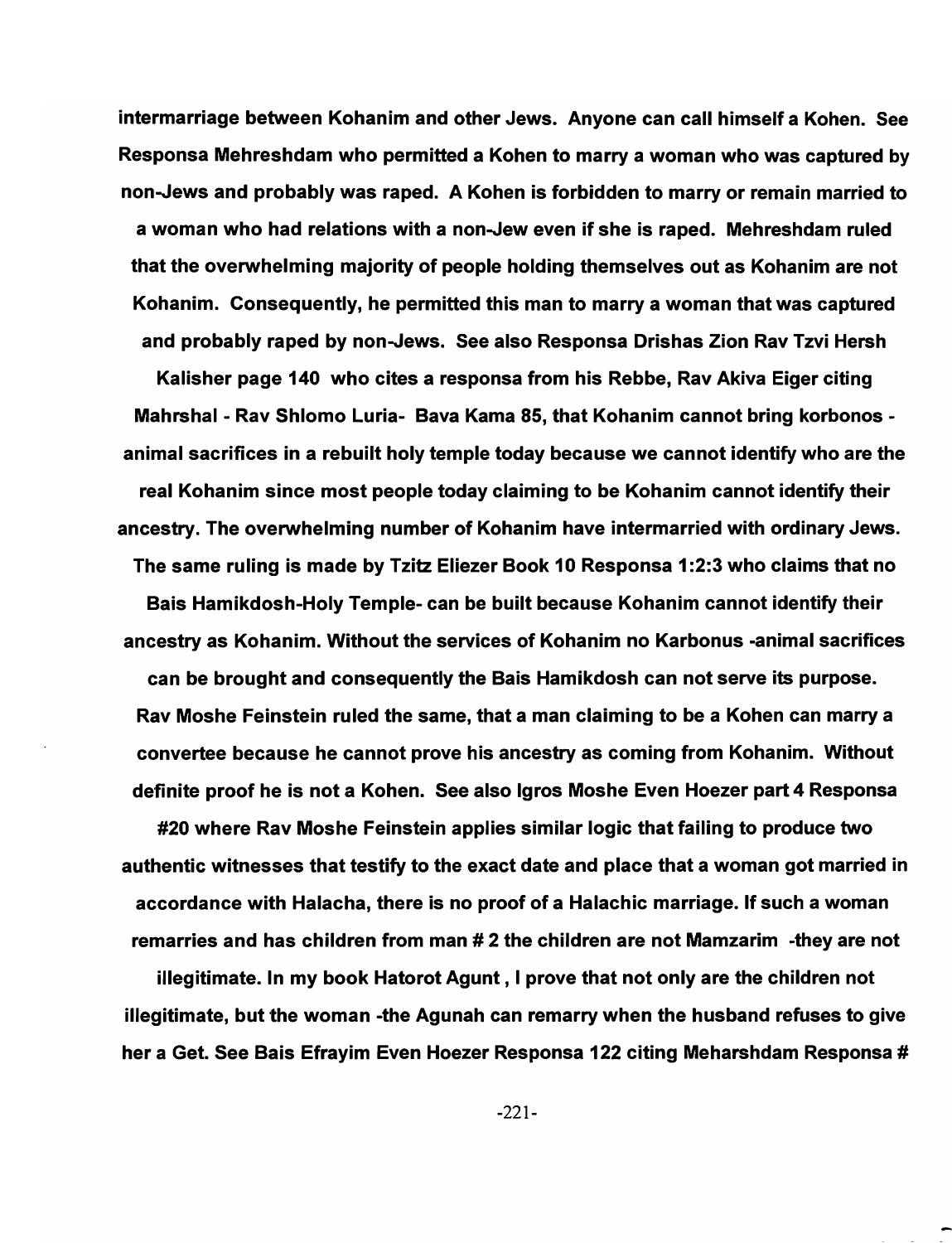235 and Shvut Yaakov Part 1 # 93 and Chachmei Luzim cited by Responsa Mahrit #18. See Chelkos Yaakov Even Hoezer Responsa # 33 and #40 . All the above mentioned authorities rule the same as I have indicated. The Chelkos Yaakov bases himself on Nodah Beyehudah Kama Responsa # 38. Unless we have proof given by two witnesses that a woman is a married woman or that the man is definitely a Kohen by default she is

not considered married. If she claims that she is not married or had a Get or her husband died we will believe her. Since there exists no independent source that inform us about the staus of the woman as married or the man that he is a Kohen other than himself we will believe the woman when she states that she is free because her first marriage was not Halachically valid. See Aruch Hashulchon Even Hoezer 17:5 and 152:5 who rules the same. The woman is believed that her husband gave her a Get even though he contradicts this testimony and denies that he gave her a Get. Likewise if both come from another city she is believed even if the husband agrees with her. Under normal circumstances both are not believed since she does not possess a certificate

from the Rabbis who officiate at the giving of the Get.lf it is true that the husband voluntarily gave her a Get, let him give her another get again. Of course if he refuses we will find a legal dispensation in accordance with Halacha-Jewish Law. However if both come from an other city and we do not even know that they were married in the first place only from their own testimony, we will believe them that they are divorced. Likewise, we will not assume that the man is a definitely a Kohen to prohibit him from marrying a Grusha-divorcee where other factors exist that cast doubt that this woman ever had a Halachic wedding in the first place. Consequently the Get she received is meaningless since she was considered a Pnuyoh -single all the time. The fact that she may have had a civil marriage or held herself out as a married woman does not make her Halachically married. See Responsa Machnei Efrayim Even Hoezer #1 . See My Book

Hatorot Agunot The Agunah Rabbi is right-Chapter 13 and Chapter 15-regarding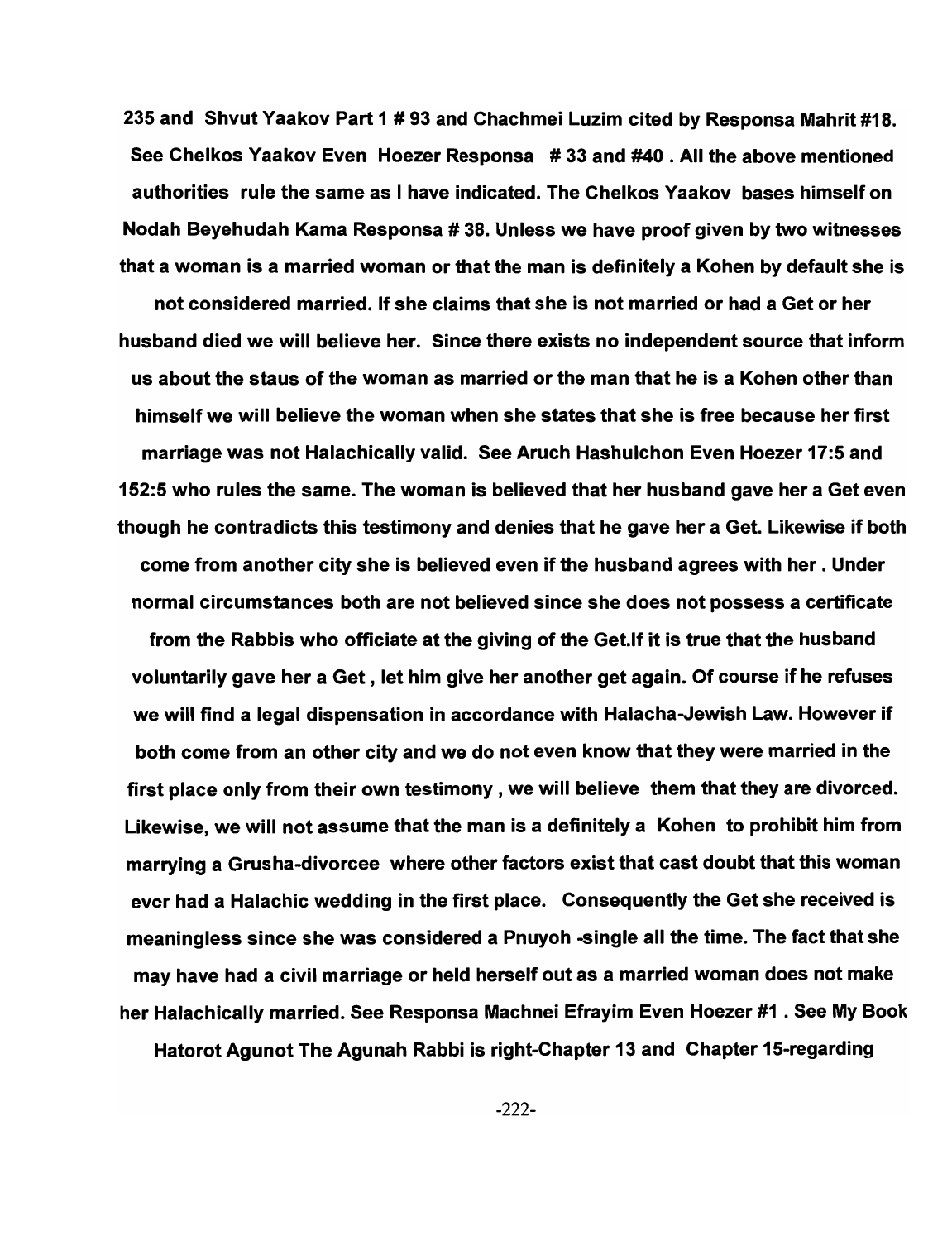Conversions.. Unless we possess definite proof that he is a Kohen by default he is not a Kohen. See my book Haterot Agunot Chapter 4. By default we will assume that a person is what we see now at the present. He is an ordinary Yisroel, not a Kohen. One must prove that he is a Kohen before he can be put in that status. All Kohanim today are considered Kohanei Chazaka. Since they bless Jews at services we assume only for limited matters that they are Kohanim. Many such "Kohanim" refuse to eat Trumoh or Maaser or take Challah and return the five dollars given to them at the redemption of a first born male. The reason is because they are not Kohanim unless they can prove that they are Kohanim. Also, so called Kohanim go to medical school where they must take courses in anatomy and they dissect cadavers, Jewish and Non-Jewish. They

enter hospitals where patients die. They have operations where organs from a deceased are transplanted into them. The reason is that they are not deemed Kohanim unless proven to be. In cases of extreme hardship and suffering we will be lenient and

rely that they are not Kohanim unless proven that they are. In the case of the groom, we consider it to be extreme hardship and suffering and we will rely on those above cited authorities that he is not a Kohen until he can prove that he is. This serves as an additional adjunct coupled with the fact that your daughter's first relationship is not deemed a Halachic marriage for the reasons previously cited. See my web site, www. AGUNAH.com for my book and writings Hatorot Agunot by Harav Moshe Morgenstern, for elaboration on the theory that this responsa is based. In addition to everything stated, there exists another adjunct. The Rambam states in Laws of Tumo Mes 9:12 that all laws of the Torah are forbidden by Divine Law only if they are definitely forbidden. Any time there exists a question as to the factual situation if something is or is not forbidden, the prohibition is only forbidden by Rabbinical Law. See Aruch Hashulchon Yoreh Dayoh 110:109. Once you increase the number of doubts in a case there is not even a Rabbinical prohibition. See Magid Mishne Shechita 5:3

-223-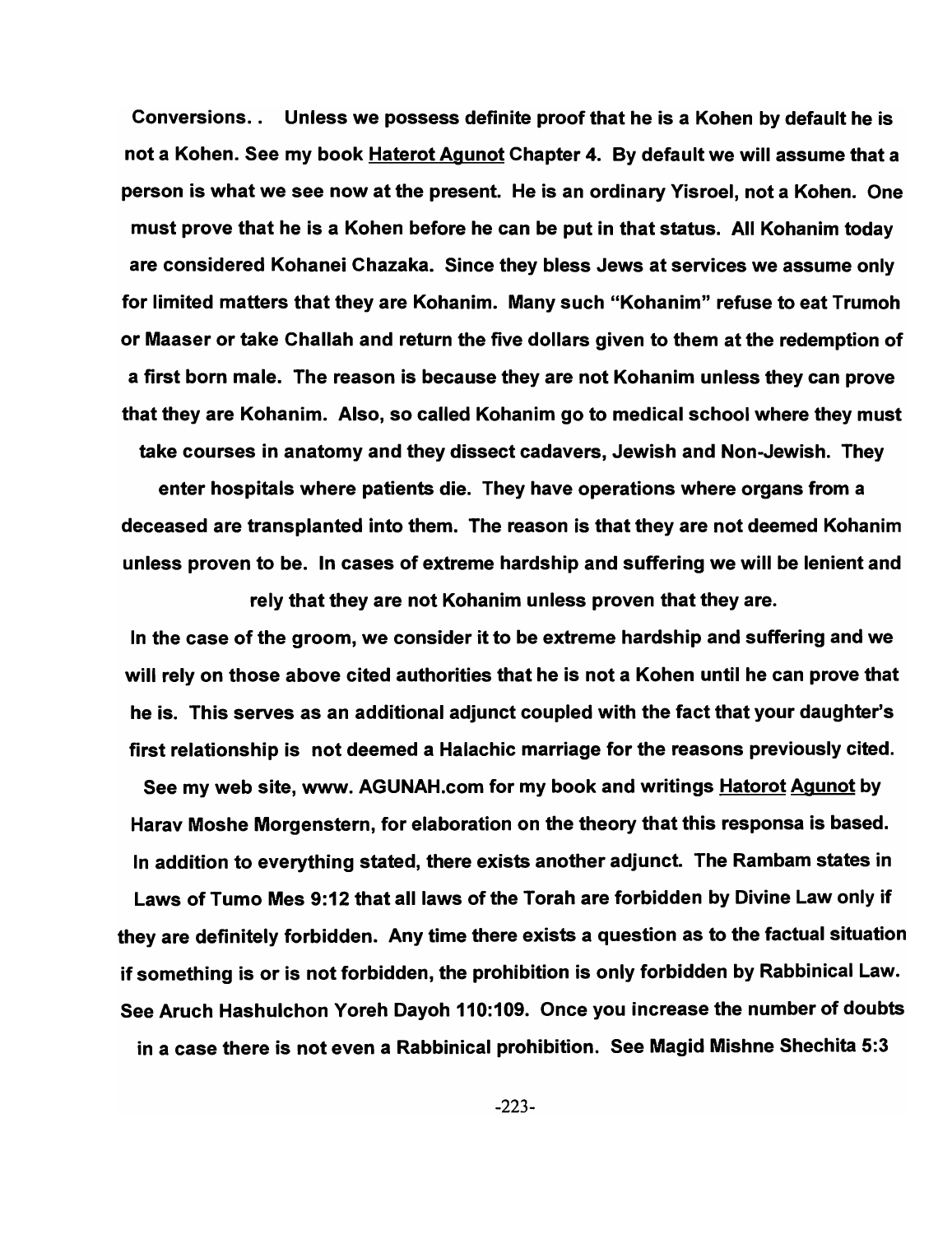end. See Aruch Hashulchon Yoreh Dayoh 110:99, 101, 102, 103, 104, 105. Consequently, in our case where there exists multiple doubts, if there was any Halachic Kedushin at all and if the groom is a Kohen or not, we can rely on those opinions that there was no Kedushin and the groom is not a Kohen since the issue is only Rabbinical, not Medoraisa - Divine. Even the Rashba, who disputes the premise of the Rambam in Toras Habayit Bais 4 Shaar1 and holds that doubts as to facts or law are forbidden by

Divine Law, agrees that in case of multiple doubts that the matter is permitted. See Aruch Hashulchon Yoreh Dayoh 110:99. See Sdei Chemed Laws of Sfekot 60:9,10 that in addition to Rambam, Ramban, Riff Behog and Rosh also hold that Divine doubts are only forbidden Rabbinically. The Mahram Ben Chaviv in Kapos Temorim and Laws Yom Kippur holds that this principle applies universally in all cases even in case of Chaivo Crisos where punishment is Koros like the case of a married woman to free her from her Kedushin.

Thus in our case we have sufficient authority to rely on to permit your daughter to marry the groom based on everything we discussed.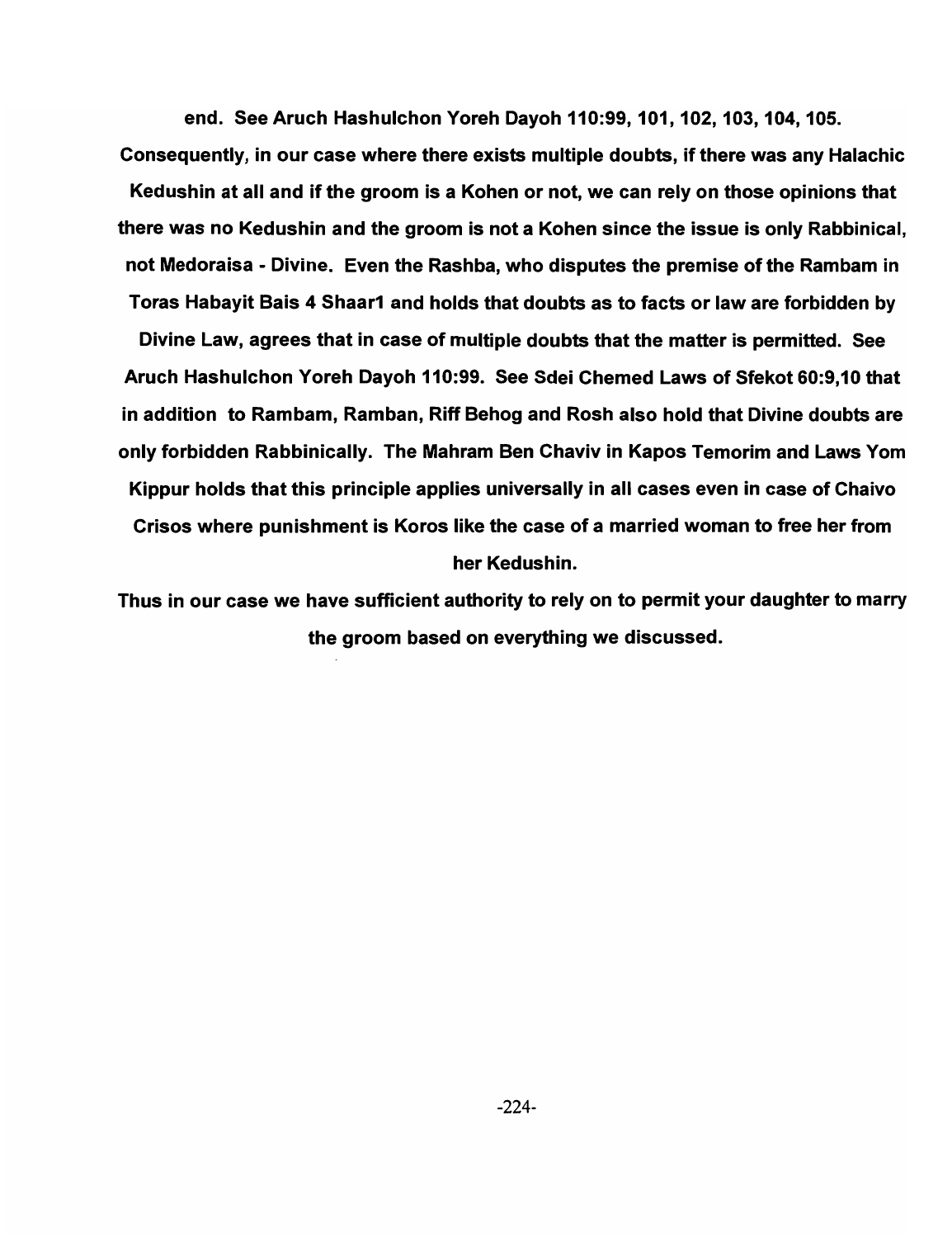# 14 lyr 5760 19 May 2000

# Mazel Tov! Mazel Tov! Mazel Tov!

Our Bet Din, sitting in session, reviewed your special circumstances regarding your first marriage over 20 years ago. We have determined that such marriage was null and void ab initio. The reasons are separately enclosed. Also enclosed is a responsa to another Rav whose daughter's marriage our Bet Din annulled. We permitted her to marry a Kohen. We

enclosed copies of a few chapters of my book, Hatorot Agunot.

Consequently, you are hereby granted permission to marry the man who claims to be a Kohen. According to our careful investigation the man is not a Kohen.

Sincerely,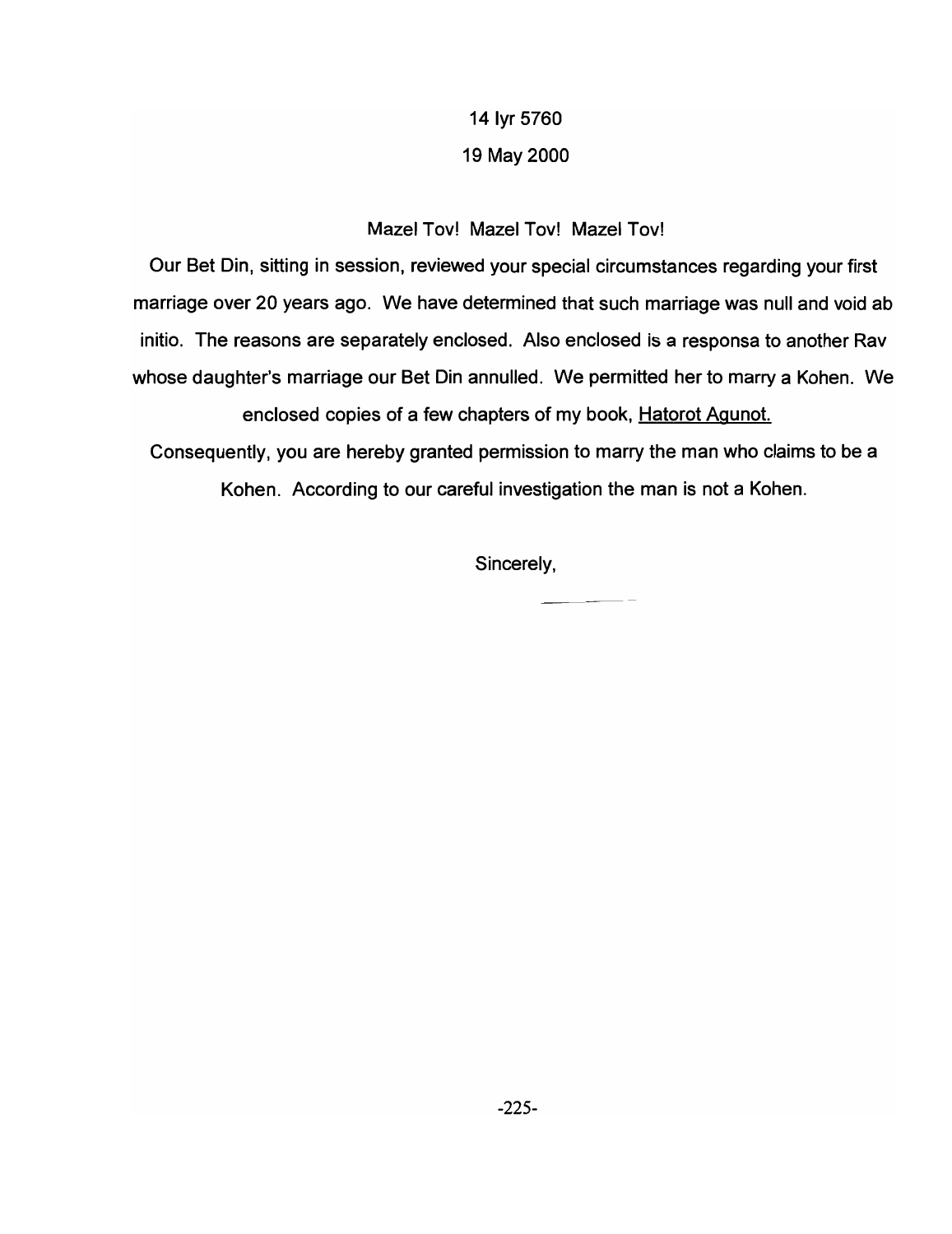# CHAPTER 21

# DESCENDANTS OF MORANOS

# ALL FACTS HAVE BEEN CHANGED IN ORDER TO PROTECT THE PRIVACY OF THE INDIVIDUALS·

It is the collective judgement of our Rabbinical court, Bet Din Tzedek Lebanot Agunot, Inc., that you are Jewish. You have a right to accept testimony of your uncle that your ancestors are Jewish and are Moranos, Jews who kept their ancestry as Jews hidden because of persecution. Later they migrated to countries that did not persecute Jews, like France and Canada, but never-the-Iess kept their Jewish heritage secret because of anti-semitism. That is the reason given by Rav Moshe Feinstein to believe someone who claims that they are Jewish. If anyone claims they are Jewish in face of all the anti-Semitism prevalent in our day, either he or she is telling the truth and braves all the hatred to openly live their Jewishness-the truth- or else they must be insane. So the fact that your parents did not disclose your Jewishness and were openly non-Jews is no surprise.

Furthermore, Moranos married among themselves to other Moranos. We do not have to be afraid that they intermarried and some Mother or Grandmother were non-Jewish making you non-Jewish. See Aruch Hashulchon Even Hoezer 3:16. See Aruch Hashulchon Yoreh Dayoh, end of Laws of Conversion 268:14. "If a person comes and claims that he is Jewish, he is believed." You do not need any letters of certification from any Rabbinical Court. You are not seeking to marry a Jewish woman. You are married already. Even if you would want to marry a Jewish woman, your statement that you are Jewish is sufficient. We would insist that you have a marriage license, to make sure that you are free to get married, that you are single.

However, as far as your Jewishness, you work is sufficient.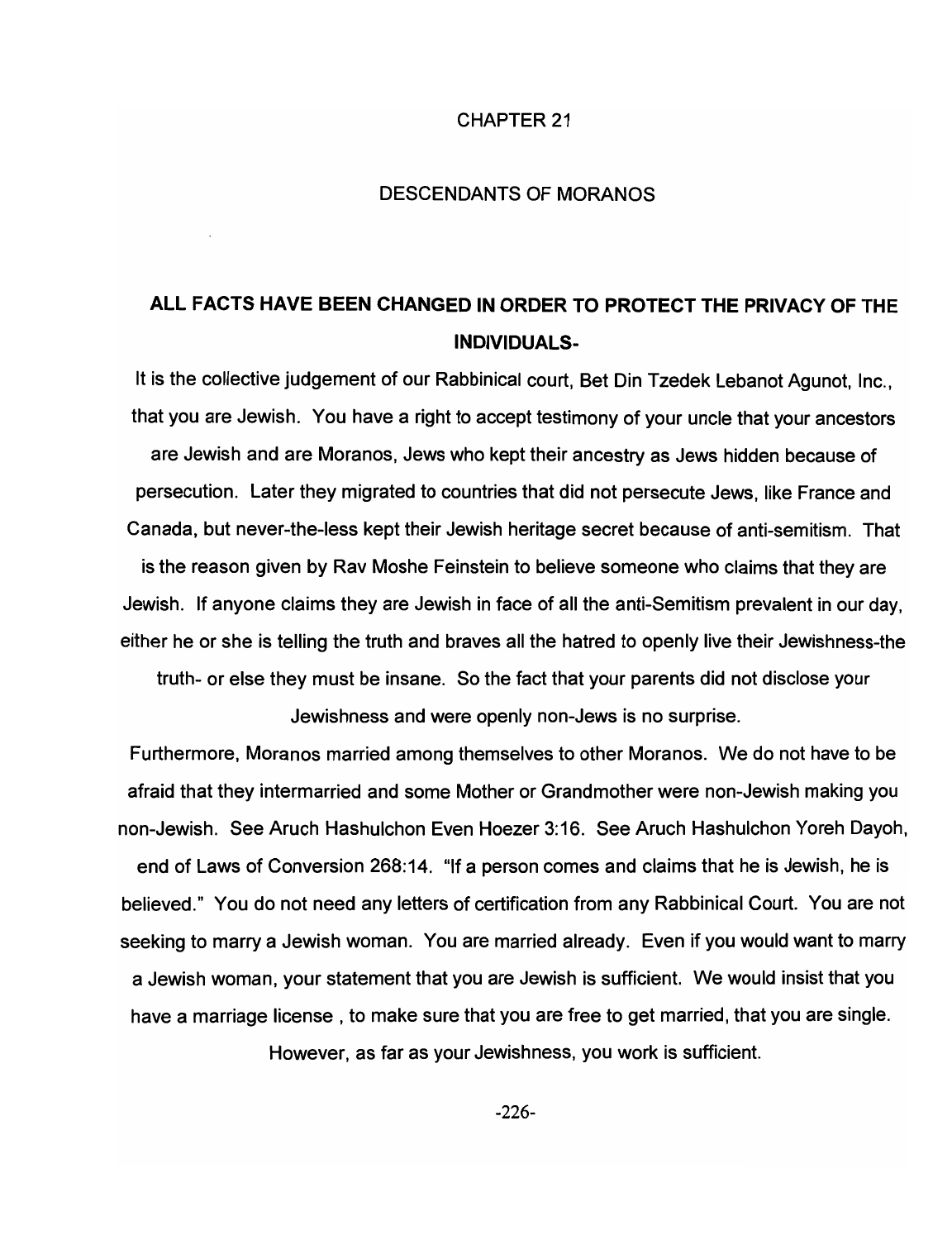See my book Hatorat Agunot, Chapter 13, regarding the principle of "Kim Li," that any Jew can make a statement of fact regarding his or her status. See also Aruch Hashulchon Even Hoezer 3:5 citing Yoreh Oayoh Chapter 127.

In conclusion, you can observe and should observe all the Laws of the five parts of the Shulchan Aruch that a Jew is instructed to observe by G-d and the Rabbis. See also Hatorot

#### Agunot.

# chapter 15, re: conversion.

Ab initio we require all individuals who claim ancestry from Jews dating back hundreds of years that their ancestors were practicing another religion and certainly not 100% of Halachic Judaism regardless of the reasons to undergo a conversion; even if they practiced certain laws and customs of Judaism in secret or openly.

In that way many problems such as Mamzarut are easier to resolve. When a woman who was married in accordance with Halacha -Jewish law separated from her husband but never received a Jewish divorce, has child from an other man, the child is a Mamzer-illegitimate . However if the woman is not Jewish or her status of being Jewish is clouded and doubtful, then this problem is easier to resolve. Furthermore, we do not have two kosher witnesses that will testify that throughout all these hundreds of years there were no women that intermarried and the person in question is a descendant of this woman who may not have had a valid conversion. Wherever it is possible to be 100% sure by undergoing a kosher conversion we do not depend upon loopholes. It is only post facto that major problems exist to undergo a Halachic conversion that the above letter applies. Thus if descendants of individuals claiming to come from Jews do have a Halachic conversion and observe 100% of Halacha it is definitely better and their status as Jews is universally accepted.

Such is the ruling of Rav Moshe Feinstein as well as the chief rabbis of Israel regarding the Fallashim who emigrated to Israel from Ethiopia and claim that they are descendants of one of the lost tribes or descendants of King Solomon and Queen Sheba 3000 years ago. Thus was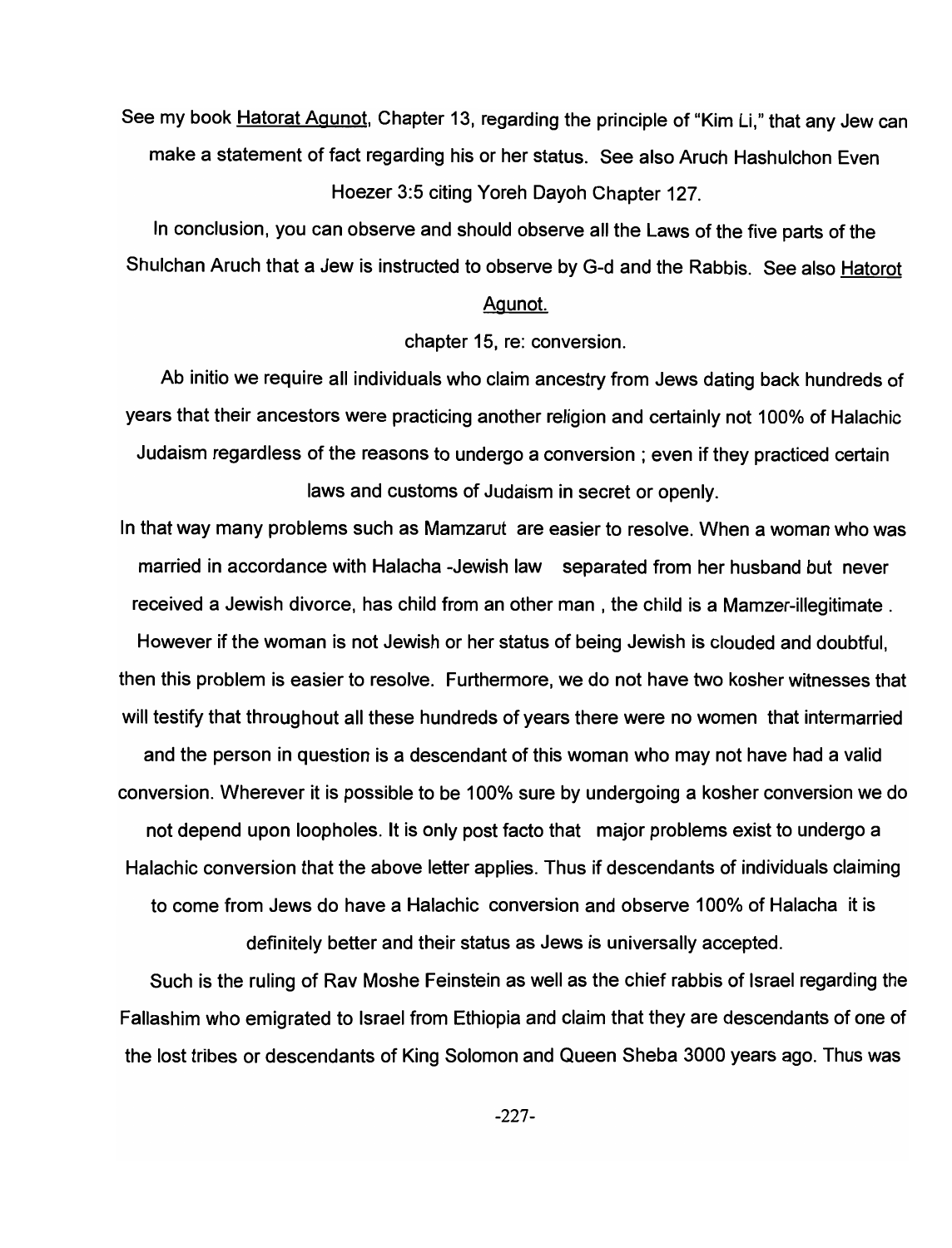the ruling of Rav Yaakov Emden regarding individuals who claimed ancestry from Kariaites. In addition to other adjuncts that Rav Yaakov Emden used to permit them to marry other Jewssee Radvaz in his responsa-

he also postulated that the conversions of the Kariates were not in accordance with Halacha. Consequently the person in question could be a descendant of a non Jewish mother or grandmother going back many years. Even if there exist a possibility that somewhere along the line there was a mother that was previously married, separated from her husband without a Get and had a child

from an other man, the child is not a Mamzer-illegitimate because the woman in question may have been non Jewish or a descendant of a non Jewish mother. Thus the possibility of being a descendant of a non Jewish mother would cancel out the possibility that the individual is a descendant of a Mamzrer-illegitimate. Thus by undergoing Halachic conversion this problem is cured.

 $\overline{\phantom{a}}$ It is a delight to share the afore going decision with whole-heartedly. and I approve of it

CHAPTER 22

# **ALL FACTS HAVE BEEN CHANGED IN ORDER TO PROTECT THE PRIVACY OF THE**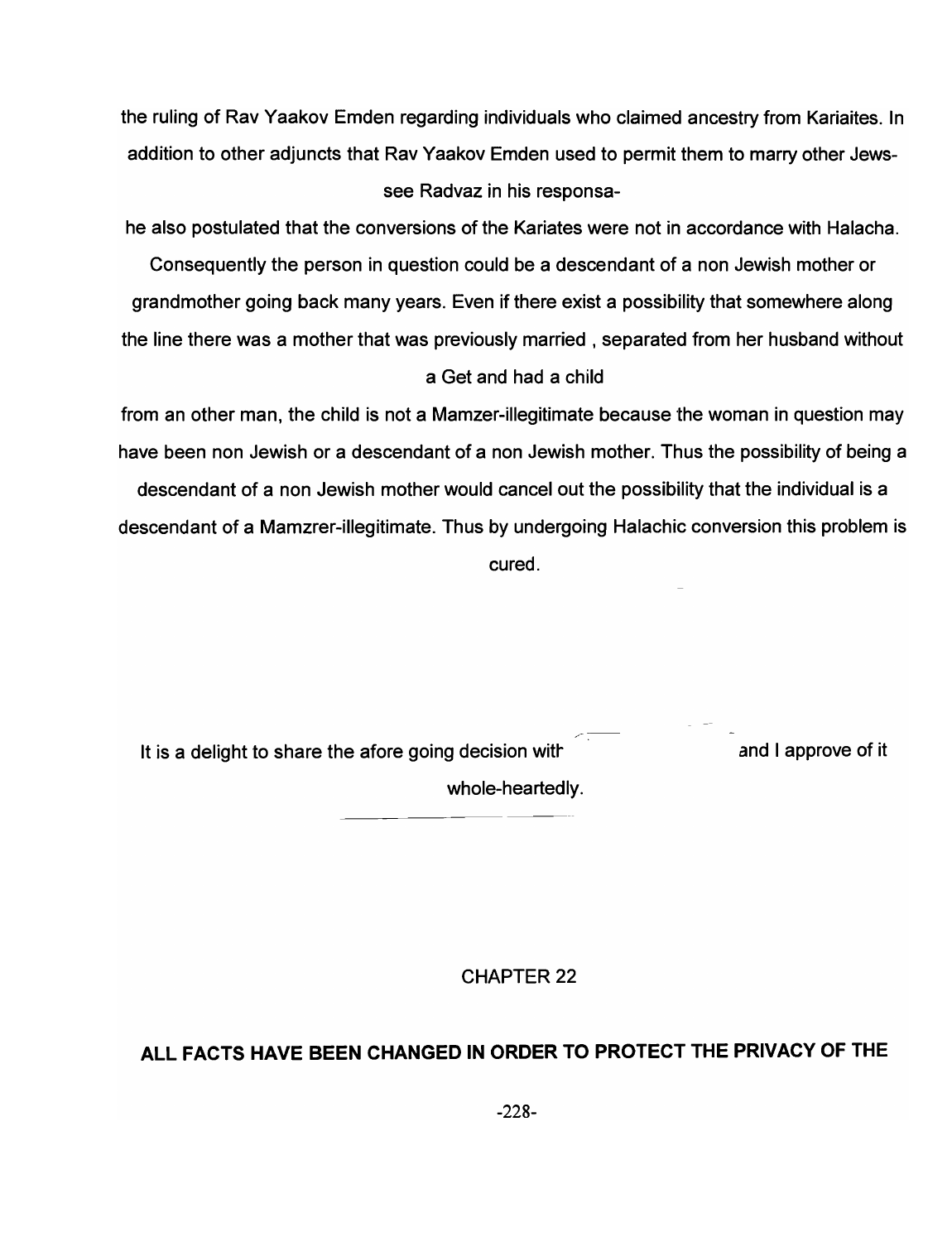# **INDIVIDUALS**

Civil Marriage without a Get

### Facts:

Plaintiff married her husband and had a very unhappy marriage. Her mother-in-law was continuously interfering in her day to day relationship with her husband. Her husband took the side of his mother and fought with his wife. The mother and son were partners in the family business. The mother controlled all the finances. As a result, she was aware of all financing and spending of the wife and was able to interfere in all day to day activities of the couple. This continuous interference and the fights that it engendered was the cause of the dissolution of the marriage. There were no children born. See Otzer Haposkim 70: 12-64,65,66. When parents interfere and cause fights between a couple and the spouse refuses to move away or stop the interference, the aggrieved spouse has the right to leave and sue for divorce. If husband refuses to give a Get, we will flog him until he gives a Get. Today, the above conduct is grounds for an annulment as will be explained, at length, further on. See Piske Din Rabbonim for same. The Plaintiff's husband, toward the end of the marriage, was not religious and non-observant of the Sabbath, Kashruth, and all other ritual laws. He denied her sexual rights and stopped supporting her.

The Plaintiff proceeded to obtain a civil divorce. All the time she solicited a religious Jewish divorce, but her husband adamantly refused. All the Rabbinical courts tried to convince the husband, but were routinely turned down by the husband.

The Plaintiff met another man and eventually married him in a civil ceremony. A child was born from this union.

Many years later, the first husband was convinced to grant the Plaintiff a Get. The first husband remarried and had children with his new wife. After a few years, he died.

-229-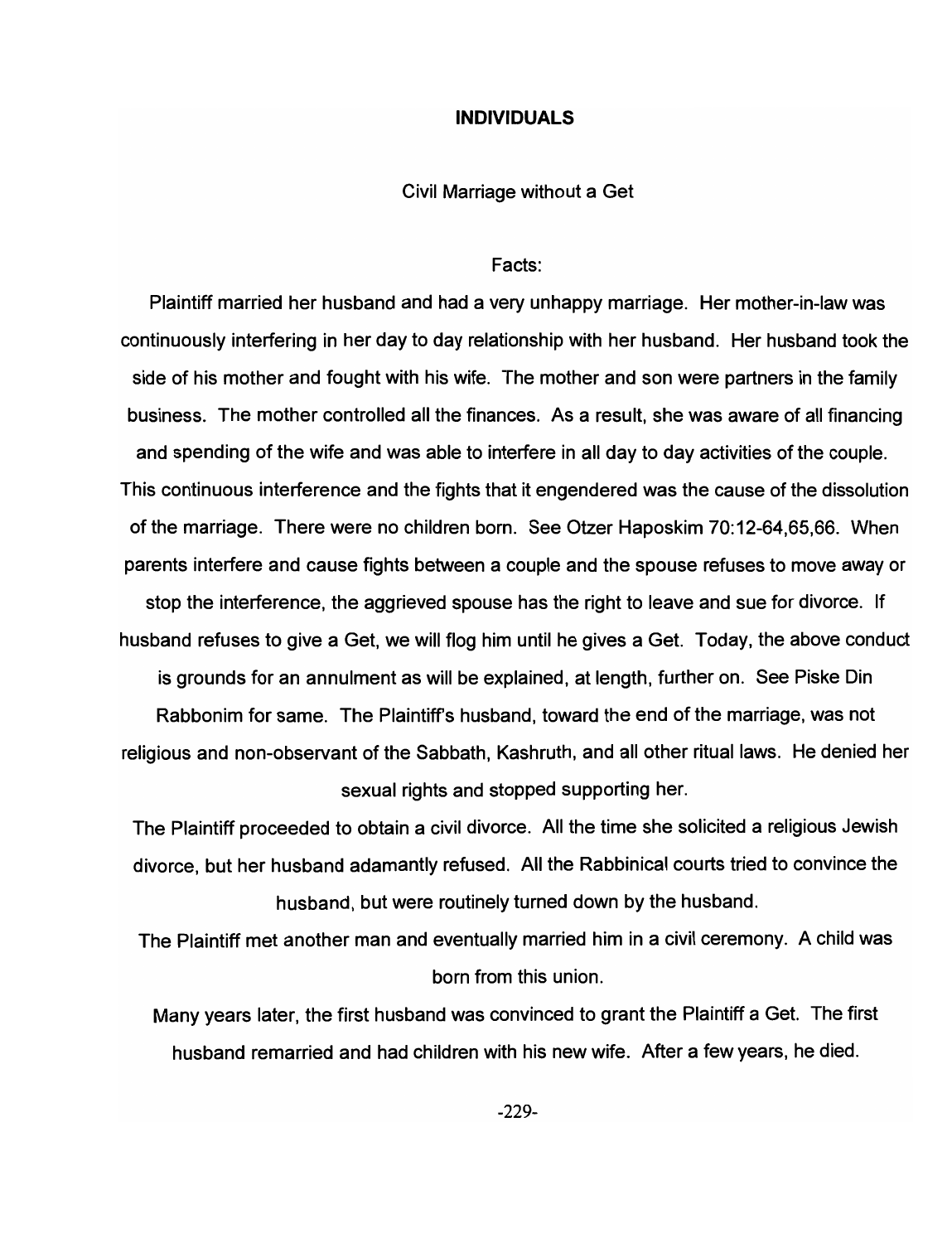### Questions at issue:

The woman - Plaintiff is:

1. Presently divorced, has a Get. She, therefore, is not Zokuk Leyivom or Chalitza - she does not have to obtain Chalitza from a brother-in-law.

- 2. The deceased husband left children and
	- 3. Had no brothers.

Each of these facts make Chalitza unnecessary. (Chalitza is a ceremony that frees a widow to remarry. It is mandatory when there were no children in the union with the deceased husband, the husband had no other children from another marriage, there is a living brother-in-law, and

the widow was not granted a Jewish divorce, a Get, prior to the death of her husband.) The problem therefore is not that the Plaintiff is not permitted to remarry, but she cannot remain with her present husband to whom she is married civilly only. This is so since she lived

with him and had a child with him before obtaining a Jewish divorce - a Get. See Even Hoezer 11:1 and 178:17. See Talmud Soteh 278 Rambam Laws of Soteh 2:12. Also her child would

be considered a Mamzer. See Even Hoezer 4:13. See Talmud Yevomos 49A.

# Responsa: Resolution of the Problem

Since the first husband was completely irreligious and non-observant and also had in fact given the Plaintiff a Get-Jewish divorce, an annulment unwittingly had taken place. See Minchos Yitzchok Volume 10 Responsa 126. This responsa relies on several additional principles and concepts involving the problem if a non-observant person is considered Jewish and can be a party to contract a Hallachic marriage. Tur Even Hoezer 44:23 cites authorities that hold that a non-observant Jew cannot contract Hallachic marriage.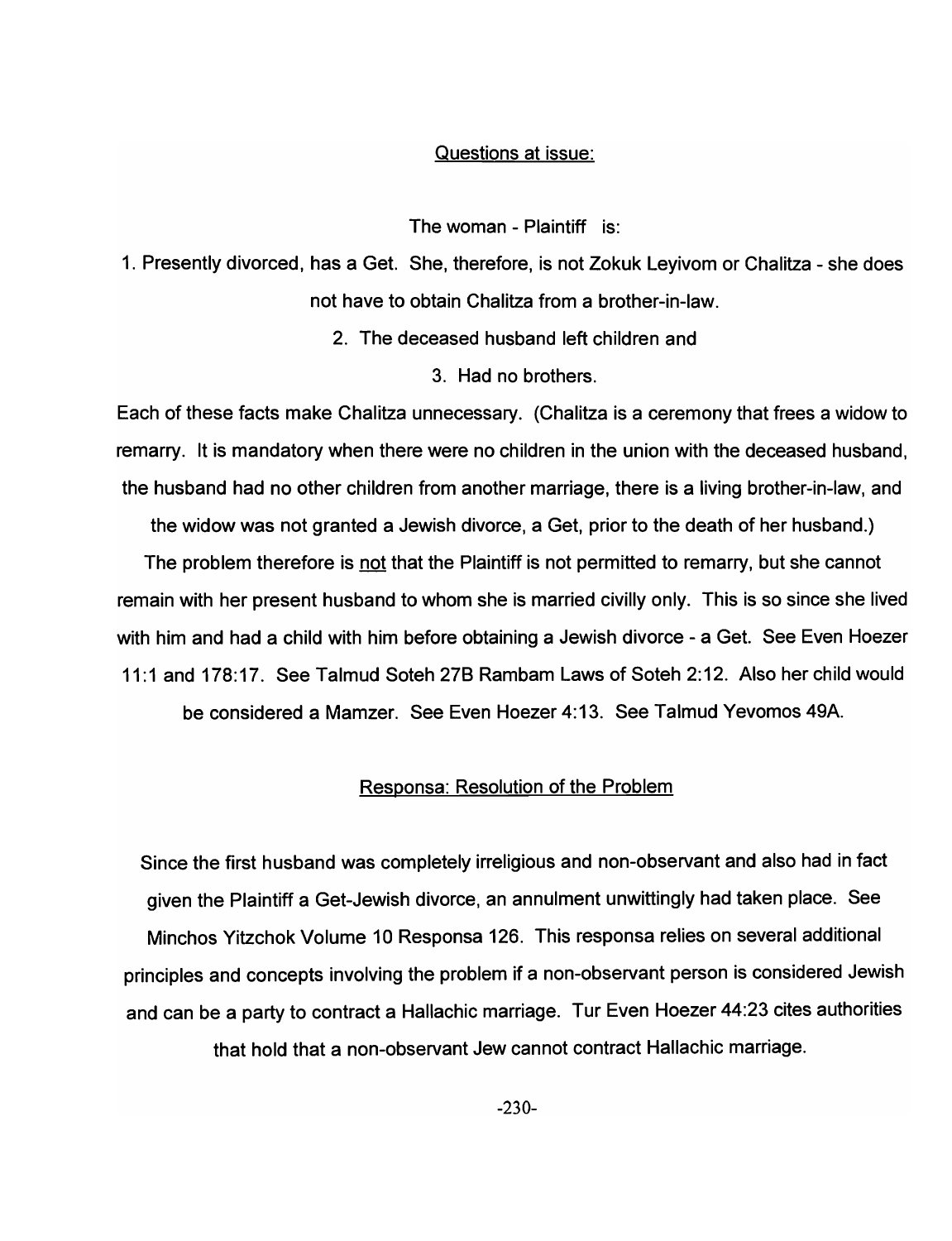One who violates the Sabbath and or worships, adopts another faith, is considered as a non-Jew. See Prisha on Tur 44:23 that you do not need that he also have adopted another faith. The fact that he is violating publically the Sabbath is sufficient to put him into the category of being considered as a non-Jew and consequently he or she cannot contract a Hallachic marriage. See Aruch Hashulchon Even Hoezer 123: 17 - that one who writes a Get on Shabbos in the presence of the husband, wife, and two witnesses is considered as violating the Sabbath publically and is considered as a non-Jew. Consequently the Get is null and void. It is not necessary that he adopt another faith. Such a person, according to the opinion cited by Tur Even Hoezer 44:23 cannot contract a Hallachic marriage. The marriage of such a spouse is only Lehumro - it is not deemed as marriage by Divine or Rabbinical Law. It is only deemed a marriage for appearance sake, only because we want to be strict in matters of marriage and divorce. However, technically there is no marriage. Such is the opinion of Rabbenu Shamson cited by Mordecai Yevomos Hacholetz.

See Even Hoezer 44. Bar Haitiv 44:7 cites Mahram Mintz, Responsa #12 that such marriage is only Rabbinical. See also Responsa Rahm part 2, Mayim Amukim Responsa #33. See also Responsa Mehrashdam Even Hoezer #10 that even according to opinions of Rambam, Laws of Ishus Chapter 4, Smag, and Shulchan Aruch Even Hoezer 44:9, that opine that one not observant can contract a marriage, such competence is not 100% because he or she is considered Jewish; but his or her status is at the most doubtful. Consequently at most such marriage is Hallachically doubtful. According to Rambam, such status is Rabbinical. See Rambam Laws Tumei Mes 9:12. See Shruda Esh Book 3 Chapter 25 who cites Levushei Mordecai Responsa 64:3, that a non-observant Jew is considered as though he is non-Jewish. He therefore, cannot contract any Hallachic marriage. See Bach on Even Hoezer 157: 15 who rules that a woman can argue that there was a mistake in a prior marriage to her observant husband if he dies without children and she falls for Yivom - Leverite marriage - to her nonobservant brother-in-law. The reason is that he will force her to cohabit with him while she is

-231-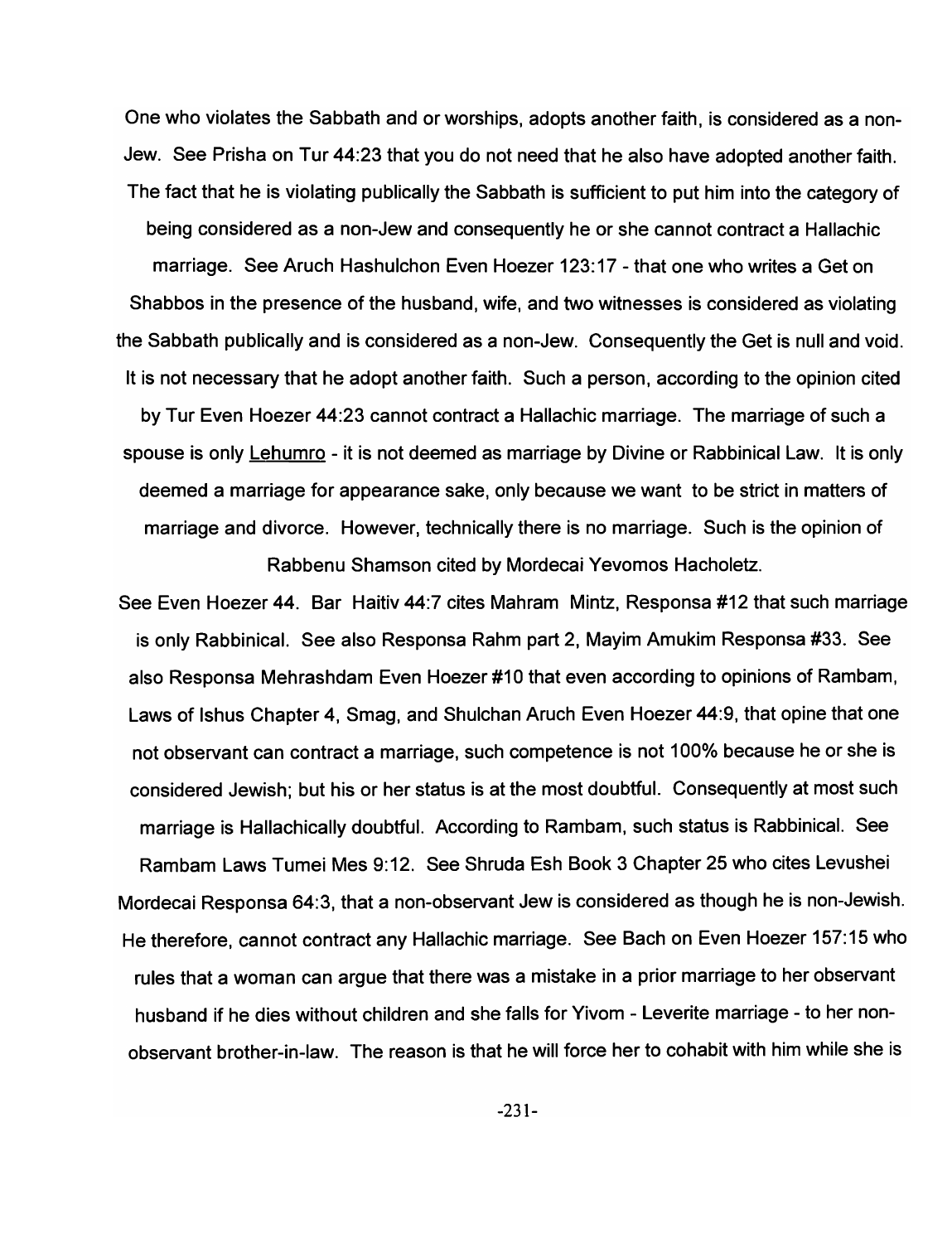in her nidah state (menstrual impure state until she waits a total of twelve days from the outset of her menstrual bleeding and then dips in a mikvah). Thus we see that even a prior marriage can be annulled if later she would be forced to fall into a Leverite marriage to a non-observant brother-in-law. Even if the husband was observant and ceased being observant, authorities exist that the marriage can be anulled ab initio. See Avnei Meluim 44:12, Avnei Meluim 44:4, Minchos Chinoch Mitzvoh 203, Otzer Haposkim Beginning Chapter 17. Also see Shrudei Esh Volume 3, Chapter 25. See also Zkan Aaron who agrees that a non-observant Jew cannot contract a marriage. He need not have adopted another faith. Certainly when the husband is

not observant ab initio that no marriage is contracted.

Even those authorities who hold that a Get is necessary, the question arises how can someone who is deemed as non-Jewish give a Get? We have a principle that one who cannot contract a marriage can likewise not give a Get. The answer given is that we annul the marriage ab initio. See Get Poshut Responsa #123:7 cited by Hagoas Rav Akiva Eiger and

full text cited in Even Hoezer Rav Akiva Eiger Hasholem -Pesach Habis 44:9. Everyone who marries Hallachically marries in accordance with the agreement and approval of the Rabbis and subject to their laws. It is the law that the Rabbis can elect to enforce that the marriage of a mumor - non-observant Jew is annulled by the process of giving a Get. Such

also is the ruling of Meharsham Book 2 Responsa 110 and 111.

Even without the giving of a Get, Meharsham wants to rule like the authorities that the marriage of a non-observant Jew is null and void. However, he advises to attempt to have the non-observant Jew give a Get and then the mechanism of annulment is triggered. The reason why we require the giving of a Get and we simply will not annul the marriage is the following: the only time that we find that annulments were made without the giving of a Get is when a man forces a woman to marry him (Bava Basra 48). The Talmud states that since the man acted out of control, we will respond and annul the marriage. However all other cases where there was no breach of human conduct in the marriage relationship ab initio, at the very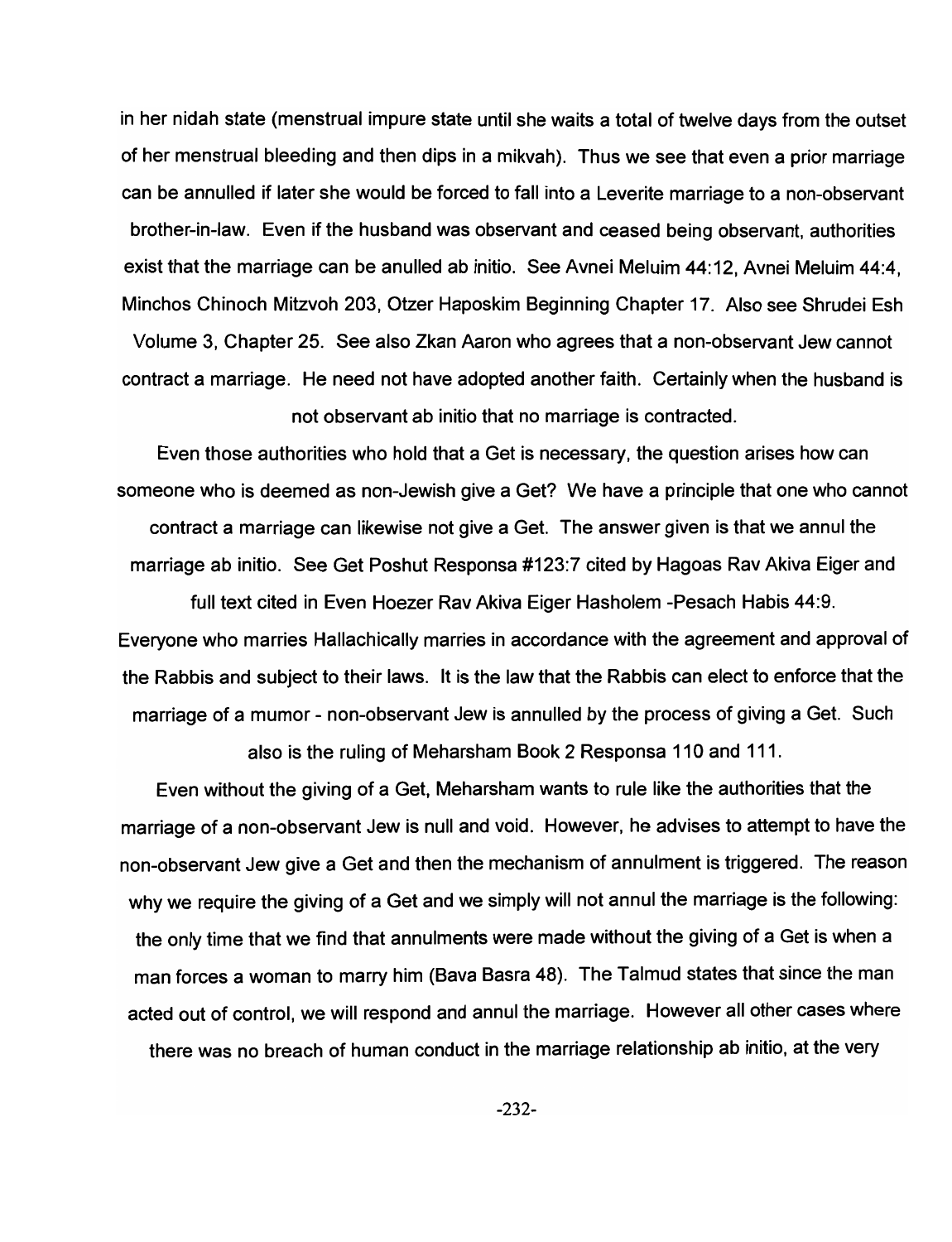outset, we will not annul such marriage other than with a Get. All instances of annulments recorded in the Talmud, Responsa, and Shulchan Aruch, all have Gittin. See Shreida Esh Book 3 Responsa #25 at end. The Shreida Esh cites numerous authorities that require a Get to effect annulment. For same, see also Tnai Kedushim by Berkowitz. Even a Get possessing defects is better than no Get at all. See Mashiv Dover Responsa #79.

At any rate, the Get given by the Plaintiffs first husband triggered the Annulment. Consequently, the plaintiff never was married to him. Concequently, she was considered a Pnuoh unmarried at the time she married civilly her second husband and did not violate any law. The prohibition cited in the analysis of the problem Talmud Sotech 27B , Rambam Laws of Sotech 2:12, Even Hoezer 11:1 and 178:17 that prohibit a woman from marrying a man with whom she had illicit relations do not apply since relations the plaintiff had with her  $2^{nd}$  husband were not illicit. Consequently, her child from marriage #2 is 1 million percent kosher since the

plaintiff was considered not married hallachically when she got pregnant with him. Furthermore, Responsa Divrei Chaim Orech Chayim #35 cites Ran on end of Nedorim 90B. When a woman has an affair and tells her husband or her husband is informed because she married civilly another man, if the husband believes her he will divorce her. If he does not divorce her, the former marriage is automatically annulled. Or else, even if we do not rule like Ran Nederim 90B, we will rule like Rabbenu Yeruchim cited at beginning Otzer Hoposkim Chapter 11. If a woman has an illicit affair, she is forbidden to the former husband (Even Hoezer 11:1). The former husband must divorce her. If he refuses, the Rabbinical Court will flog him and exert all pressure to divorce her. If the court is impotent and cannot exercise this power, the marriage is automatically annulled. See Igros Moshe Even Hoezer Volume 1 Responsa #79 pages 189-190. See Responsa #80 page 191, that this ruling is applicable to all cases that we rule that the Rabbinical Court forces a recalcitrant husband to divorce his wife. This ruling applies to the cases of a husband that the court rules breached the marriage

contract by: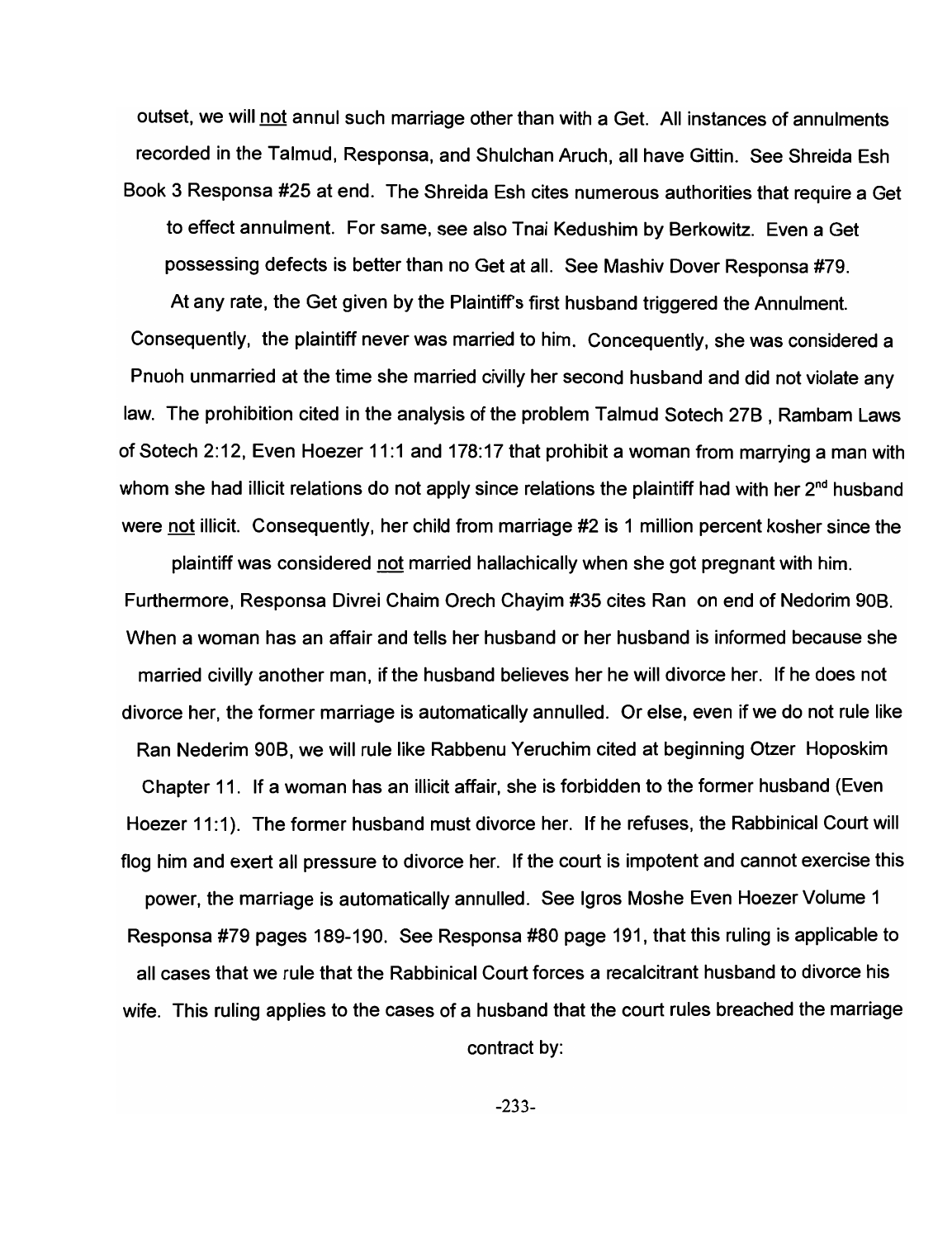1. Impotence - Igros Moshe Even Hoezer #79

2. Abnormal

3. Homosexual - Igros Moshe Even Hoezer Volume IV

4. Insane - Ibid #80

5. Non-support - Shulchon Aruch Even Hoezer #70

6. Abandons wife and does not have regular sex relations - Even Hoezer #76 and 154 Responsa Ramo new #36

7. Beats his wife - Even Hoezer 154:2 Ramo

See Igros Moshe Even Hoezer Vol I #80 R.Ramo #36. See Pesach Gilyon Even Hoezer 154:2. See Rav Boruch Knesses Hagdola Even Hoezer 134, Mabit Volume 2 #47, Hagoas Maimones end Rambas Ishus - we will force a husband who beats his wife to divorce her. See Perach Nato Aaron Volume I #60 for same.

It is not necessary that the wife leave the husband immediately. See Igros Moshe Even Hoezer Volume 4 Responsa #45 end. If the wife had a reason that prevented her from leaving the husband immediately, her right to claim there was a mistake in the marriage is not forfeited. See also Machne Efrayim cited by Pischei Tsuvoh Choshen Mishpot 232: 1. See also Aruch Hashulchon Choshen Mishpot 232:4 who also state that a person can claim at a future date that there was a mistake to the marriage. She does not need to leave the marriage instantly. See Responsa Chazon Yehezkel Even Hoezer #8 (together with Likute Hashas and Mesactas Zvochim) Rav Yehezkel Abromski that a woman was granted an annulment after waiting four years for her husband's impotence to cure. Upon failure, she was granted an annulment.

Any defect considered by society as intolerable is deemed a defect that can trigger an annulment; or a breach of contract- Bais Yosef Choshen Mishpot 232:6. See Ohel Moshe Rav Moshe Zweig Volume 2: 123 that the Rabbinical Court has the power to decide if the conditions of a defect are impossible to live with such a spouse - man or woman. Then we will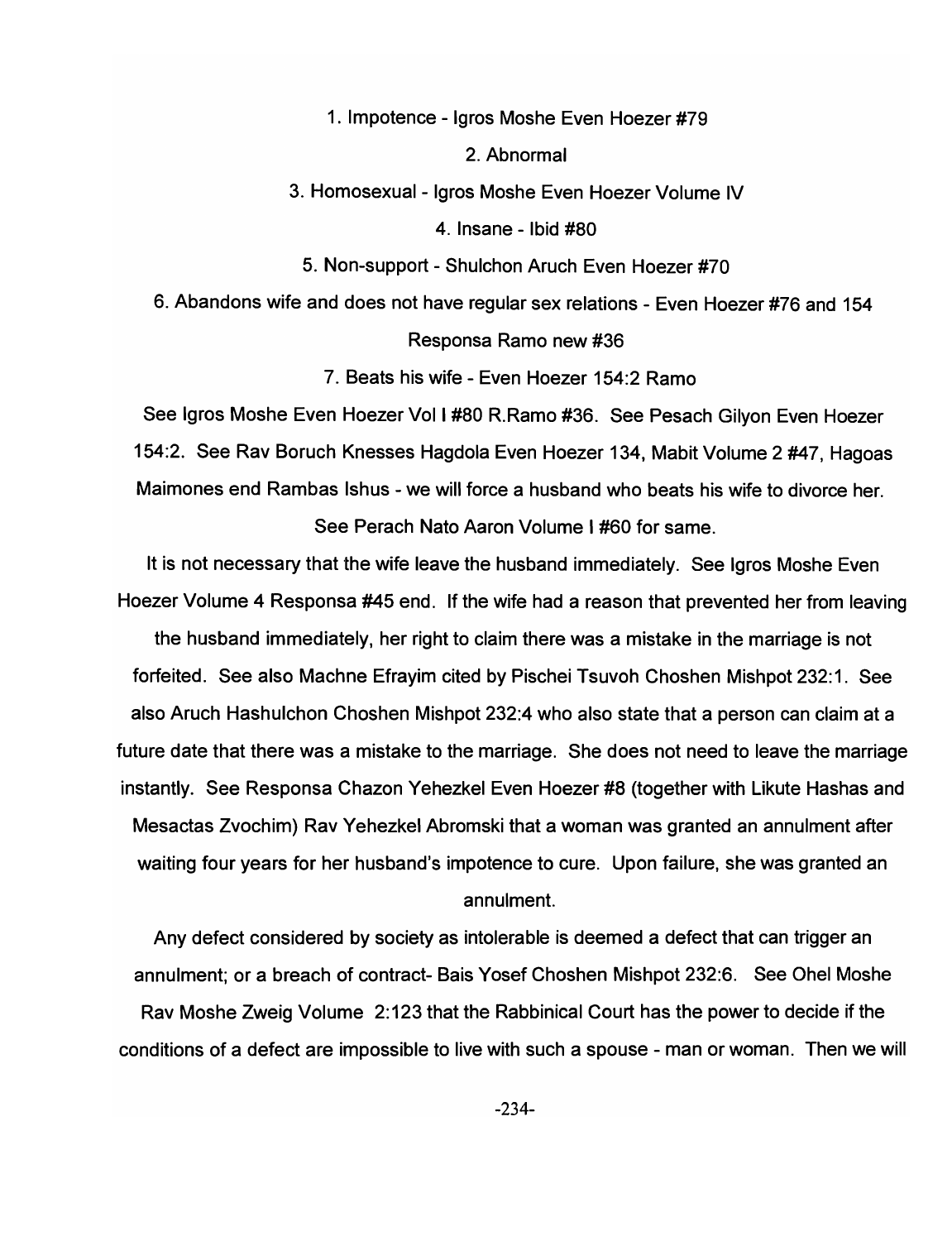annul the marriage. See Chelkos Yoev Part 1 #24. A defect depends on the ruling of the Rabbinical body as to what they consider intolerable to continue a marriage. See Dvar Eliyahu #48.

From all cited sources, since the Plaintiff remarried, her husband was forced to give her a Get. When he refused the Rabbinical Court has the power to annul the marriage. This is precisely what we did.

In addition to all grounds cited, additional grounds exist to annul the marriage, permit the Plaintiff to have a religious wedding with her present husband and consider her child one million percent legitimate. There exists a fundamental principle that one is innocent and kosher by presumption unless proven guilty. See Magid Mishna on Rambo Isurei Tzioh 20:5. Consequently before we can condemn the Plaintiff that she had illicit relations with her presnt civilly married husband, a trial must take place where the former husband, her present husband, her child, and herself are all present. This never occurred. Consequently the woman remains non-married and the child is one million percent kosher. The issue of a woman having illicit relations and the consequences of such an act are a capital crime issue. When the Holy Temple and Sanhedrin existed, such a woman and her paramour were given a capital punishment if found guilty. Even today, all the laws to the most minute detail must be

strictly followed. True, today there is no capital punishment but there are severe consequences. The woman is forbidden to marry the man with whom she had illicit relations (Even Hoezer 11:1) and any offspring are illegitimate (Even Hoezer 4:13). It is therefore, even today, classified as a capital issue. See Responsa Ramo #12 and Responsa Rav Akiva Eiger Volume 1 #99. If there is no trial - where all the involved people are present, any ruling made is null and void. See Rav Akiva Eiger Volume 1 #99. See Even Hoezer 11:4, Choshen Mishpot 28:15, Aruch Hashulchon Choshen Mishpot 75:1. See Igros Moshe Even Hoezer Volume 4 Responsa #20 who ruled that failing to have the witnesses who were present at the Chupah of the first husband testify at such a trial renders the entire issue moot. Only they can

-235-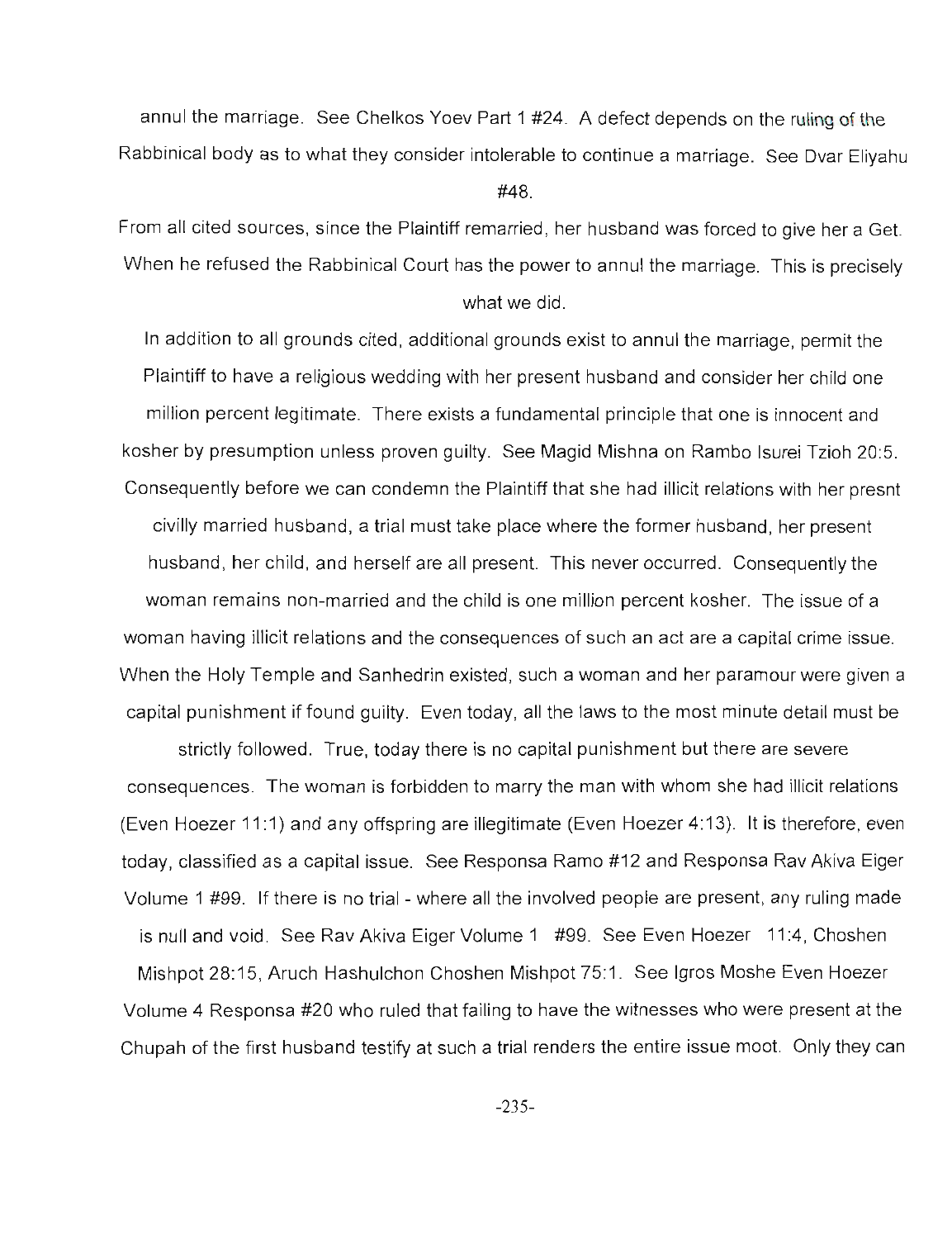testify that the Plaintiff - the woman who remarried without a Get - had a Hallachic wedding in

the first place to her first husband. Otherwise, she is considered unmarried by default. Furthermore, Rav Ovadye Yosef in Yabioh Omer Volume 3 Responsa #8 brings encyclopedic evidence that the witnesses who testify that there was a Hallachic marriage must remember the precise date in Hebrew that the marriage took place. That is a requirement in all capital crime cases. Failing to do that there is no marriage to husband number one. Furthermore, there must exist witnesses vouching as to the complete saintliness of the two Jewish adults who witness the marriage. If even by perchance one of the witnesses violated any Law ritual, moral, or ethical- even once, he is disqualified. See Aruch Hashulchon Yoreh Dayoh 119: 14. Even if one witness is a saint and the other is not, the witness who is not, corrupts the entire set of witnesses. See Choshen Mishpot Chapter 36 interpretation of Tur and Shach. See Pischei Tsuvah Even Hoezer 42:8 and 9 who cites Responsa Noda 8eyehudoh Tinyoah #76 who rules that in very extreme circumstances like in our case we rule that all witnesses are corrupted if one witness is invalid. The same applies if relatives were present under the chupoh. Their presence corrupts the set of witnesses who became corrupted by the mere act of being under the chupoh with such relatives. See Tur Choshen Mishpot and Shach Chapter

36: 1 Shach 36:3. Even if other witnesses exist who were not in the presence of relatives standing under the Chupoh as suspected by Chasam Soffer Even Hoezer #100, the other witnesses must first be verified as saints and in addition must remember the precise Hebrew date that the marriage occurred. Otherwise their testimony is null and void. If such witnesses fail to appear at a trial, by default, the woman's first marriage is deemed as null and void and she remains in the state of not married. One is innocent unless proven guilty. One is unmarried unless proven as married.

Thus Rav Feinstein concluded that the woman's first marriage, even though allegedly officiated by an Orthodox Rabbi, is null and void. The woman's child is legitimate since it was not proven that his mother was married Hallachically when she was pregnant with him or her.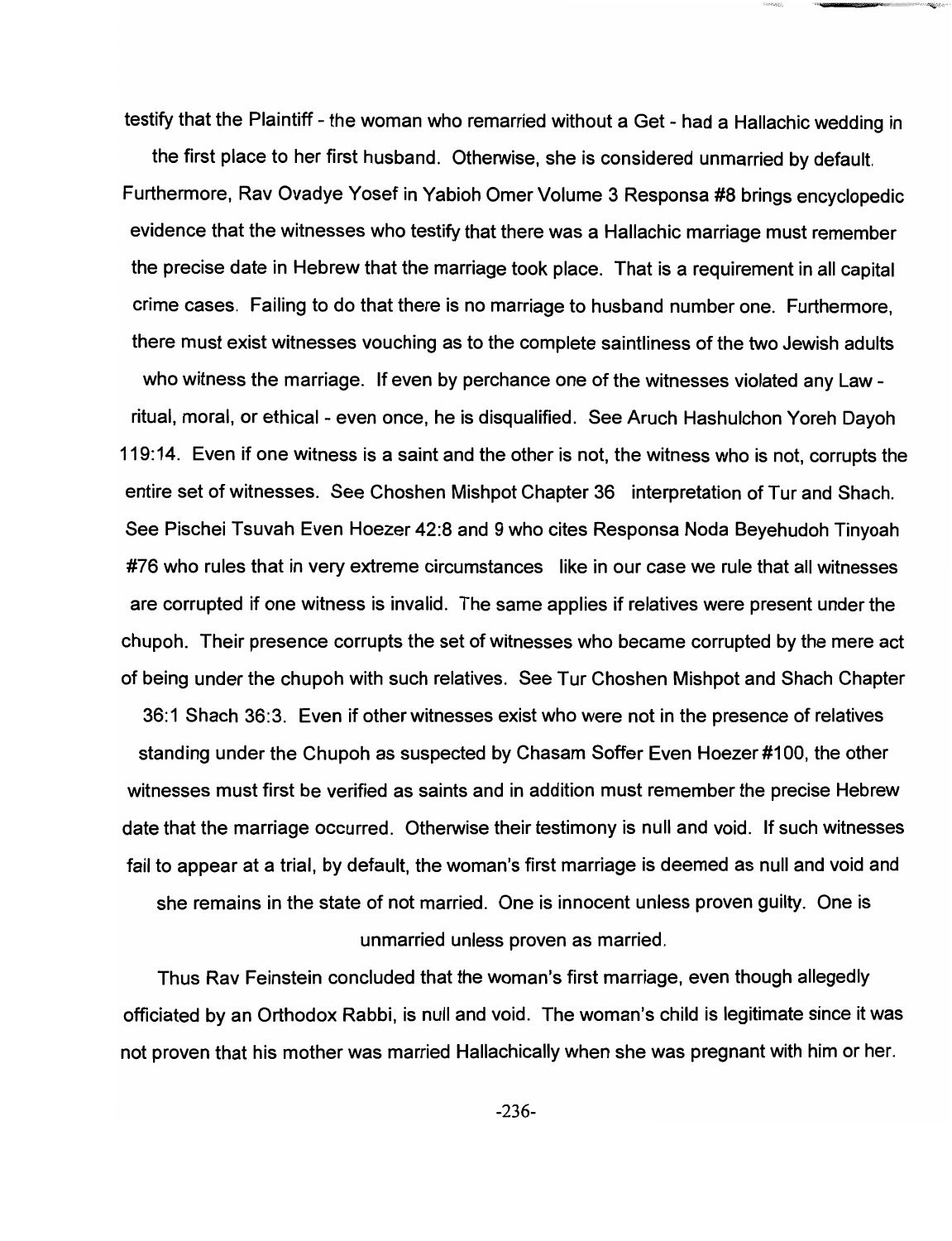The mother's testimony that she was married then and therefore the child is illegitimate is not accepted. See Choshen Mishpot 34:25 and Even Hoezer 4:29.

Furthermore, the law that a woman having illicit relations is not permitted to marry the man she had relations with, is no more than Rabbinical. It is derived from the Thirteen Principles that the Rabbis derive many laws. It is not explicitly written in the Torah and such law is not declared explicitly as Divine by the Talmud. According to Rambam in Shroshei Hatorah,

Shoress 2, such law is deemed Rabbinical. See Ramo Choshon Mishpot 33:2 cites approvingly such opinion. Such is also the ruling of Divrei Chayim Orech Chayim IResponsa #35 end.

Furthermore, the opinion of Rambam Shronshei Mitzvohs Shoresh 2 is that all Kedushin Kesef marriage where the groom gives the bride a ring is no more than Rabbinical. This opinion is reinforced in Ishus 1 :2. Pischei Tzuvoh in Even Hoezer 42:25 cites Rav Akiva Eiger Volume 1 Responsa #94 who approves of such a position taken by Bais Yaakov Responsa #21-5 provided, in addition to the giving of a ring, there exists another factor that renders the marriage as Rabbinical. We cited numerous factors that not only render the issue as Rabbinical, but rendered the entire marriage as null and void.

Therefore, in our case, the marriage of the Plaintiff is null and void. In addition, we performed a 100% kosher wedding with her new husband to whom she is married civilly. This in turn further acts as an additional annulment. See Aruch Hashulchon Even Hoezer 18:2 who considers remarriage to a second man as triggering annulment to a Rabbinically authorized first marriage. In our case, at most, marriage #1 was Rabbinical. See Mishna Hamelech on Rambam Isurei Bioh 15:10 that the marriage to a new man that is 100% kosher will uproot the marriage of a former husband that is burdened by numerous doubts. This in turn is reinforced

by identical ruling of Rav Hai Goah cited by Magid Mishna on Rambam Garusin 10:2 and Kesef Mishna Garusin 10:3. See Avodye Yosef Volume 3 Responsa #8 who utilizes this form of annulment.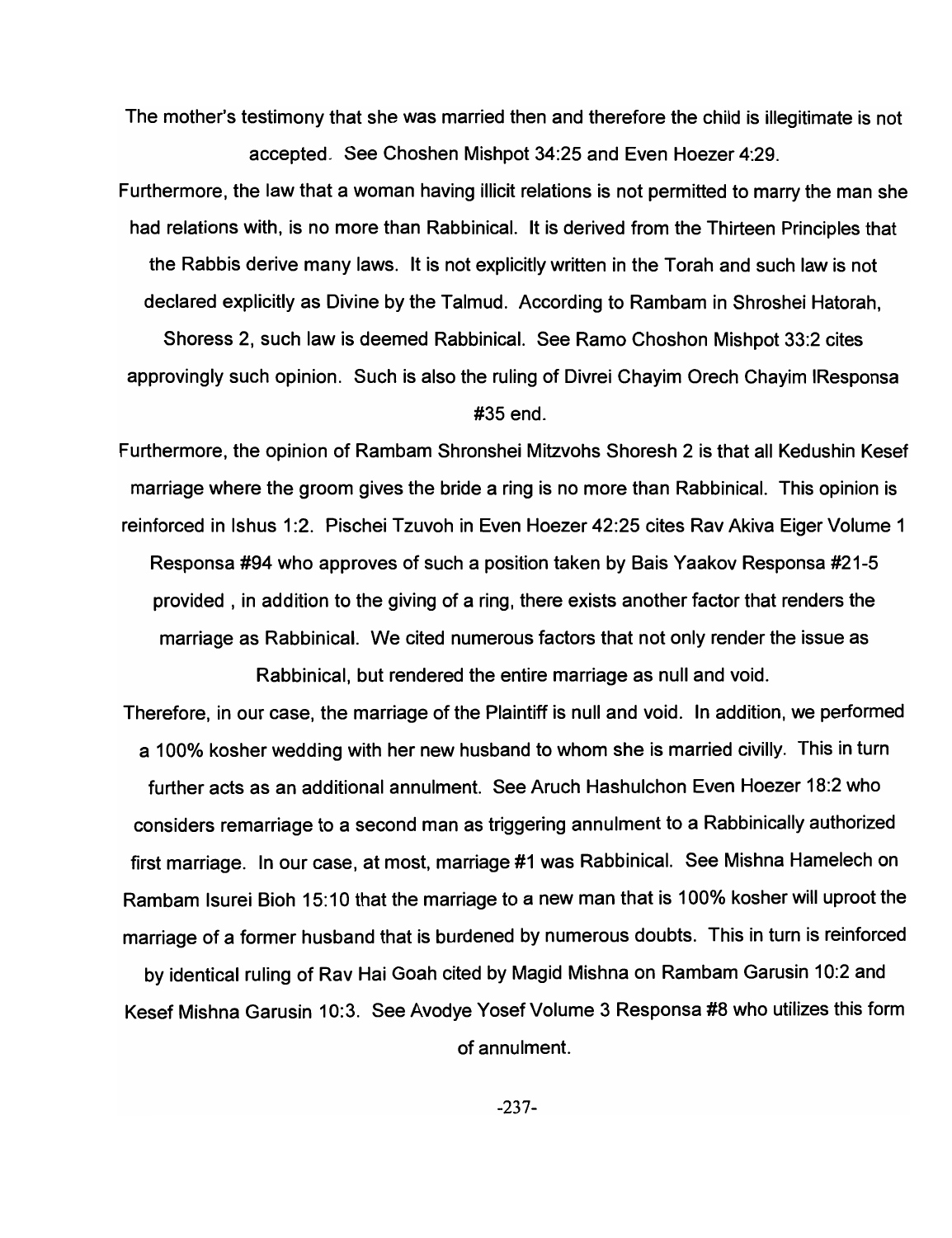Consequently the plaintiff's former marriage is completely annulled. She is permitted to remain with her newly wedded husband and her child that she had prior to the granting of a Get by her first husband is one million percent kosher.

raqayan yar

In all the cases we rely on minority opinions. In order to free any Agunah, this is permitted when there exists no other way out and the woman would remain shackled for the rest of her life. Even if the issues under discussion are Divine Laws, one can rely on a minority opinion to free the Agunah. See Taz Even Hoezer 17:15, Taz Yoreh Dayoh 293:4. Even Shach Yoreh Dayoh 242 disputes this principle and posits that only in cases of Rabbinical matters do we rely on minority opinions, but not in cases of Divine matters, agrees that if there exists multiple doubts, the Divine Law converts to a Rabbinical Law. See Aruch Hashulchon 110:99. Even the Rashba in Toras Habayit Beis 4 Shaar# 1 , who disputes Rambam's claim that whenever one doubt exists all Divine Laws convert to Rabbinical Laws (see Laws Tumoh Mes 9:12 Aruch Hashulchon Yoreh Dayoh 110:89) agrees that once you increase the number of doubts to more than one the Divine Law converts to Rabbinical (Aruch Hashulchon Yoreh

Dayoh 110:99). We follow these principles and do not have to ascertain facts from independent sources. See Aruch Hashulchon 110:109, 110:110, 110:111. Even if the doubt

regards what the facts are, we can rely on the above principles.

We also can rely on the representations of the Plaintiff. This is reinforced by Shach's writing in his book, Tokfo Kohen. that we can rely on the representation of a Plaintiff when the issue concerns her (or him) and the Plaintiff is in possession. The Plaintiff, in our case, is in possession of her body and has a historical tract of being single - not hallachically married.

Therefore she can assert certain facts that the court will accept as accurate. She can also elect to choose those authorities who support her position as far as Jewish Law is concerned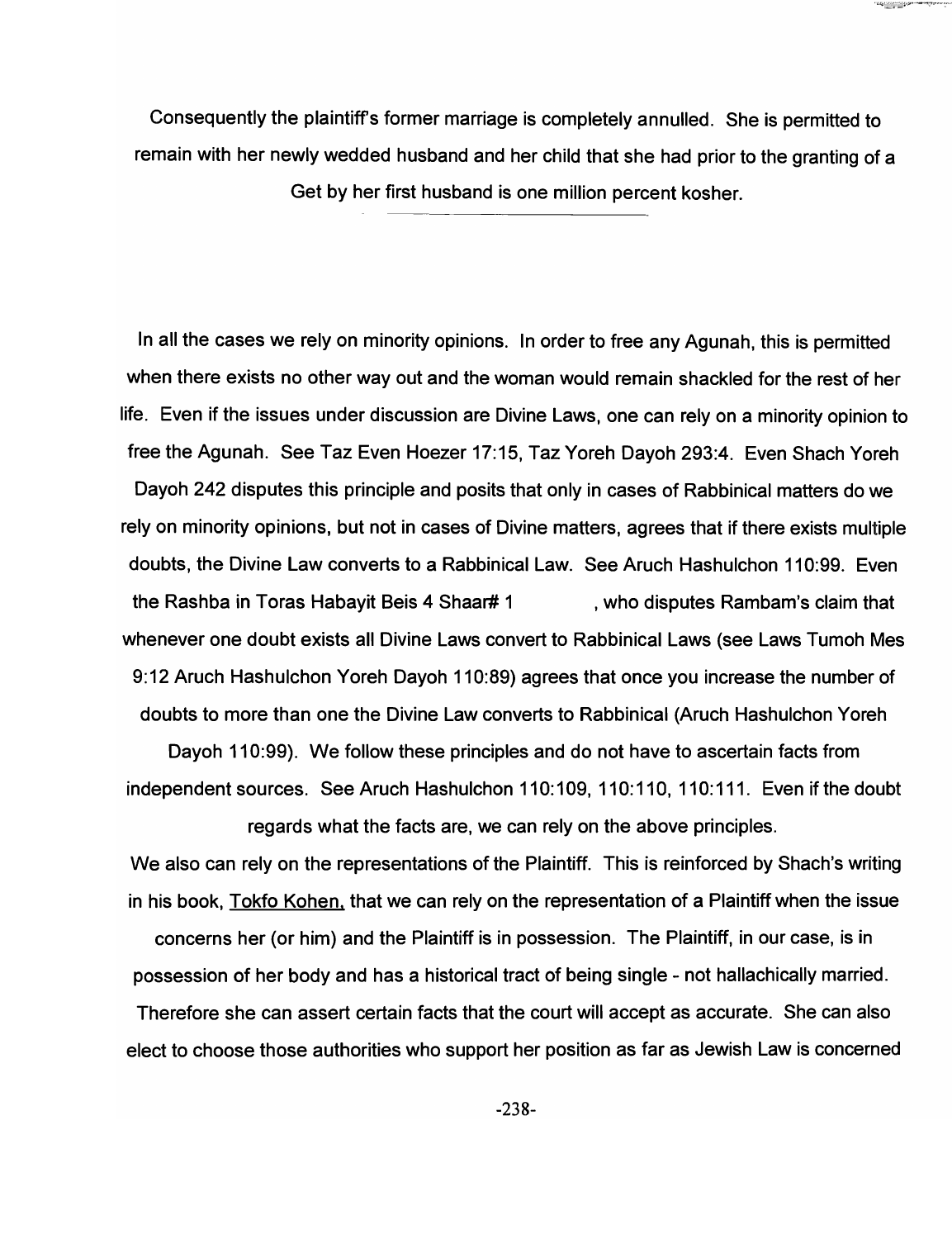even if those authorities be minority opinions. This position of Shach's wring in Tokfo Kohen is parallel to the position of Taz Even Hoezer 17:15 and Taz Yoreh Dayoh 293:4.This is certainly true when our knowledge that the woman has been married in the first place comes from thge woman herself. There exist no third souurces that stablish this fact thus we rely on the principle of HAPEH SHEOSUR HAPEH SHEHITIR.the mouth who informed us in the first place that she is forbidden to be free since she already is married . Therefore she is not free to

#### marry

another man is believed to state the factual situation that will in reality set her free. Or is believed to state that she already has a Get or is a widow. or had a husband whjo behaved in a manner tahe Bet Din would have forced him to give a Get. Since today the Bet Din is powerless we will annul the marriage. For additional Halachic support for this concept see chapters 15 and 21 in this book-Hatort Agunot. I cite Aruch Hashulchon Even Hoezer 3:5 and Yoreh Dayoh 268 :14. Also see Yoreh Dayoh chapter 127 for elaborate discussion of this principle. Also see Nodaeh 8eyehudal Mahdura Kama Responsa #38.

We already discussed that even Shach Yoreh Dayoh 293:4 in Nekudaas Hakesef on Taz Yoreh Dayoh 293:4 as well as Shach in Yoreh Dayoh 242 who posit that only regarding Rabbinical Law will we rule like minority opinion. However, when there exist more than one doubt - multiple doubts- the Divine Law converts to a Rabbinical Law. See Aruch Hashulchon Yoreh Dayoh 110:99. Thus even Shach will agree that we can rely on minority opinions. Furthermore, the Plaintiff when she divorced her first husband despised him. She could not stand him and would never be together with him even if he be the only man on this planet. The law, traditionally followed from day one when G-d gave the Torah 3500 years ago, that when a woman alleged that she despises her husband and cannot stand him, that the Rabbinical Court would force the husband to grant the wife a Get. See Yerushalmi Ksubos 7:6 interpretation Pnai Moshe and Korbon Hoedo. Such clause was recorded in all the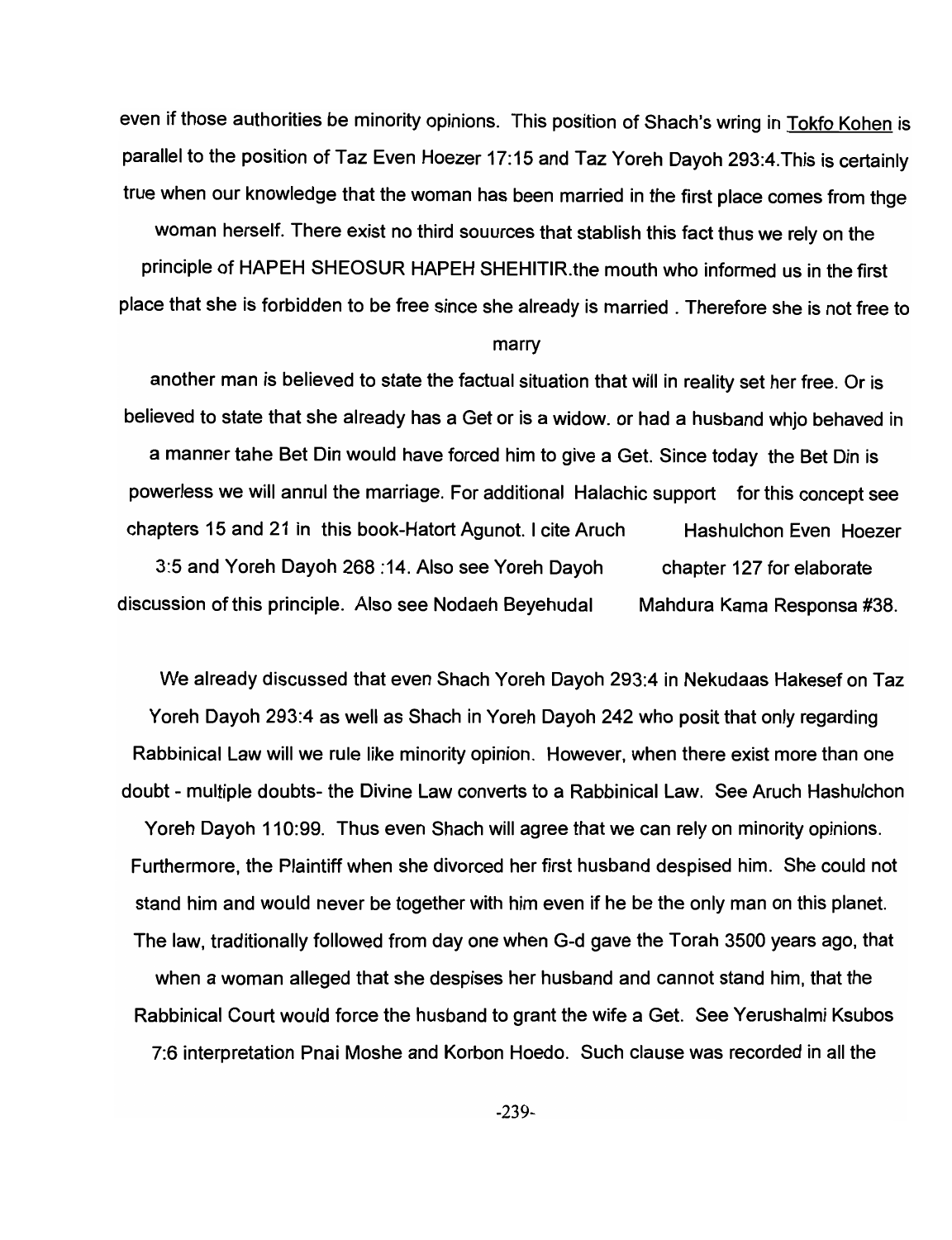Ksubos. See Meiri on Ksubos page 268, that even if the Ksuboh did not contain such a clause, it was constructively read into the Ksuboh that if the wife claims, "I despise my husband," that the Rabbinical Court would force the husband to divorce his wife. This position was reinforced by the Rabbonim Savroyeh and later by the Rishonim Riff and Rambam. See

Rambam Ishus 8:14 and commentaries Magid Mishna Hagoas Maimonines. Even those authorities who feared that the marriage institution would suffer if such a policy was adopted as standard will agree that we will force the husband to divorce the wife when the wife has rational reasons why she cannot continue the marital union. Examples:

1. If she cannot have children with this man

2. If the husband has denied her sexual marital rights. See Even Hoezer Chapter 76 end and 154 that these are grounds to force the husband to grant his wife a Get 3. If the husband refuses to support her. See Even Hoezer 70 beginning-grounds to force

husband. See Gvuros Anoshim by Shaach .

4. If he beats her. See Even Hoezer 154 and Pesach Gilyoav. See Ramo Responsa (new) #36 that constitute grounds for forcing husband to divorce.

In our case the Plaintiff's first husband denied her children, sexual rights and did not support her. As previously mentioned, the Plaintiff had the right to leave him since he refused to stand up against his mother who was continuously meddling and causing arguments and fights. Therefore the Rabbinical court had the right to force him to divorce her. Since the court is impotent, the marriage is annulled. See Igros Moshe Volume I #79 end and #80, Dvar Eliyahu #48, Ohel Moshe Volume II #123. The wife moved away because the husband could not stand up to his mother's continued interference. The wife was in her right for moving away (Otzer Haposkim 70: 12: 1,2,3). Since the husband did not cure the situation, his conduct is grounds to coerce him to give a Get. Today Bet Dins are impotent and consequently we will annul the marriage as explained elsewhere (Chelkos Yaakov Volume I #24). See also Rav Yitzchok Elchonen Einyitzchok Volume I #24;41 - that when the court has the right to force a

-240-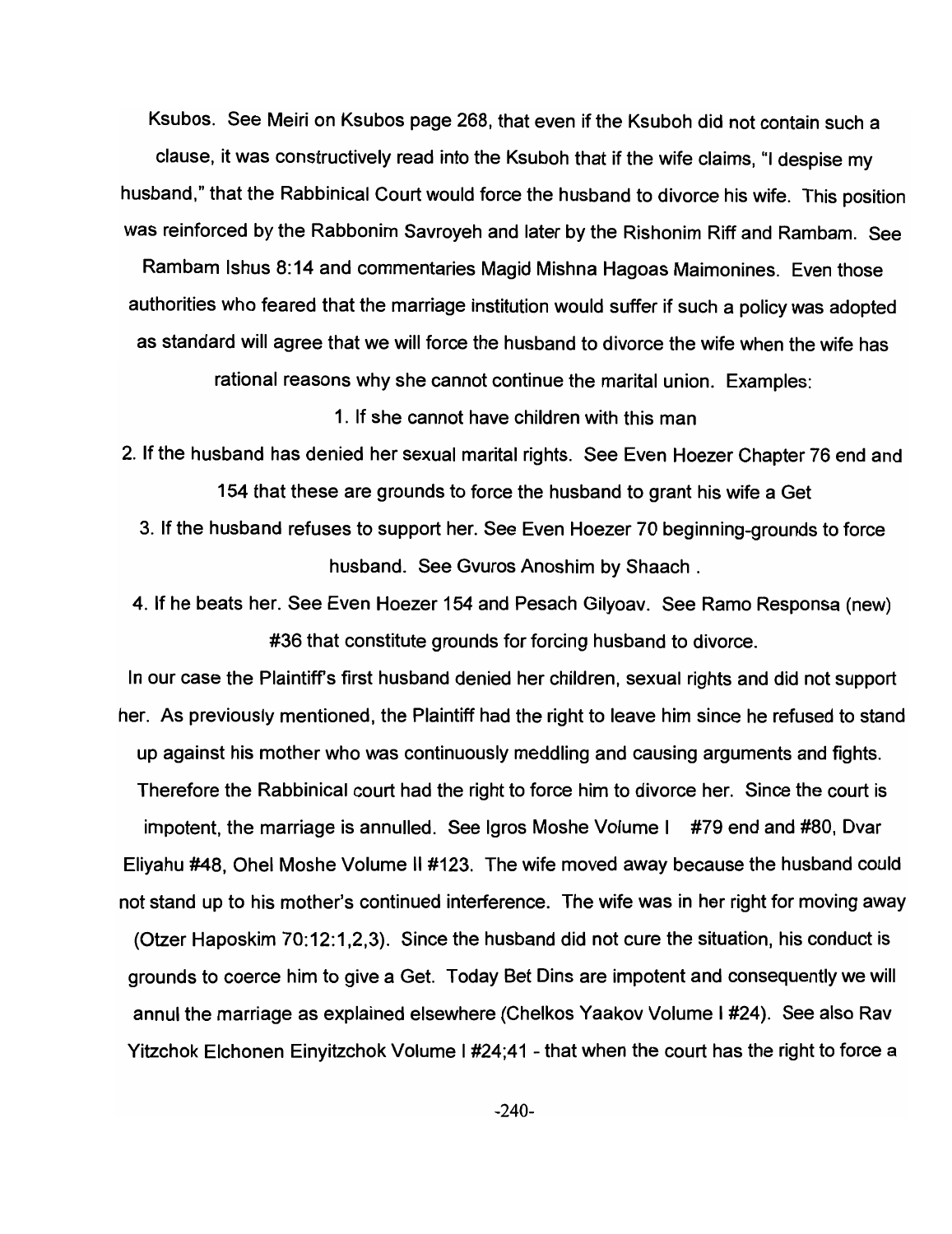husband, we do not argue the ruling that a woman would agree to marry any man rather than be a spinster, does not apply to those husbands that the court forces them to divorce their wives. Nowadays, we follow the principle that when a woman argues "I despise my husband" we annul the marriage. We are not afraid that the marriage institution will collapse. See Yabioh Omer Volume 3 Responsa #18. See Tzitz Eliezer Volume 5 Responsa #26. See Ramo Yoreh Dayoh 228:20, Piske Tsivo Ibid 228:15 citing Node 8eyehuda Kama Yoreh Dayoh #68 and Tinyonoh #204 that nowadays it is considered the judgement of the leading Sefardic and Ashkenazic Rabbis that it is a graver danger for the community if we do not actively force the husbands to divorce their wives when the woman argues "I despise my husband and will not cohabit with him." Otherwise these women will become prostitutes and will leave the religion. Since the Rabbinical court is impotent to force the husband we will annul the marriage as previously stated.

Consequently, in light of all the arguments advanced, we will accept the version of the Plaintiff with no outside verification. In the final analysis, if she refused to continue to cohabit with her first husband, such feeling is subjective. We would then force him to divorce her regardless if she was wrong objectively. We would follow her subjective feelings regardless of any story that she concocts. If she has to concoct a story, she obviously refuses to remain with him.

This is the biggest proof that she despises him. See Pesach Gilyon Even Hoezer 154:21 citing Ritvoh that even if the husband admits that the reason he gave to stop the giving of a Get is false, nevertheless we note that the thrust had been to stop the Get. So here too, even if the reasons cited by the wife are false, the bottom line is that he refuses to cohabit with him.

She is not a slave that can be forced to cohabit with anyone (Rambam Ishus 14:8).

Consequently, we will annul her marriage to husband #1 based on all the facts and legal arguments advanced. She is free to continue to live with her new husband. Her child is one million percent legitimate.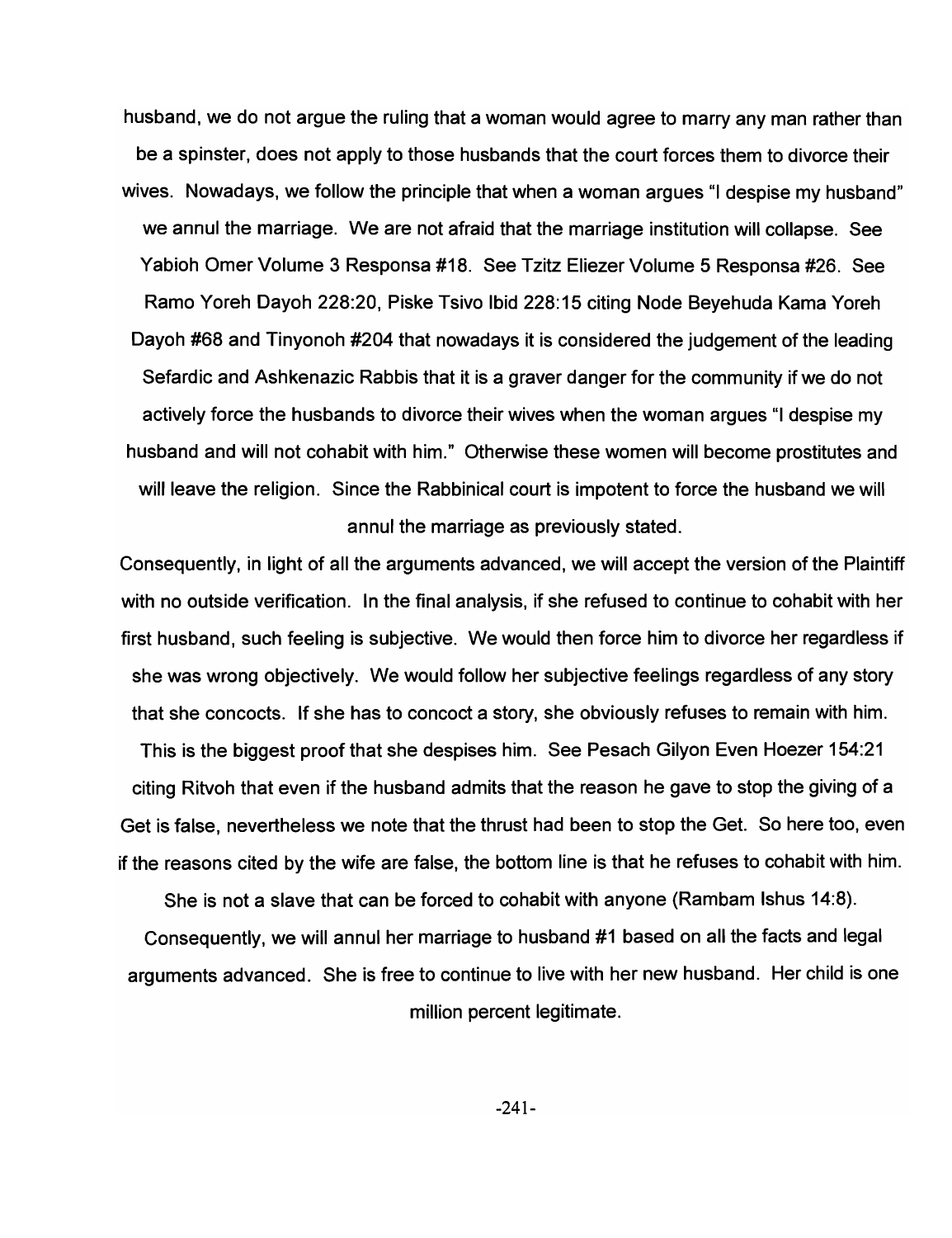In addition to all material explained, the Torah will give the child in order to remove him or her for harms way, a godfather who, for Halachic purposes only, will be deemed his father, not his biological father. He will thus be deemed the Halachic father -even if all the arguments previously mentioned - are not held to be sound. The child is thus saved from the stigna of Mamzarut -illegitimacy. See Bais Shmuel Even Hoezer 4:43; Yabiah Omer 7: #6; Minchos Yitzchok Volume 10:126. We therefore are one million percent certain that the child is not a mamzer and is one million percent legitimate.

In order to understand the last building block to establish that the child is not a mamzerillegitimate, it is necessary to understand certain principles of Hallacha. The concept of mamzer is a Hallachic moral and ethical directive given by G-d. Mortal man can not go beyond its perimeters. Only a child that Hallacha establishes 100% is illegitimate is considered a mamzer (Even Hoezer 4: 13 Rambam Laws). If the slightest doubt exists as to the child's illegitimacy, the child is not a mamzer from Divine Law, only Rabbinical Law. This Law, shown in Laws Tuma Mes 9:12 Rambam, generalizes and applies this principle to all Laws of the Torah - Shabbos, Kashrut, Laws of Family Purity, Laws of Marriage and Divorce. Only when the facts and law are 100*%* clear does a Divine Prohibition exist. Otherwise the prohibition is only Rabbinical. Rashba in Toras Habayis Bais 4 Shaar 1 admits that such above mentioned Law applies to mamzer. He, however, refuses to generalize like the Rambam and apply this principle to other laws of the Torah. See Aruch Hashulchon Yoreh Dayoh 110:89,90.

However, regarding mamzer, everyone agreed that if doubts exist, if the mother could have

-242-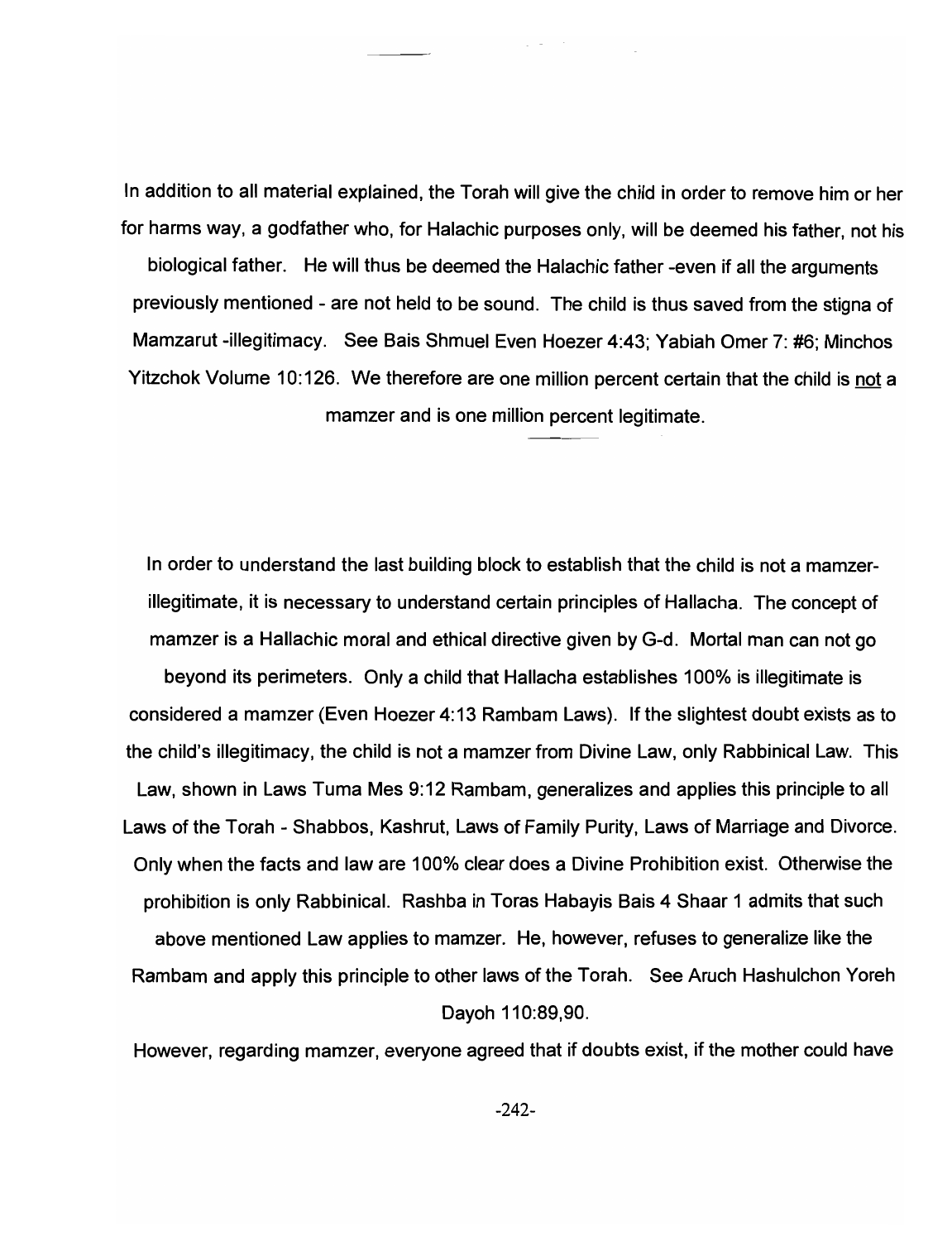had relations (no matter how far fetched) with her first husband (Even Hoezer 4:29, or with a non-Jew (Even Hoezer 4: 19 and also Bais Shmuel Even Hoezer 4:43), or became pregnant by artificial insemination, the child is not deemed a mamzer. It is not necessary to prove that the mother in fact in reality did become pregnant from the above three sources mentioned. As long as that possibility exists, it is sufficient to remove the stigma of illegitimacy by Divine Law. Once additional doubts exist as to the authenticity of the marriage as we elaborated in prior pages, the Rabbinical stigma of Mamzer Medarabonen disappears. See Aruch Hashulchon Yoreh Dayoh 110:99. See Bais Or Volume 7 Responsa 11. (Rav Yudelovitz) Igros Moshe Even Hoezer Volume 1-both citations regarding civil marriage only if woman can remarry when no religious Get can be obtained. In both cases there existed multiple doubts. As a result, both Rav Moshe Feinstein and Rav Yudelovitz ruled that there did not exist even a Rabbinical violation. In both cases the issue was - was the woman married. That is a capital violation. Even there, multiple doubts removed all prohibitions - Divine as well as Rabbinical. Certainly in the case at hand, where mamzarus is no more that a Law (ordinary prohibition) not

a capital case violation, that multiple doubts remove all stigmas, Divine and Rabbinical. In a classic case, similar to our Plaintiff, recorded by Responsa Rosh LeRuveni #19 and Responsa #31, a woman shared the same house with a man for several years. The entire town assumed they were married. Eventually she got pregnant and gave birth to a son who was circumcised in the local synagogue and the entire town was invited to a party following the Bris. Soon afterwards the lady received an agent carrying a Get from her first husband.

### The issues were:

1. was this woman permitted to marry and remain with the second man if she was living with him and got pregnant from him prior to receiving a Get. She is forbidden to continue living with him and certainly not allowed to marry him.

2. If the negative conclusions reached in (1) are true, the son is a mamzer. Responsa Rosh LeRuveni used the above mentioned doubts to remove the stigma of

-243-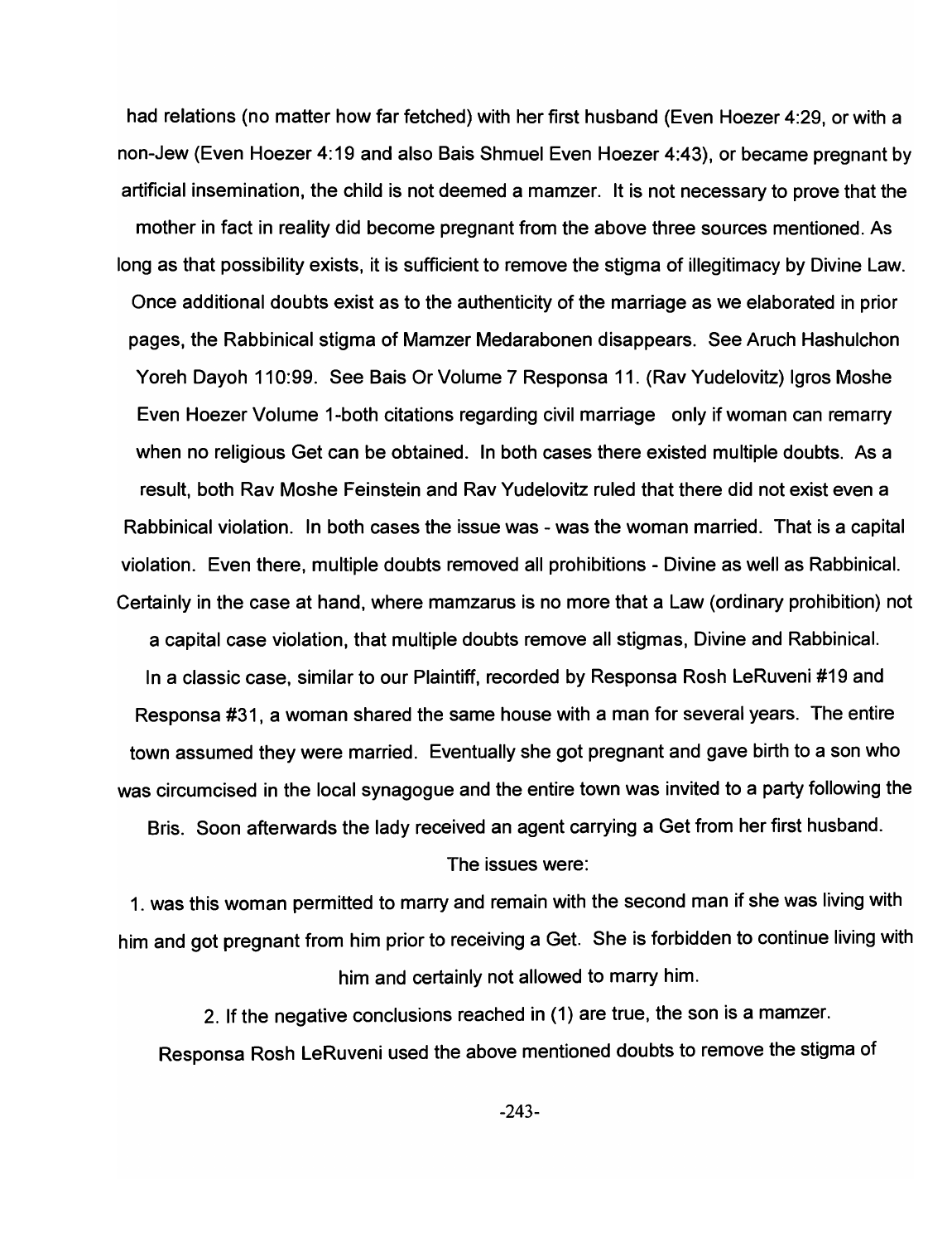mamzarus from the child. As long as it was possible that she could have become pregnant from husband number one, even though it is far fetched as he lived hundreds of miles away (he or she would have had to travel by railroad or horse and buggy), we nevertheless seize

upon this contingency and postulate that she got pregnant from husband number one. Consequently the child is not a mamzer. Even if husband number one was in China and he could have come by magic carpet, using G-d's name to fly, we make such a possibility in order to remove the stigma of illegitimacy. See Even Hoezer 4:14, Bais Shmuel Ibid 4:15. This is the opinion of Behag. Even though such a far fetched possibility of flying by employing G-d"s

name is ruled as an impossible probability regarding conditional marriage or divorce. However, to remove stigma from a child, we will employ such reasoning. In addition, she could have gotten pregnant from a non-Jew and she is believed if she asserts that or else we

will presume that fact. See Bais Shmuel Even Hoezer 4:43, Igros Moshe 4:17:1. By default the child is considered legitimate. It is not necessary to prove that the possibilities that render the child legitimate did in fact occur. The burden of proof is on the party who wants to state that the child is illegitimate. He must prove that all the possibilities that render the child legitimate did not occur.

As far as marrying the man she was sharing the house with, the following arguments were used:

In order for a married woman who secludes herself in a house or shares a house with a strange man to become forbidden to her husband, two kosher witnesses must witness the actual sexual penetration. Unless two witnesses testify to this fact, the woman is not forbidden to her husband. Some authorities do not require such proximity, but the man and woman must be in a posture used by a couple engaged in intercourse. The witnesses must testify to this fact. The fact that the entire town was aware that both spent the night together in the same house for years was not sufficient to prove that they were having sex. See Aruch Hashulchon Even Hoezer 33:2 that we do not assume a couple was living together having sex

-244-